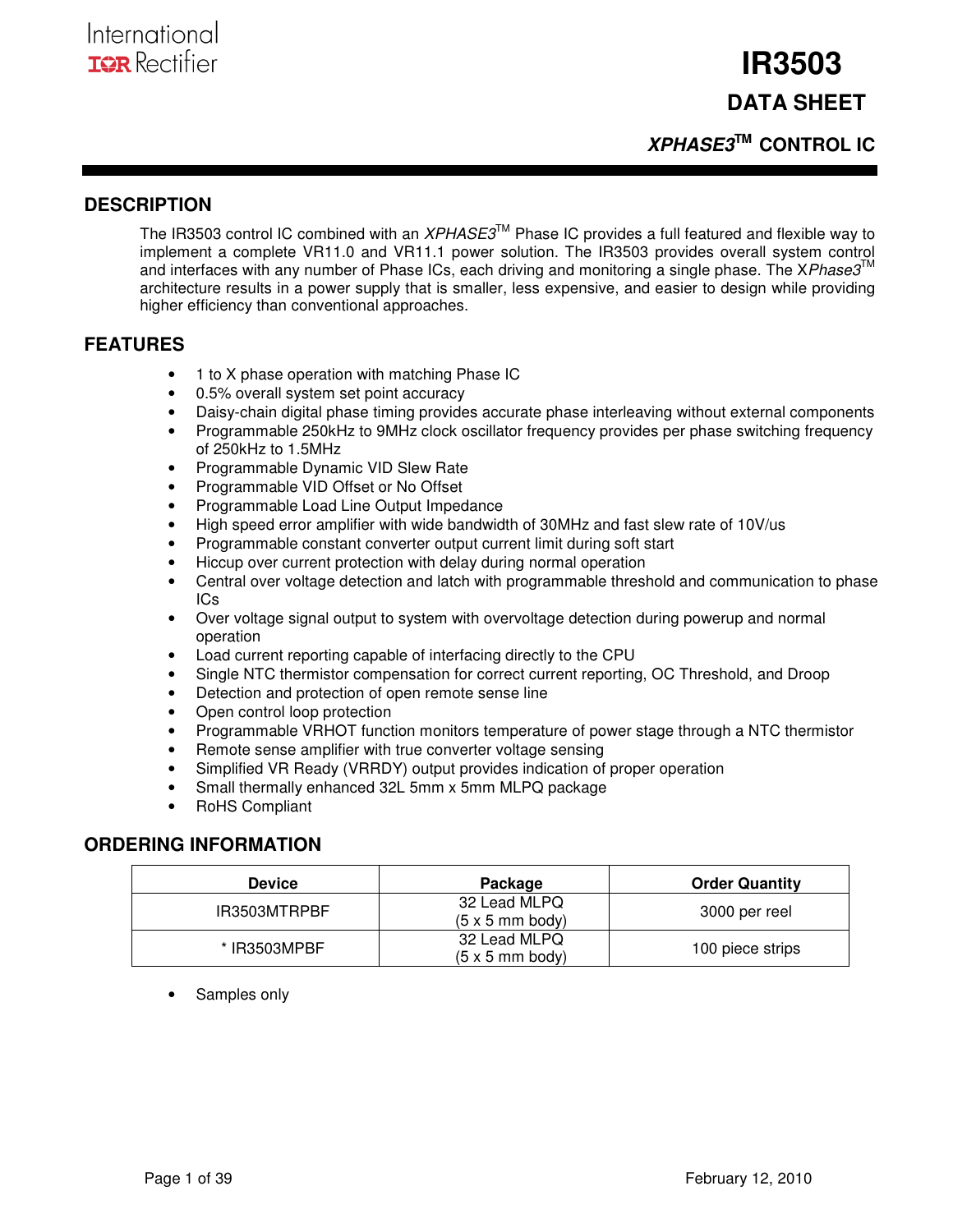# International **IGR** Rectifier

 **IR3503** 

**APPLICATION CIRCUIT** 



**Note**: Pin 33 of IR3503 is the exposed pad located under the IC. It is connected to IC ground Figure 1: IR3503 Application Circuit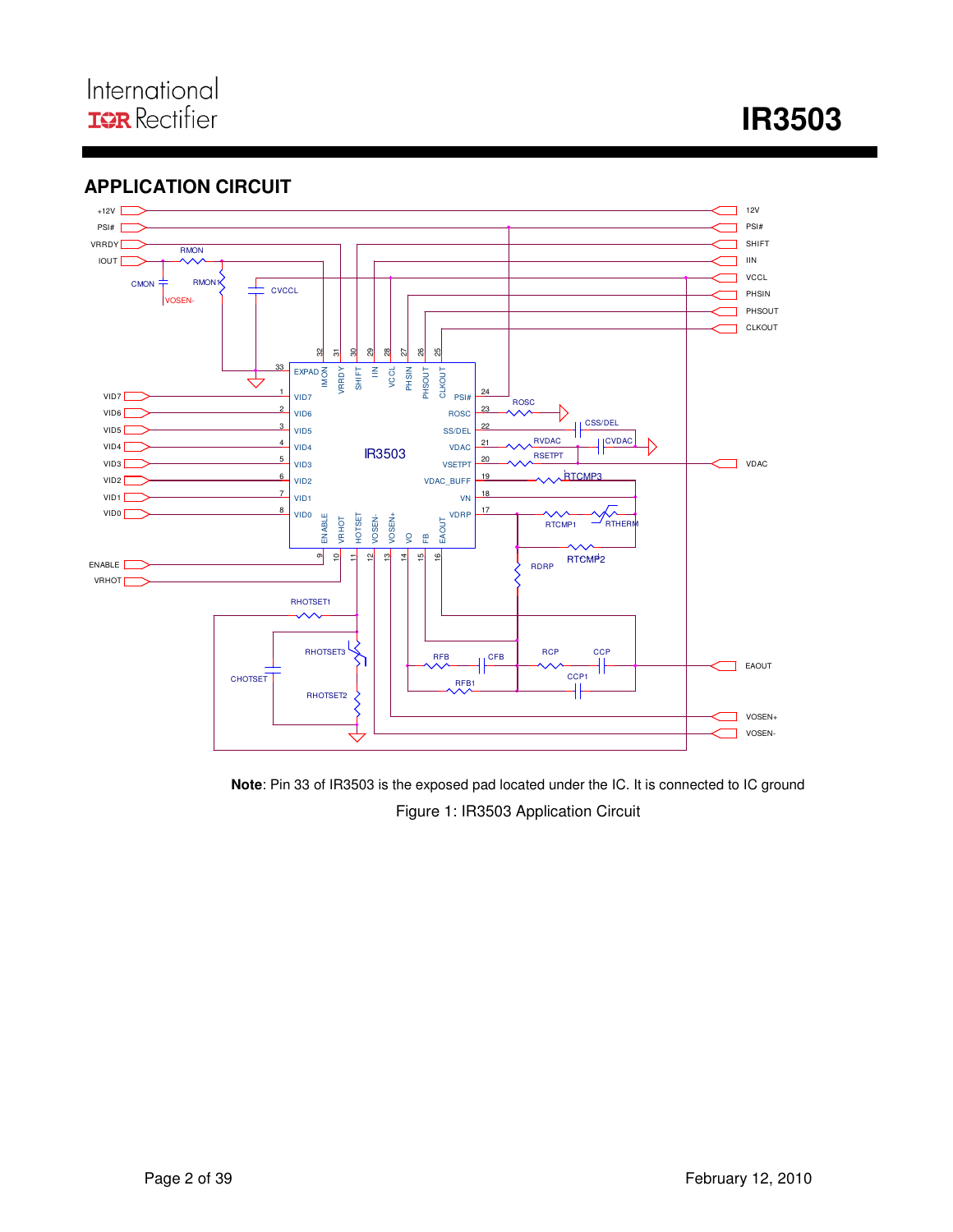# **International**<br> **IR3503**



Figure 2: System set-point measurements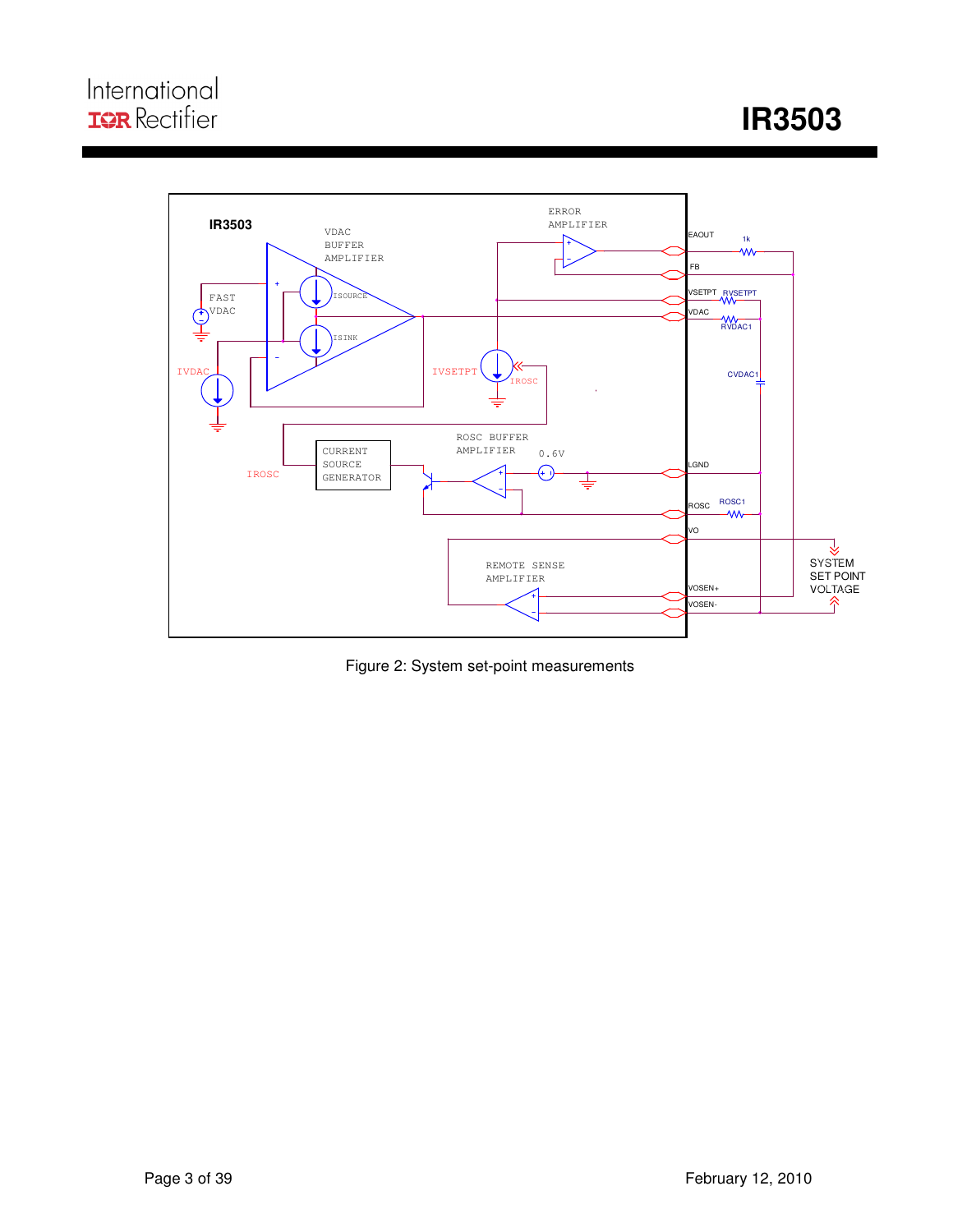#### **ABSOLUTE MAXIMUM RATINGS**

Stresses beyond those listed under "Absolute Maximum Ratings" may cause permanent damage to the device. These are stress ratings only and functional operation of the device at these or any other conditions beyond those indicated in the operational sections of the specifications are not implied.

| Operating Junction Temperature0 to 150°C |  |
|------------------------------------------|--|
|                                          |  |
|                                          |  |
|                                          |  |
|                                          |  |

| PIN#    | <b>PIN NAME</b>  | $V_{MAX}$         | $V_{MIN}$ | <b>I</b> SOURCE   | <b>I</b> <sub>SINK</sub> |
|---------|------------------|-------------------|-----------|-------------------|--------------------------|
| $1 - 8$ | <b>VID7-0</b>    | 7.5V              | $-0.3V$   | 1mA               | 1mA                      |
| 9       | <b>ENABLE</b>    | 3.5V              | $-0.3V$   | 1mA               | 1mA                      |
| 10      | <b>VRHOT</b>     | 7.5V              | $-0.3V$   | 1mA               | 50 <sub>m</sub> A        |
| 11      | <b>HOTSET</b>    | 7.5V              | $-0.3V$   | 1mA               | 1mA                      |
| 12      | VOSEN-           | 1.0V              | $-0.5V$   | 5mA               | 1 <sub>m</sub> A         |
| 13      | VOSEN+           | 7.5V              | $-0.5V$   | 5mA               | 1mA                      |
| 14      | VO               | 7.5V              | $-0.5V$   | 35mA              | 5mA                      |
| 15      | <b>FB</b>        | 7.5V              | $-0.3V$   | 1mA               | 1mA                      |
| 16      | <b>EAOUT</b>     | 7.5V              | $-0.3V$   | 35mA              | 5mA                      |
| 17      | <b>VDRP</b>      | 7.5V              | $-0.3V$   | 35mA              | 1mA                      |
| 18      | VN               | 7.5V              | $-0.3V$   | 1mA               | 1mA                      |
| 19      | <b>VDAC BUFF</b> | 3.5V              | $-0.3V$   | 1mA               | 35mA                     |
| 20      | <b>VSETPT</b>    | 3.5V              | $-0.3V$   | 1mA               | 1mA                      |
| 21      | <b>VDAC</b>      | 3.5V              | $-0.3V$   | 1mA               | 1mA                      |
| 22      | SS/DEL           | $\overline{7.5}V$ | $-0.3V$   | 1mA               | 1mA                      |
| 23      | <b>ROSC</b>      | 7.5V              | $-0.5V$   | 1mA               | 1mA                      |
| 24      | PSI#             | 7.5V              | $-0.3V$   | 1mA               | 1mA                      |
| 25      | <b>CLKOUT</b>    | 7.5V              | $-0.3V$   | 100mA             | 100mA                    |
| 26      | <b>PHSOUT</b>    | 7.5V              | $-0.3V$   | 10 <sub>m</sub> A | 10 <sub>m</sub> A        |
| 27      | <b>PHSIN</b>     | 7.5V              | $-0.3V$   | 1mA               | 1mA                      |
| 28      | <b>VCCL</b>      | 7.5V              | $-0.3V$   | 1mA               | 20mA                     |
| 29      | <b>IIN</b>       | 7.5V              | $-0.3V$   | 1mA               | 1 <sub>m</sub> A         |
| 30      | <b>SHIFT</b>     | 7.5V              | $-0.3V$   | 1 <sub>m</sub> A  | 1 <sub>m</sub> A         |
| 31      | <b>VRRDY</b>     | $VCCL + 0.3V$     | $-0.3V$   | 1mA               | 20mA                     |
| 32      | <b>IMON</b>      | 3.5V              | $-0.3V$   | 25mA              | 1mA                      |
| 33      | <b>EXPAD</b>     | n/a               | n/a       | 50 <sub>m</sub> A | 1mA                      |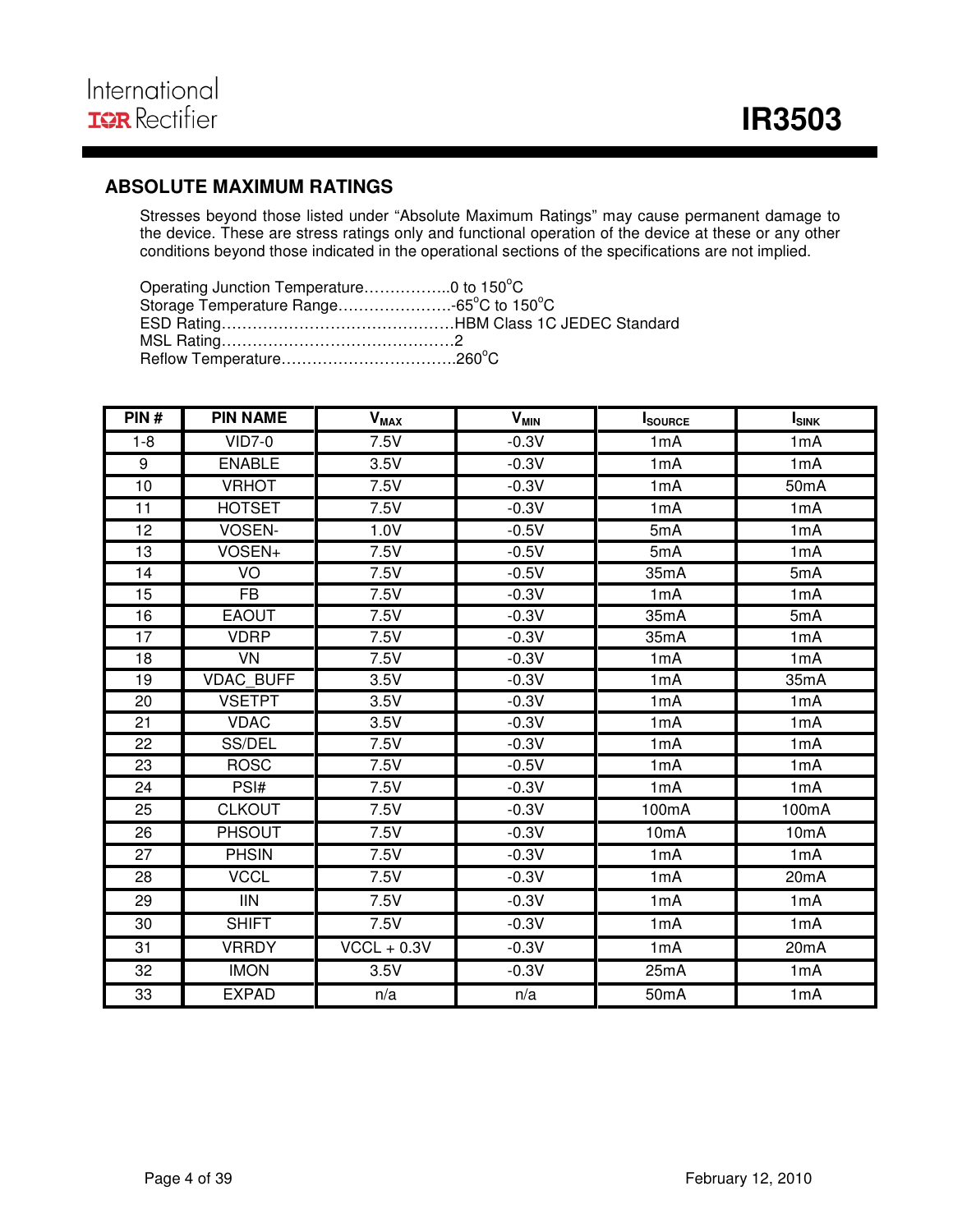#### **ELECTRICAL SPECIFICATIONS**

Unless otherwise specified, these specifications apply over: 4.75 V<VCCL<7.5 V, -0.3 V ≤ VOSEN- ≤ 0.3 V, 0 °C ≤  $T_J \le 100\degree C$ , 7.75 kΩ  $\le$  Rosc  $\le$  50.0 kΩ, CSS/DEL = 0.1µF +/-10%.

| <b>PARAMETER</b>                      | <b>TEST CONDITION</b>                                                              | <b>MIN</b>      | <b>TYP</b>     | <b>MAX</b>      | <b>UNIT</b>       |
|---------------------------------------|------------------------------------------------------------------------------------|-----------------|----------------|-----------------|-------------------|
| <b>VDAC Reference</b>                 |                                                                                    |                 |                |                 |                   |
| System Set-Point Accuracy             | $VID \geq 1V$                                                                      | $-0.5$          |                | 0.5             | $\%$              |
|                                       | $0.8V \leq VID < 1V$                                                               | $-5$            |                | $+5$            | mV                |
|                                       | $0.5V \leq VID < 0.8V$                                                             | -8              |                | $+8$            | mV                |
| Source & Sink Currents                | Include VSETPT current                                                             | 30              | 44             | 58              | $\mu$ A           |
| <b>VIDx Operating Voltage</b>         |                                                                                    | 3               | 3.3            | 3.6             | $\vee$            |
| <b>VIDx Input Threshold</b>           |                                                                                    | 500             | 600            | 700             | mV                |
| <b>VIDx Input Bias Current</b>        | 0V≤V(VIDx)≤2.5V.                                                                   | $-1$            | $\overline{0}$ | 1               | μA                |
| <b>VIDx OFF State Blanking Delay</b>  | Measure time till VRRDY drives low                                                 | 0.5             | 1.3            | 2.1             | $\mu s$           |
| <b>Oscillator</b>                     |                                                                                    |                 |                |                 |                   |
| <b>ROSC Voltage</b>                   |                                                                                    | 0.575           | 0.6            | 0.625           | $\mathsf V$       |
| <b>CLKOUT High Voltage</b>            | I(CLKOUT)= -10 mA, measure V(VCCL)<br>- V(CLKOUT).                                 |                 |                | 1               | $\vee$            |
| <b>CLKOUT Low Voltage</b>             | $I(CLKOUT) = 10 mA$                                                                |                 |                | $\mathbf{1}$    | $\overline{\vee}$ |
| PHSOUT Frequency                      | $Rosc = 50.0 K\Omega$                                                              | 225             | 250            | 275             | kHz               |
| <b>PHSOUT Frequency</b>               | $Rosc = 24.5 K\Omega$                                                              | 450             | 500            | 550             | kHz               |
| <b>PHSOUT Frequency</b>               | $\overline{R}$ Rosc = 7.75 K $\Omega$                                              | 1.35            | 1.50           | 1.65            | MHz               |
| <b>PHSOUT High Voltage</b>            | I(PHSOUT)= -1 mA, measure V(VCCL)<br>- V(PHSOUT)                                   |                 |                | 1               | $\vee$            |
| PHSOUT Low Voltage                    | I(PHSOUT)= 1 mA                                                                    |                 |                | 1               | $\vee$            |
| <b>SHIFT High Threshold</b>           | Percentage of VCCL                                                                 | 74              | 75             | 82              | $\%$              |
| <b>SHIFT Low Threshold</b>            | Percentage of VCCL                                                                 | 18              | 25             | 26              | $\%$              |
| <b>SHIFT Float Voltage</b>            | Percentage of (VCCL-LGND)/2                                                        | 40              | 50             | 60              | $\%$              |
| <b>SHIFT Resistance to rails</b>      |                                                                                    | 10              | 30             | 50              | $k\Omega$         |
| <b>VDAC Buffer Amplifier</b>          |                                                                                    |                 |                |                 |                   |
| Input Offset Voltage                  | $V(VDAC$ BUFF) – $V(VDAC)$ , 0.5V $\leq$<br>$V(VDAC) \le 1.6V$ , < 1mA load        | $-5$            | $\mathbf 0$    | 9               | mV                |
| <b>Source Current</b>                 | $0.5V \le V(VDAC) \le 1.6V$                                                        | 0.3             | 0.44           | 0.6             | mA                |
| <b>Sink Current</b>                   | $0.5V \le V(VDAC) \le 1.6V$                                                        | 3.25            | 13             | 20              | mA                |
| <b>Thermal Compensation Amplifier</b> |                                                                                    |                 |                |                 |                   |
| <b>Output Offset Voltage</b>          | $0V \le V(IIN) - V(VDAC) \le 1.6V$ , $0.5V \le$<br>$V(VDAC) \le 1.6V$ , Req/R2 = 2 | $-10$           | $\overline{0}$ | 10 <sub>1</sub> | mV                |
| Source Current                        | $0.5V \le V(VDAC) \le 1.6V$                                                        | 3               | 8              | 15              | mA                |
| <b>Sink Current</b>                   | $0.5V \le V(VDAC) \le 1.6V$                                                        | 0.295           | 0.4            | 0.5             | mA                |
| <b>Current Report Amplifier</b>       |                                                                                    |                 |                |                 |                   |
| <b>Output Offset Voltage</b>          | V(VDRP)-V(VDAC)=50,225,450,900mV                                                   | $-15$           | $\mathbf 0$    | 15              | mV                |
| Source Current                        | $0.5V \leq V(IMON) \leq 0.9V$                                                      | $5\phantom{.0}$ | 9              | 15              | mA                |
| <b>Sink Resistance</b>                | $0.5V \le V(IMON) \le 0.9V$                                                        | 5               | 10             | 17              | $k\Omega$         |
| Input Filter Time Constant            |                                                                                    |                 | 1              |                 | $\mu s$           |
| Max Output Voltage                    |                                                                                    | 1.04            | 1.09           | 1.145           | V                 |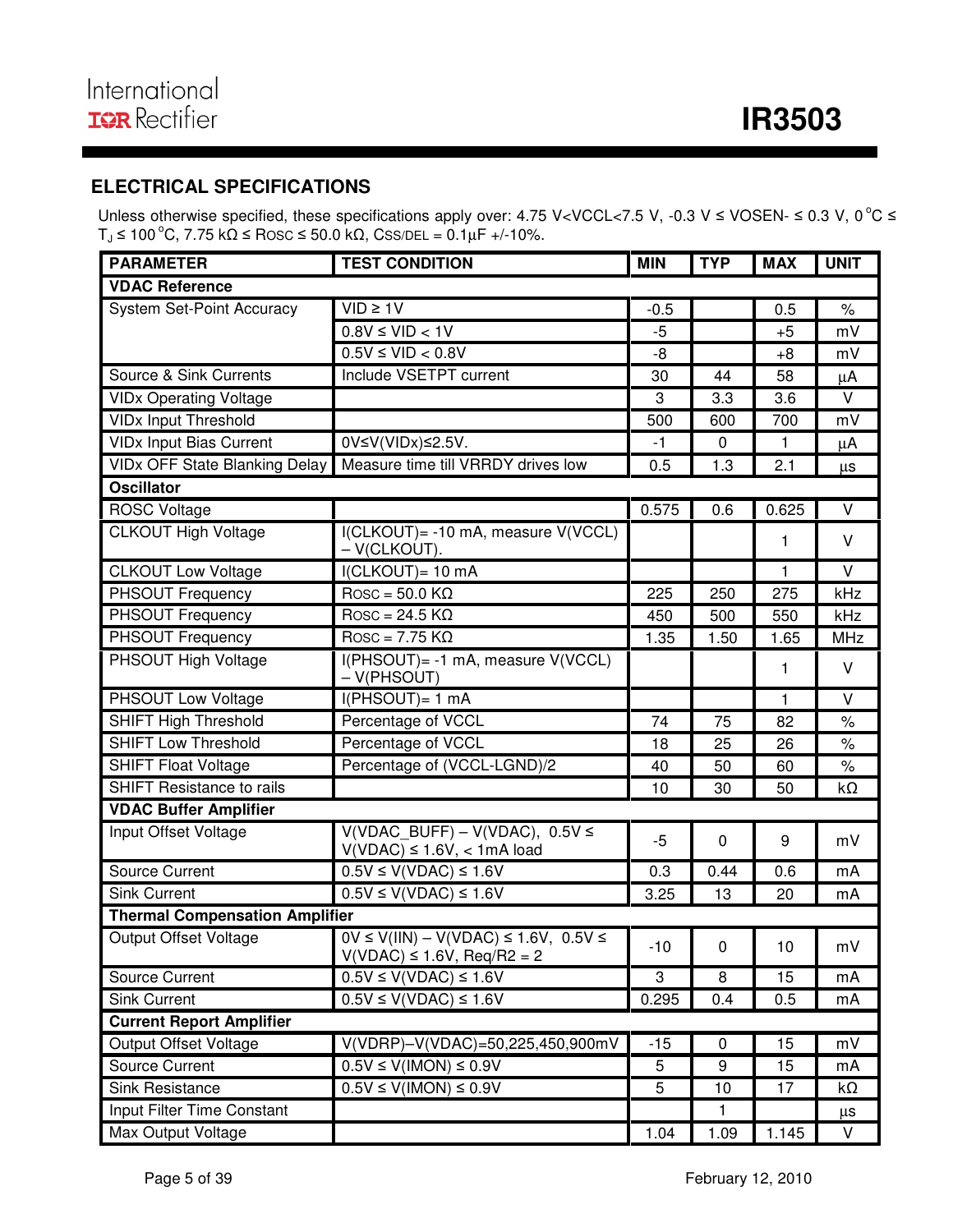| <b>PARAMETER</b>                           | <b>TEST CONDITION</b>                                                        | <b>MIN</b> | <b>TYP</b>     | <b>MAX</b>     | <b>UNIT</b>   |
|--------------------------------------------|------------------------------------------------------------------------------|------------|----------------|----------------|---------------|
| <b>Soft Start and Delay</b>                |                                                                              |            |                |                |               |
| Start Delay (TD1)                          |                                                                              | 1.0        | 2.9            | 3.5            | ms            |
| Soft Start Time (TD2)                      |                                                                              | 0.8        | 2.2            | 3.35           | ms            |
| VID Sample Delay (TD3)                     |                                                                              | 0.3        | 1.2            | 3.0            | ms            |
| VRRDY Delay (TD4 + TD5)                    |                                                                              | 0.5        | 1.2            | 2.3            | ms            |
| <b>OC Delay Time</b>                       | $V(VDRP) - V(DACBUFF) = 1.67$ mV<br>(OC Delay post power-up)                 | 75         | 125            | 300            | us            |
| SS/DEL to FB Input Offset<br>Voltage       | With $FB = 0V$ , adjust $V(SS/DEL)$ until<br>EAOUT drives high               | 0.7        | 1.4            | 1.9            | $\vee$        |
| Charge/Discharge Current Ratio             |                                                                              | 10         | 12             | 16             | $\mu A/\mu A$ |
| Charge Voltage                             |                                                                              | 3.6        | 4.0            | 4.2            | $\vee$        |
| <b>Remote Sense Differential Amplifier</b> |                                                                              |            |                |                |               |
| Input Offset Voltage                       | $0.5V$ ≤ V(VOSEN+) - V(VOSEN-) ≤ 1.6V                                        | -3         | 0              | 3              | mV            |
| <b>Sink Current</b>                        | $0.5V \le V(VOSEN+) - V(VOSEN-) \le 1.6V$                                    | 0.4        | $\mathbf{1}$   | $\overline{2}$ | mA            |
| Source Current                             | $0.5V \le V(VOSEN+) - V(VOSEN-) \le 1.6V$                                    | 2.5        | 9              | 20             | mA            |
| <b>VOSEN+ Bias Current</b>                 | $0.5 V < V(VOSEN+) < 1.6 V$                                                  |            |                | 100            | μA            |
| <b>VOSEN- Bias Current</b>                 | $-0.3V \leq \text{VOSEN-} \leq 0.3V$ , All VID Codes                         |            | 160            | 285            | μA            |
| <b>High Voltage</b>                        | $V(VCCL) - V(VO)$                                                            | 1.5        | $\overline{c}$ | 2.5            | $\vee$        |
| Low Voltage                                | $V(VCCL)=7V$                                                                 |            |                | 50             | mV            |
| <b>Error Amplifier</b>                     |                                                                              |            |                |                |               |
| Input Offset Voltage                       | Measure V(FB) - V(VSETPT). Note 2                                            |            | $\mathbf 0$    |                | mV            |
| FB Bias Current                            |                                                                              | $-1$       | 0              | 1              | μA            |
| <b>VSETPT Bias Current</b>                 | Rosc= 24.5 $K\Omega$                                                         | 23.00      | 24.25          | 25.50          | $\mu$ A       |
| DC Gain                                    | Note 1                                                                       | 100        | 110            | 120            | dB            |
| <b>Bandwidth</b>                           | Note 1                                                                       | 20         | 30             | 40             | MHz           |
| <b>Sink Current</b>                        |                                                                              | 0.40       | 0.85           | 1.00           | mA            |
| <b>Source Current</b>                      |                                                                              | 5          | 8              | 12             | mA            |
| Open Voltage Loop Detection<br>Threshold   | Measure V(VCCL) - V(EAOUT), Relative<br>to Error Amplifier maximum voltage.  | 125        | 300            | 600            | mV            |
| Open Voltage Loop Detection<br>Delay       | Measure PHSOUT pulse numbers from<br>$V(EAOUT) = V(VCCL)$ to $VRRDY = low$ . |            | 8              |                | Pulses        |
| <b>Enable Input</b>                        |                                                                              |            |                |                |               |
| VR 11 Threshold Voltage                    | <b>ENABLE</b> rising                                                         | 825        | 850            | 875            | mV            |
| VR 11 Threshold Voltage                    | <b>ENABLE</b> falling                                                        | 775        | 800            | 825            | mV            |
| VR 11 Hysteresis                           |                                                                              | 25         | 50             | 75             | mV            |
| <b>Bias Current</b>                        | $0V \le V(ENABLE) \le 3.3V$                                                  | $-5$       | $\mathbf 0$    | 5              | μA            |
| <b>Blanking Time</b>                       | Noise Pulse < 100ns will not register an<br>ENABLE state change. Note 1      | 75         | 250            | 400            | ns            |
| <b>PSI# Comparator</b>                     |                                                                              |            |                |                |               |
| Resistance                                 |                                                                              | 37         | 100            | 170            | kΩ            |
| <b>Floating Voltage</b>                    |                                                                              | 800        |                | 1150           | mV            |
| <b>Over-Current Comparator</b>             |                                                                              |            |                |                |               |
| Over-Current Threshold                     | Maximum phases, VDRP-VDAC_BUFF                                               | 1.045      | 1.17           | 1.295          | V             |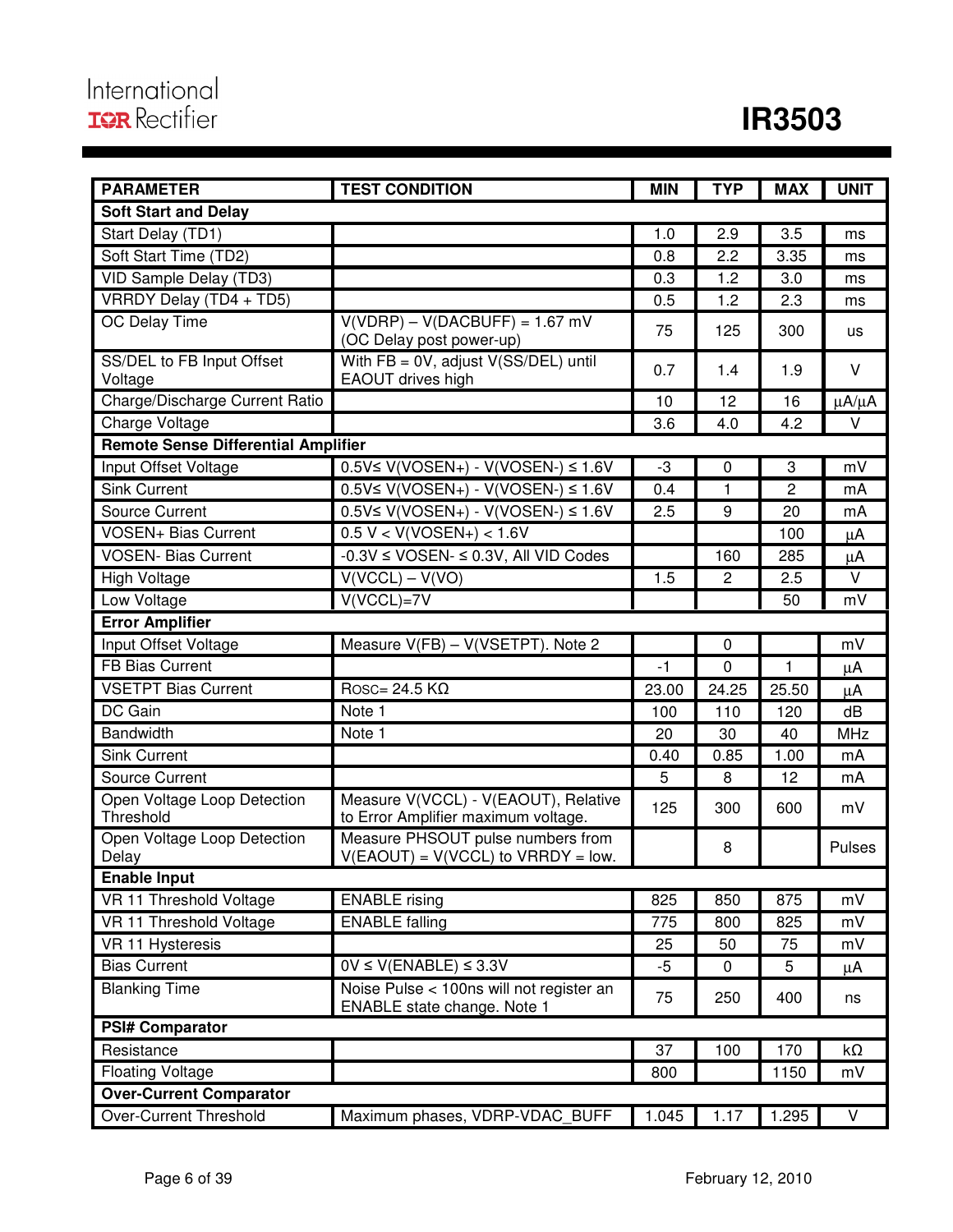| <b>PARAMETER</b>                                                | <b>TEST CONDITION</b>                                                                                                          | <b>MIN</b>              | <b>TYP</b>              | <b>MAX</b> | <b>UNIT</b> |
|-----------------------------------------------------------------|--------------------------------------------------------------------------------------------------------------------------------|-------------------------|-------------------------|------------|-------------|
| Reduced Phase OC Threshold:<br>Total number of phases $\leq 15$ | $\left(1.17*\frac{Actual\_number\_of\_phases}{Total\_number\_of\_phases}\right)$ :<br>$3 \le$ Actual number of phases $\le$ 15 | $-8.5%$                 |                         | $+8.5%$    | mV          |
|                                                                 | $\left(1.17*\frac{Actual_number\_of\_phases}{Total_number\_of\_phases}\right)$ :<br>Actual number of phases $\leq 2$           | $-20%$                  |                         | $+20%$     | mV          |
| Over-Current Delay Counter                                      | $\overline{ROSC} = 7.75 \text{ K}\Omega \text{ (PHSOUT=1.5MHz)}$                                                               |                         | 4096                    |            | Cycle       |
| <b>Over-Current Delay Counter</b>                               | $\text{ROSC} = 15.0 \text{ K}\Omega$ (PHSOUT=800kHz)                                                                           |                         | 2048                    |            | Cycle       |
| Over-Current Delay Counter                                      | $\text{ROSC} = 50.0 \text{ K}\Omega$ (PHSOUT=250kHz)                                                                           |                         | 1024                    |            | Cycle       |
| <b>Over Voltage Protection (OVP) Comparators</b>                |                                                                                                                                |                         |                         |            |             |
| <b>Rising Threshold</b>                                         | Compare to V(VDAC)                                                                                                             | 105                     | 125                     | 145        | mV          |
| <b>OVP Release Voltage</b>                                      | Compare to V(VDAC)                                                                                                             | $-13$                   | 3                       | 20         | mV          |
| Threshold during Dynamic VID<br>down                            |                                                                                                                                | 1.70                    | 1.73                    | 1.75       | V           |
| Dynamic VID Detect Comparator<br>Threshold                      |                                                                                                                                | 25                      | 50                      | 75         | mV          |
| <b>VRRDY Output</b>                                             |                                                                                                                                |                         |                         |            |             |
| Output Voltage                                                  | $I(VRRDY) = 4mA$                                                                                                               |                         | 150                     | 300        | mV          |
| Leakage Current                                                 | $V(VRRDY) = 5.5V$                                                                                                              |                         | 0                       | 10         | μA          |
| Under Voltage Threshold-VO<br>decreasing                        | Reference to VDAC                                                                                                              | $-360$                  | $-305$                  | $-250$     | mV          |
| Under Voltage Threshold-VO<br>increasing                        | Reference to VDAC                                                                                                              | $-290$                  | $-240$                  | $-190$     | mV          |
| <b>Under Voltage Threshold</b><br>Hysteresis                    |                                                                                                                                | 25                      | 60                      | 95         | mV          |
| <b>Open Sense Line Detection</b>                                |                                                                                                                                |                         |                         |            |             |
| Sense Line Detection Source<br>Currents                         | $V(VO) = 100mV$                                                                                                                | 200                     | 500                     | 700        | μA          |
| <b>VRHOT Comparator</b>                                         |                                                                                                                                |                         |                         |            |             |
| <b>Threshold Voltage</b>                                        |                                                                                                                                | 1.584                   | 1.600                   | 1.616      | V           |
| <b>HOTSET Bias Current</b>                                      |                                                                                                                                | 1                       | 0                       | 1          | μA          |
| Hysteresis                                                      |                                                                                                                                | 75                      | 100                     | 125        | mV          |
| <b>Output Voltage</b>                                           | $I(VRHOT) = 30mA$                                                                                                              |                         | 150                     | 400        | mV          |
| <b>VRHOT Leakage Current</b>                                    | $V(VRHOT) = 5.5V$                                                                                                              |                         | 0                       | 10         | μA          |
| <b>VCCL Monitor</b>                                             |                                                                                                                                |                         |                         |            |             |
| <b>UVLO Start Threshold</b>                                     |                                                                                                                                | 4.29                    | 4.5                     | 4.72       | $\vee$      |
| <b>UVLO Stop Threshold</b>                                      |                                                                                                                                | 3.85                    | $\overline{\mathbf{4}}$ | 4.25       | V           |
| Hysteresis                                                      |                                                                                                                                | 0.41                    | 0.455                   | 0.5        | V           |
| General                                                         |                                                                                                                                |                         |                         |            |             |
| <b>VCCL Supply Current</b>                                      |                                                                                                                                | $\overline{\mathbf{4}}$ | $\,8\,$                 | 12         | mA          |

**Note 1:** Guaranteed by design, but not tested in production

**Note 2:** VDAC Output is trimmed to compensate for Error Amplifier input offsets errors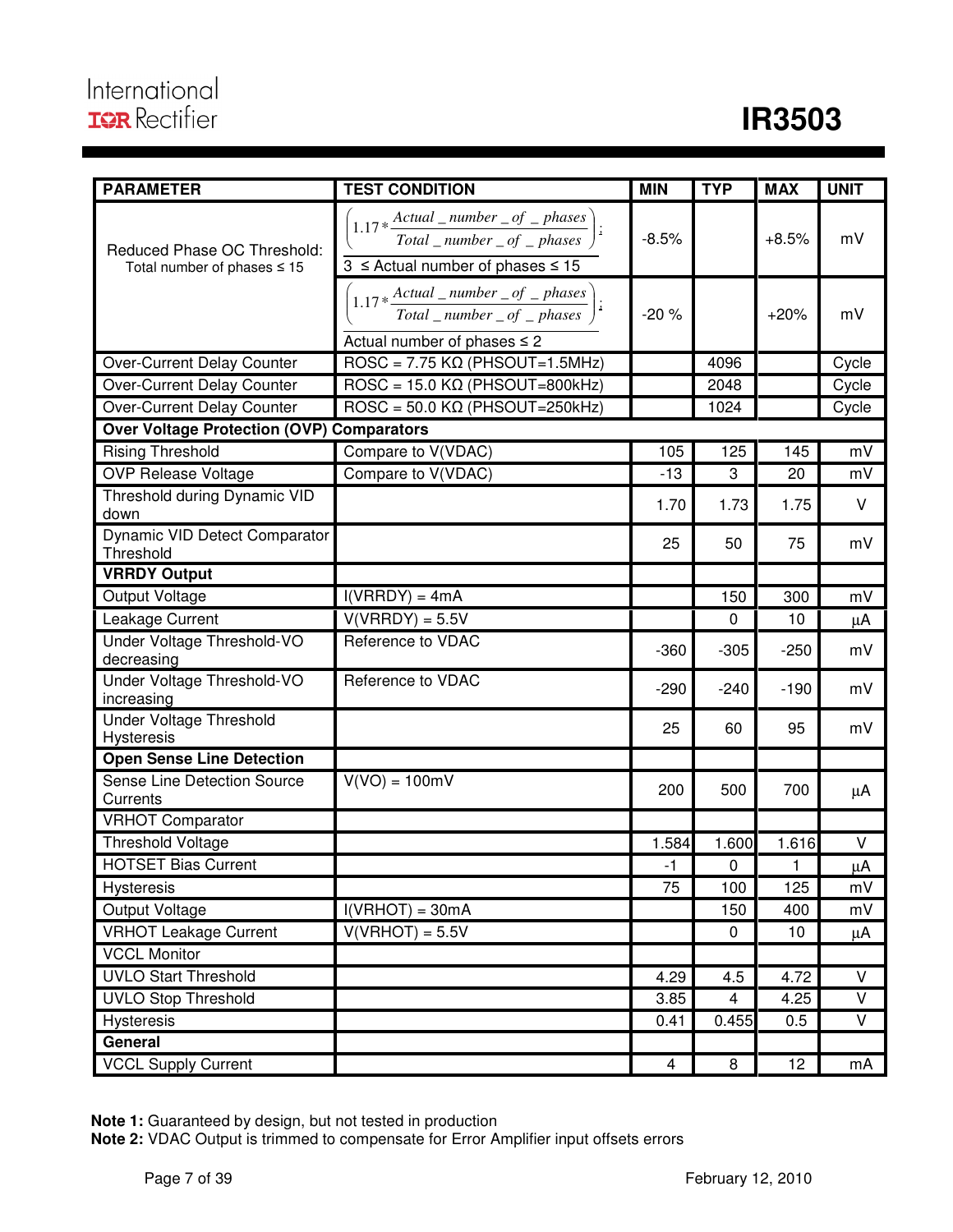### **PIN DESCRIPTION**

| PIN#    | <b>PIN SYMBOL</b> | <b>PIN DESCRIPTION</b>                                                                                                                                                                                                                                                                                                  |
|---------|-------------------|-------------------------------------------------------------------------------------------------------------------------------------------------------------------------------------------------------------------------------------------------------------------------------------------------------------------------|
| $1 - 8$ | $VID7-0$          | Inputs to VID D to A Converter.                                                                                                                                                                                                                                                                                         |
| 9       | <b>ENABLE</b>     | Enable input. A logic low applied to this pin puts the IC into fault mode. Do not float<br>this pin as the logic state will be undefined.                                                                                                                                                                               |
| 10      | <b>VRHOT</b>      | Open collector output of the VRHOT comparator which drives low if HOTSET pin<br>voltage is lower than 1.6V. Connect external pull-up.                                                                                                                                                                                   |
| 11      | <b>HOTSET</b>     | A resistor divider including thermistor senses the temperature, which is used for<br>VRHOT comparator.                                                                                                                                                                                                                  |
| 12      | VOSEN-            | Remote sense amplifier input. Connect to ground at the load.                                                                                                                                                                                                                                                            |
| 13      | VOSEN+            | Remote sense amplifier input. Connect to output at the load.                                                                                                                                                                                                                                                            |
| 14      | VO                | Remote sense amplifier output.                                                                                                                                                                                                                                                                                          |
| 15      | <b>FB</b>         | Inverting input to the Error Amplifier.                                                                                                                                                                                                                                                                                 |
| 16      | <b>EAOUT</b>      | Output of the error amplifier.                                                                                                                                                                                                                                                                                          |
| 17      | <b>VDRP</b>       | Buffered, scaled and thermally compensated IIN signal. Connect an external RC<br>network to FB to program converter output impedance.                                                                                                                                                                                   |
| 18      | $\overline{YN}$   | Node for DCR thermal compensation network.                                                                                                                                                                                                                                                                              |
| 19      | <b>VDAC BUFF</b>  | <b>Buffered VDAC.</b>                                                                                                                                                                                                                                                                                                   |
| 20      | <b>VSETPT</b>     | Error amplifier non-inverting input. Converter output voltage can be decreased from<br>the VDAC voltage with an external resistor connected between VDAC and this pin<br>(there is an internal sink current at this pin).                                                                                               |
| 21      | <b>VDAC</b>       | Regulated voltage programmed by the VID inputs. Connect an external RC network<br>to LGND to program dynamic VID slew rate and provide compensation for the<br>internal buffer amplifier.                                                                                                                               |
| 22      | SS/DEL            | Programs converter startup and over current protection delay timing. It is also used<br>to compensate the constant output current loop during soft start. Connect an<br>external capacitor to LGND to program.                                                                                                          |
| 23      | <b>ROSC</b>       | Connect a resistor to LGND to program oscillator frequency and OCSET, VSETPT<br>and VDAC bias currents. Oscillator frequency equals switching frequency per phase.<br>The pin voltage is 0.6V during normal operation.                                                                                                  |
| 24      | PSI#              | Digital Power State Indicator input, active low.                                                                                                                                                                                                                                                                        |
| 25      | <b>CLKOUT</b>     | Clock output at switching frequency multiplied by phase number. Connect to CLKIN<br>pins of phase ICs.                                                                                                                                                                                                                  |
| 26      | PHSOUT            | Phase clock output at switching frequency. Connect to PHSIN pin of first phase IC.                                                                                                                                                                                                                                      |
| 27      | <b>PHSIN</b>      | Feedback input of phase clock. Connect to PHSOUT pin of the last phase IC.                                                                                                                                                                                                                                              |
| 28      | VCCL              | Voltage regulator and IC power input. Connect a decoupling capacitor to LGND.                                                                                                                                                                                                                                           |
| 29      | <b>IIN</b>        | Average current input from the phase IC(s). This pin is also used to communicate<br>over voltage condition to phase ICs.                                                                                                                                                                                                |
| 30      | <b>SHIFT</b>      | Communication input from phase IC(s) statically floats at VCCL/2. Momentarily<br>pulling pin up to VCCL indicates a phase has entered the daisy chain loop resulting<br>in an up-shift in the CLKOUT frequency. Momentarily pulling down to ground<br>indicates a loss of a phase and down-shifts the CLKOUT frequency. |
| 31      | <b>VRRDY</b>      | Open collector output that drives low during startup and under any external fault<br>condition. Indicates converter within regulation. Connect external pull-up.                                                                                                                                                        |
| 32      | <b>IMON</b>       | Voltage at IOUT pin will be proportional to load current.                                                                                                                                                                                                                                                               |
| 33      | <b>EXPAD</b>      | Exposed pad located underneath the IC. Local Ground for internal circuitry and IC<br>substrate connection.                                                                                                                                                                                                              |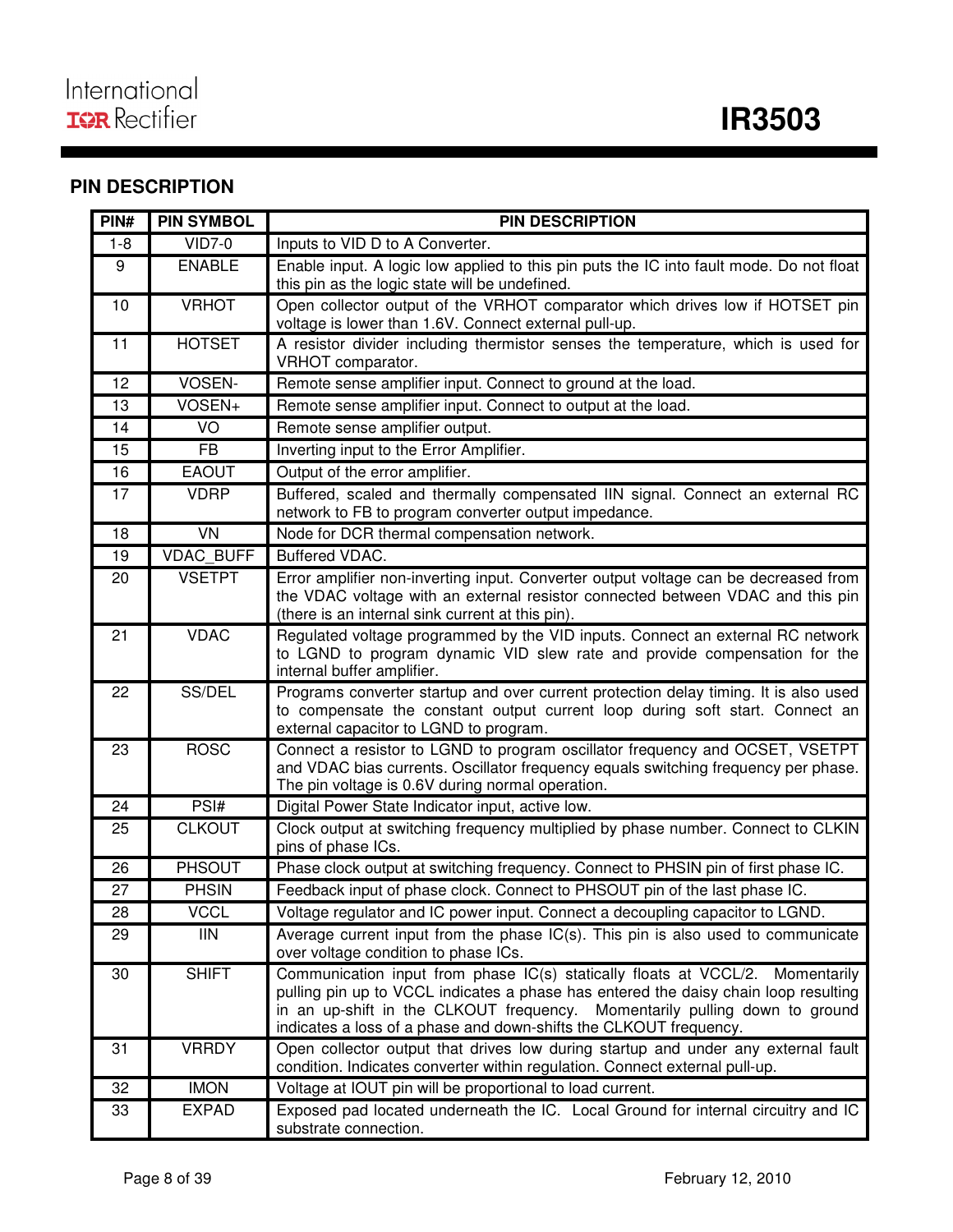#### **SYSTEM THEORY OF OPERATION**

#### **Description:**

The system consists of one control IC and scalable number of phase IC's depending upon the number of converter phases. The control IC communicates with the phase ICs using three digital buses, i.e., CLOCK, PHSIN, PHSOUT and three analog buses, i.e., VDAC, EA, IIN. The digital buses are responsible for switching frequency determination and accurate phase timing control without any external component. The analog buses are used for PWM control and current sharing among interleaved phases. The control IC incorporates all the system functions, i.e., VID, CLOCK signals, error amplifier, fault protections, current monitor, etc. The Phase IC implements the functions required by each phase of the converter, i.e., the gate drivers, PWM comparator and latch, over-voltage protection, Phase disable circuit, current sensing and sharing, etc. In addition to these functions, the control IC also implements PSI# (Power System Indicator) functionality to improve the efficiency of the voltage regulator at light loads.



Figure 3: System Block Diagram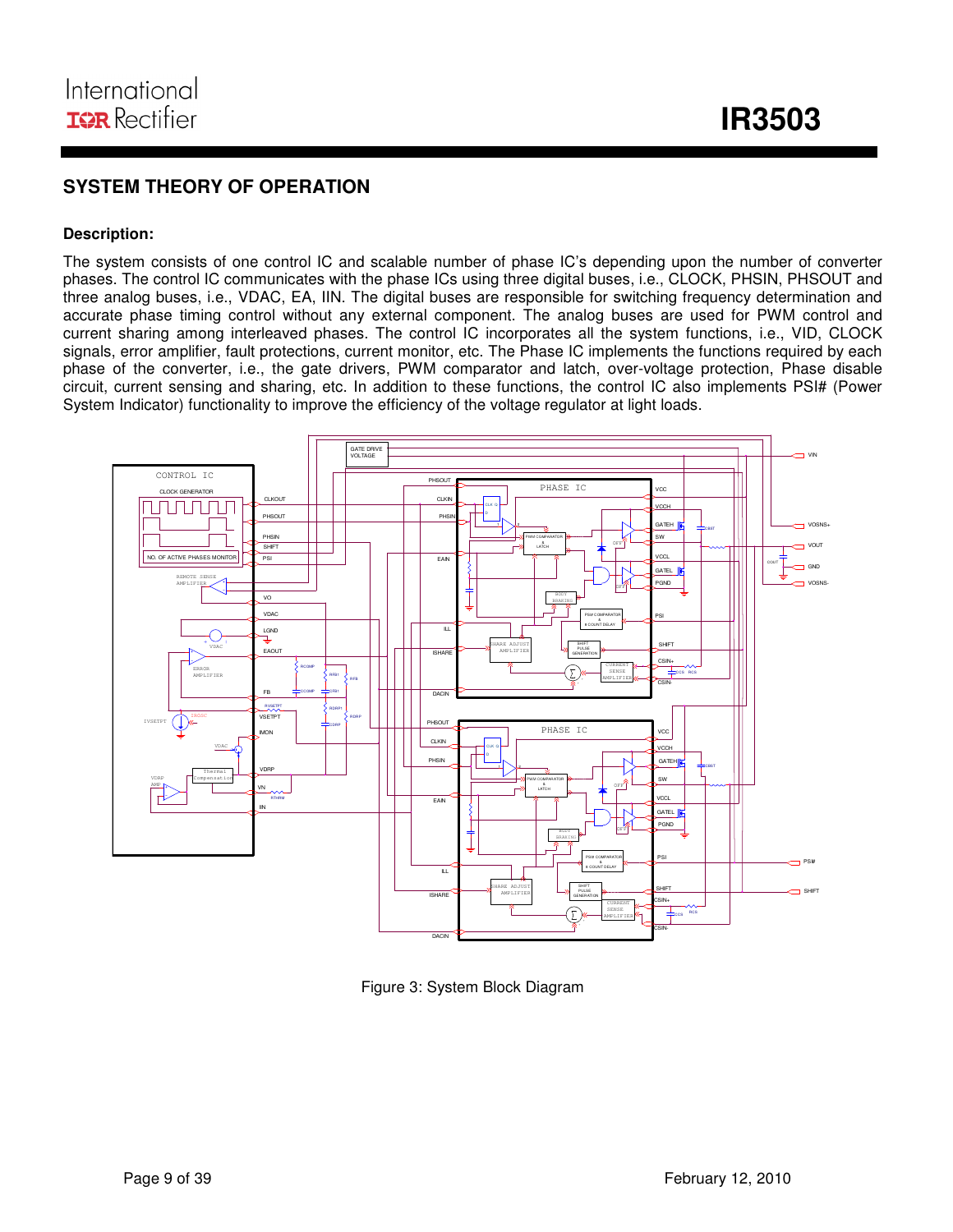**IR3503** 

### **APPLICATION SYSTEM CIRCUIT**



**Note**: Pin 33 of IR3503 is the exposed pad located under the IC. It is connected to IC ground

Figure 4: IR3503 Multiphase Application Circuit

#### **PWM Control Method**

The system block diagram of the XPhase3<sup>TM</sup> architecture is shown in Figure 3. Feed-forward voltage mode control with trailing edge modulation is used. A high-gain wide-bandwidth voltage type error amplifier in the control IC is used for the voltage control loop. Input voltage is sensed in phase ICs and feed-forward control is realized. The PWM ramp slope will change with the input voltage and automatically compensate for changes in the input voltage. The input voltage can change due to variations in the silver box output voltage or due to the wire and PCB-trace voltage drop related to changes in load current.

#### **Frequency and Phase Timing Control**

The oscillator is located in the control IC and the system clock frequency is programmable from 250 kHz to 9 MHZ by an external resistor. The control IC system clock signal CLKOUT is connected to CLKIN of all the phase ICs. The phase timing of the phase ICs is controlled by the daisy chain loop, where control IC phase clock output PHSOUT is connected to the phase clock input PHSIN of the first phase IC, and PHSOUT of the first phase IC is connected to PHSIN of the second phase IC, etc. The PHSOUT of the last phase IC is connected back to PHSIN of the control IC.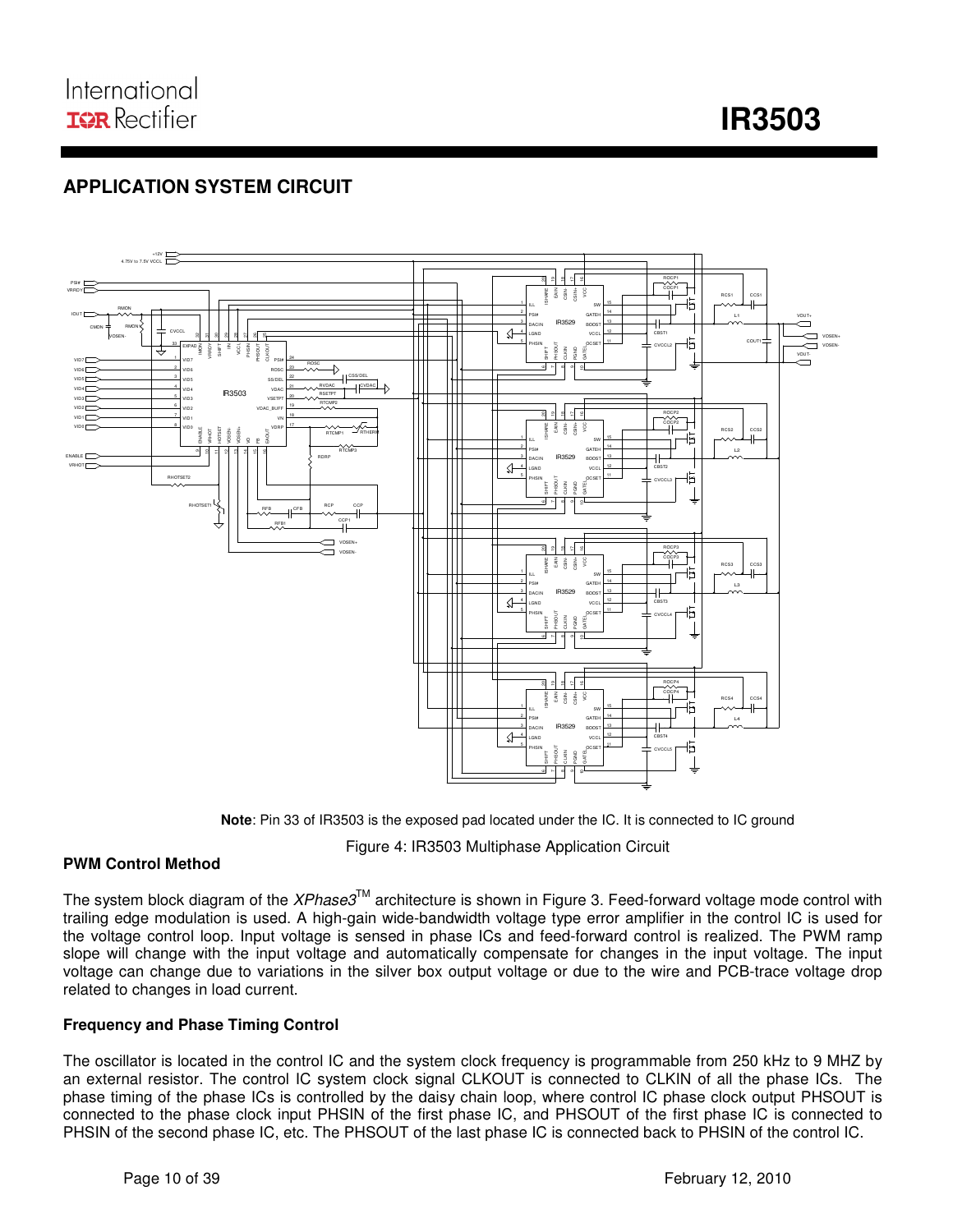# International **IGR** Rectifier

During power up, the control IC sends out clock signals from both CLKOUT and PHSOUT pins and detects the feedback at PHSIN pin to determine the phase number and monitor any fault in the daisy chain loop. Figure 5 shows the phase timing for a four phase converter. The switching frequency is set by the resistor ROSC. The clock frequency equals the number of phase times the switching frequency.









Figure 6: PHSOUT Frequency vs RROSC chart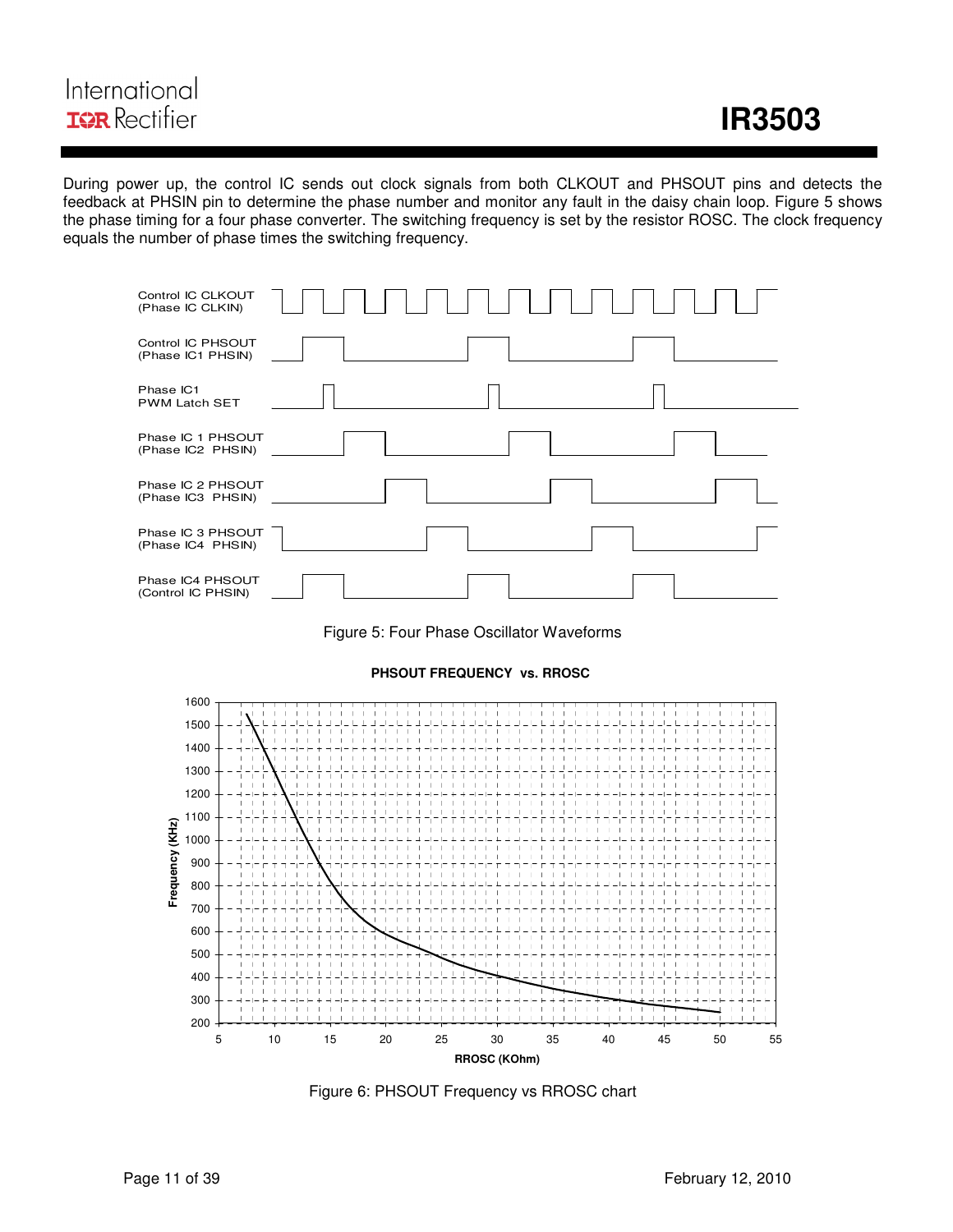#### **PWM Operation**

The PWM comparator is located in the phase IC. With the PHSIN voltage high, upon receiving the falling edge of a clock pulse, the PWM latch is set. The PWMRMP voltage begins to increase; the low side driver is turned off, and the high side driver is turned on after the non-overlap time. When the PWMRMP voltage exceeds the error amplifier's output voltage, the PWM latch is reset. This turns off the high side driver and then turns on the low side driver after the non-overlap time. Along with that, it activates the ramp discharge clamp, which quickly discharges the PWMRMP capacitor to the output voltage of share adjust amplifier in phase IC until the next clock pulse.

The PWM latch is reset dominant allowing all phases to go to zero duty cycle within a few tens of nanoseconds in response to a load step decrease. Phases can overlap and go up to 100% duty cycle in response to a load step increase with turn-on gated by the clock pulses. An error amplifier output voltage greater than the common mode input range of the PWM comparator results in 100% duty cycle regardless of the voltage of the PWM ramp. This arrangement guarantees the error amplifier is always in control and can demand 0 to 100% duty cycle as required. It also favors response to a load step decrease which is appropriate, given the low output to input voltage ratio of most systems. The inductor current will increase much more rapidly than decrease in response to load transients. The error amplifier is a high speed amplifier with wide bandwidth and fast slew rate incorporated in the control IC. It is not unity gain stable.

This control method is designed to provide "single cycle transient response," where the inductor current changes in response to load transients within a single switching cycle maximizing the effectiveness of the power train and minimizing the output capacitor requirements. An additional advantage of the architecture is that differences in the ground or input voltage at the phases have no effect on operation since the PWM ramps are referenced to VDAC. Figure 6 depicts PWM operating waveforms under various conditions.



Figure 7: PWM Operating Waveforms

#### **Body BrakingTM**

In a conventional synchronous buck converter, the minimum time required to reduce the current in the inductor in response to a load step decrease is;

$$
T_{SLEW} = \frac{L * (I_{MAX} - I_{MIN})}{V_O}
$$

The slew rate of the inductor current can be significantly increased by turning off the synchronous rectifier in response to a load step decrease. The switch node voltage is then forced to decrease until conduction of the synchronous rectifier's body diode occurs. This increases the voltage across the inductor from Vout to Vout + VBODYDIODE. The minimum time required to reduce the current in the inductor in response to a load transient decrease is now;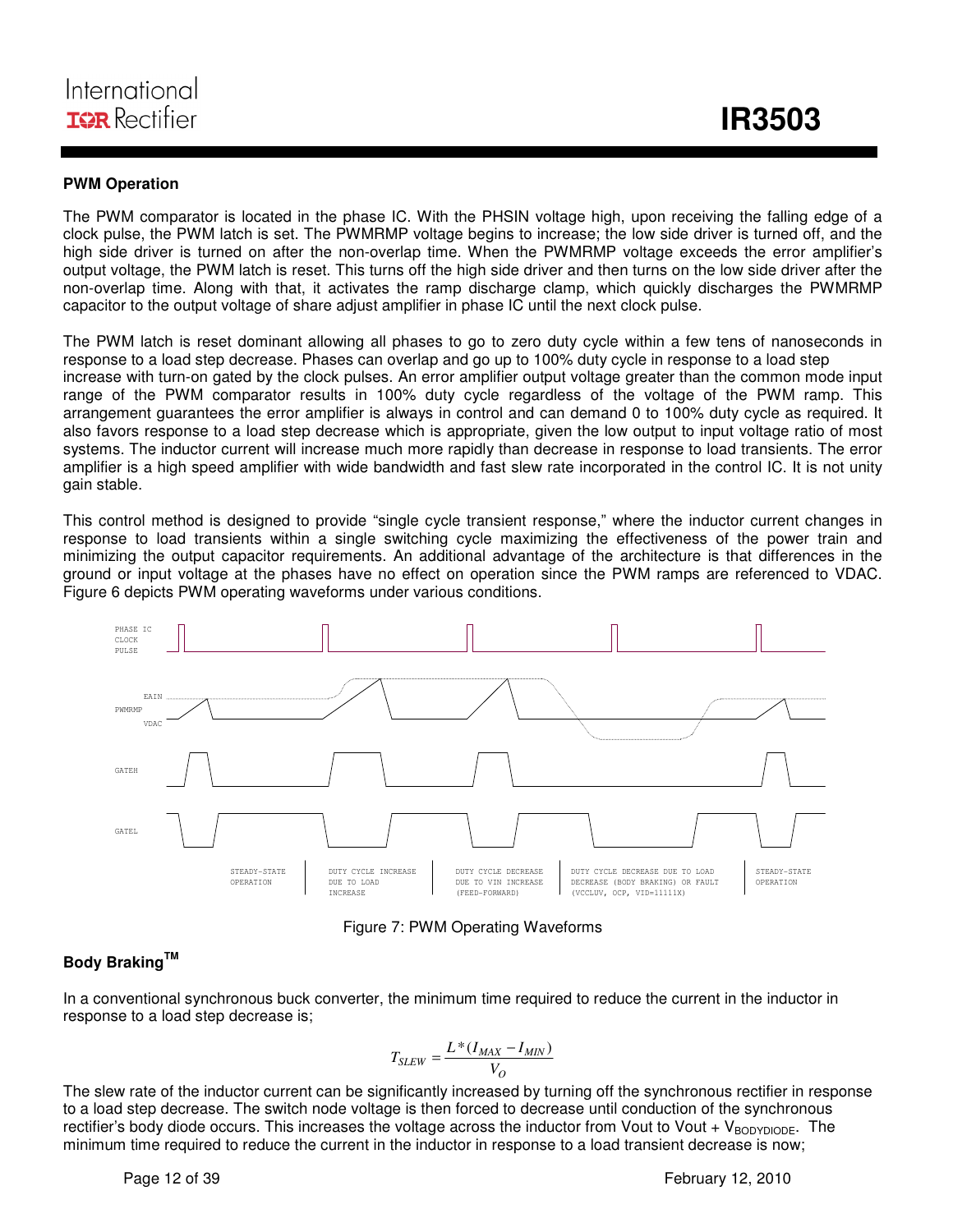$$
T_{SLEW} = \frac{L*(I_{MAX} - I_{MIN})}{V_O + V_{BODYDIODE}}
$$

Since the voltage drop in the body diode is often comparable to the output voltage, the inductor current slew rate can be increased significantly. This patented technique is referred to as "body braking" and is accomplished through the "body braking comparator" located in the phase IC. If the error amplifier's output voltage drops below the output voltage of the share adjust amplifier in the phase IC, this comparator turns off the low side gate driver, enabling the bottom FET body diode to take over. There is 100mV upslope and 200mV down slope hysteresis for the body braking comparator.

#### **Lossless Average Inductor Current Sensing**

Inductor current can be sensed by connecting a series resistor and a capacitor network in parallel with the inductor and measuring the voltage across the capacitor, as shown in Figure 7. The equation of the sensing network is,

$$
v_C(s) = v_L(s) \frac{1}{1 + sR_{CS}C_{CS}} = i_L(s) \frac{R_L + sL}{1 + sR_{CS}C_{CS}}
$$

Usually the resistor Rcs and capacitor Ccs are chosen, such that, the time constant of Rcs and Ccs equals the time constant of the inductor, which is the inductance L over the inductor DCR RL. If the two time constants match, the voltage across Ccs will be proportional to the current through L, and the sense circuit can be treated as if only a sense resistor with the value of RL was used. The mismatch of the time constants does not affect the measurement of inductor DC current, but affects the AC component of the inductor current.



Figure 8: Inductor Current Sensing and Current Sense Amplifier

The advantage of sensing the inductor current versus high side or low side sensing is that actual output current being delivered to the load is obtained rather than peak or sampled information about the switch currents. The output voltage can be positioned to meet a load line based on real time information. Except for a sense resistor in series with the inductor, this is the only sense method that can support a single cycle transient response. Other methods provide no information during either load increase (low side sensing) or load decrease (high side sensing).

An additional problem associated with peak or valley current mode control for voltage positioning is that they suffer from peak-to-average errors. These errors will show in many ways but one example is the effect of frequency variation. If the frequency of a particular unit is 10% low, the peak to peak inductor current will be 10% larger and the output impedance of the converter will drop by about 10%. Variations in inductance, current sense amplifier bandwidth, PWM propagation delay, any added slope compensation, input voltage, and output voltage are all additional sources of peakto-average errors.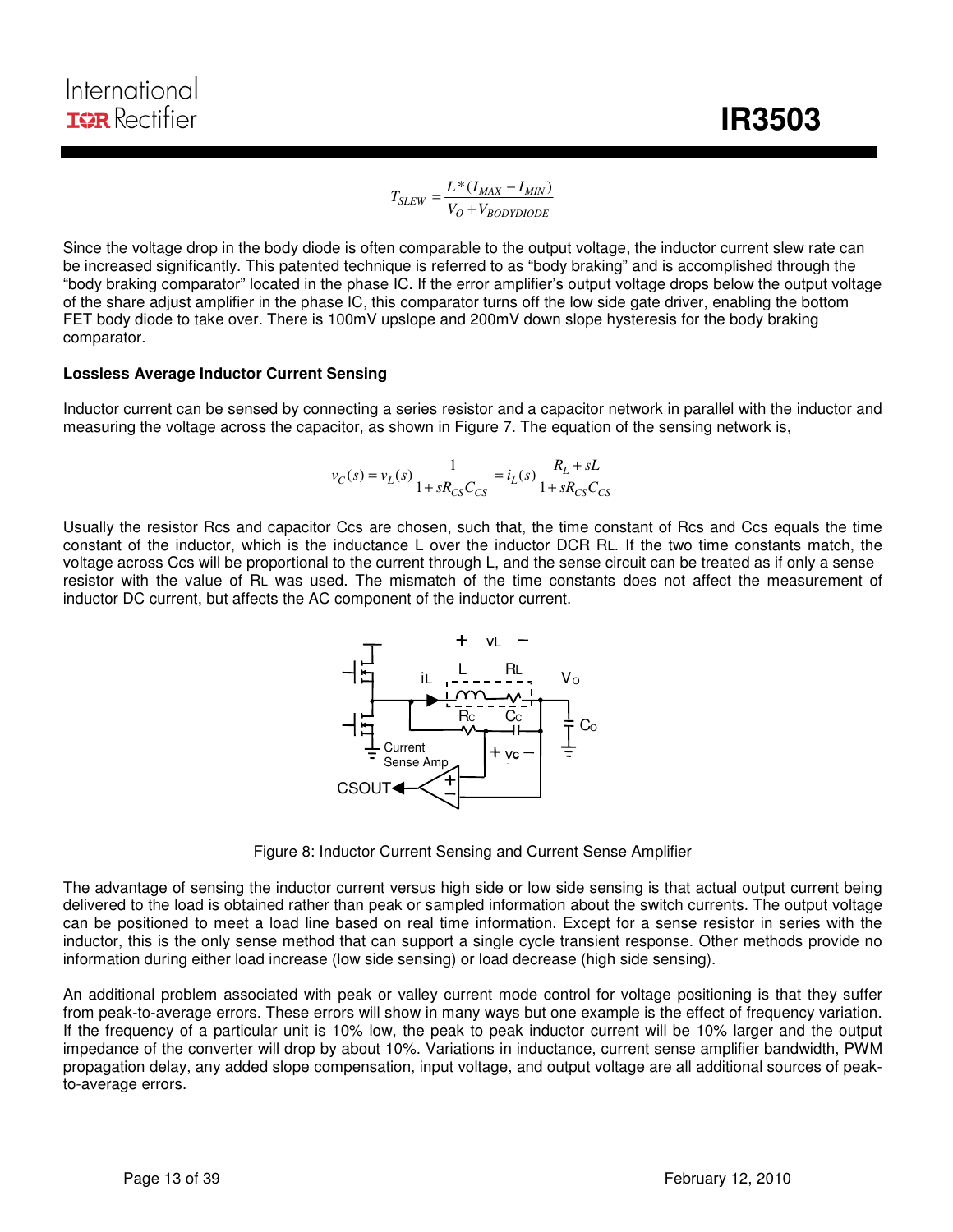#### **Current Sense Amplifier**

A high speed differential current sense amplifier is located in the phase IC, as shown in Figure 7. Its gain is nominally 33 at 25ºC, and the 3850 ppm/ºC increase in inductor DCR should be compensated in the voltage loop feedback path.

The current sense amplifier can accept positive differential input up to 50mV and negative up to -10mV before clipping. The output of the current sense amplifier is summed with the VDAC voltage and sent to the control IC and other phases through an on-chip 3 kΩ resistor connected to the IIN pin. The IIN pins of all the phases are tied together and the voltage on the share bus represents the average current through all the inductors and is used by the control IC for voltage positioning and current limit protection. The input offset of this amplifier is calibrated to +/- 1mV in order to reduce the current sense error.

The input offset voltage is the primary source of error for the current share loop. In order to achieve very small input offset error and superior current sharing performance, the current sense amplifier continuously calibrates itself. This

21calibration algorithm creates ripple on IIN bus with a frequency of  $\frac{f_{SW}}{32*28}$  in a multiphase architecture.

#### **Average Current Share Loop**

Current sharing between the phases of the converter is achieved by the average current share loop in each phase IC. The output of the current sense amplifier is compared with average current at the share bus. If current in a phase is smaller than the average current, the share adjust amplifier of the phase will pull down the starting point of the PWM ramp thereby increasing its duty cycle and output current; if current in a phase is larger than the average current, the share adjust amplifier of the phase will pull up the starting point of the PWM ramp thereby decreasing its duty cycle and output current. The current share amplifier is internally compensated; such that, the crossover frequency of the current share loop is much slower than that of the voltage loop and the two loops do not interact.

#### **IR3503 THEORY OF OPERATION**

#### **Block Diagram**

The block diagram of the IR3503 is shown in figure 10.

#### **VID Control**

The control IC allows the processor voltage to be set by a parallel eight bit digital VID bus. The VID codes set the VDAC as shown in Table 1. The VID pins require an external bias voltage and should not be floated. The VID input comparators monitor the VID pins and control the Digital-to-Analog Converter (DAC), whose output is sent to the VDAC buffer amplifier. The output of the buffer amplifier is the VDAC pin. The VDAC voltage, input offsets of error amplifier and remote sense differential amplifier are post-package trimmed to achieve 0.5 % system set-point accuracy for VID range between 1 V to 1.6 V. A set-point accuracy of ± 5 mV and ± 8 mV is achieved for VID ranges of 0.8 V-1 V and 0.5 V-0.8 V respectively. The actual VDAC voltage does not determine the system accuracy, which has a wider tolerance.

The IR3503 can accept changes in the VID code while operating and vary the VDAC voltage accordingly. The slew rate of the voltage at the VDAC pin can be adjusted by an external capacitor between VDAC pin and LGND pin. A resistor connected in series with this capacitor is required to compensate the VDAC buffer amplifier. Digital VID transitions result in a smooth analog transition of the VDAC voltage and converter output voltage minimizing inrush currents in the input and output capacitors and overshoot of the output voltage.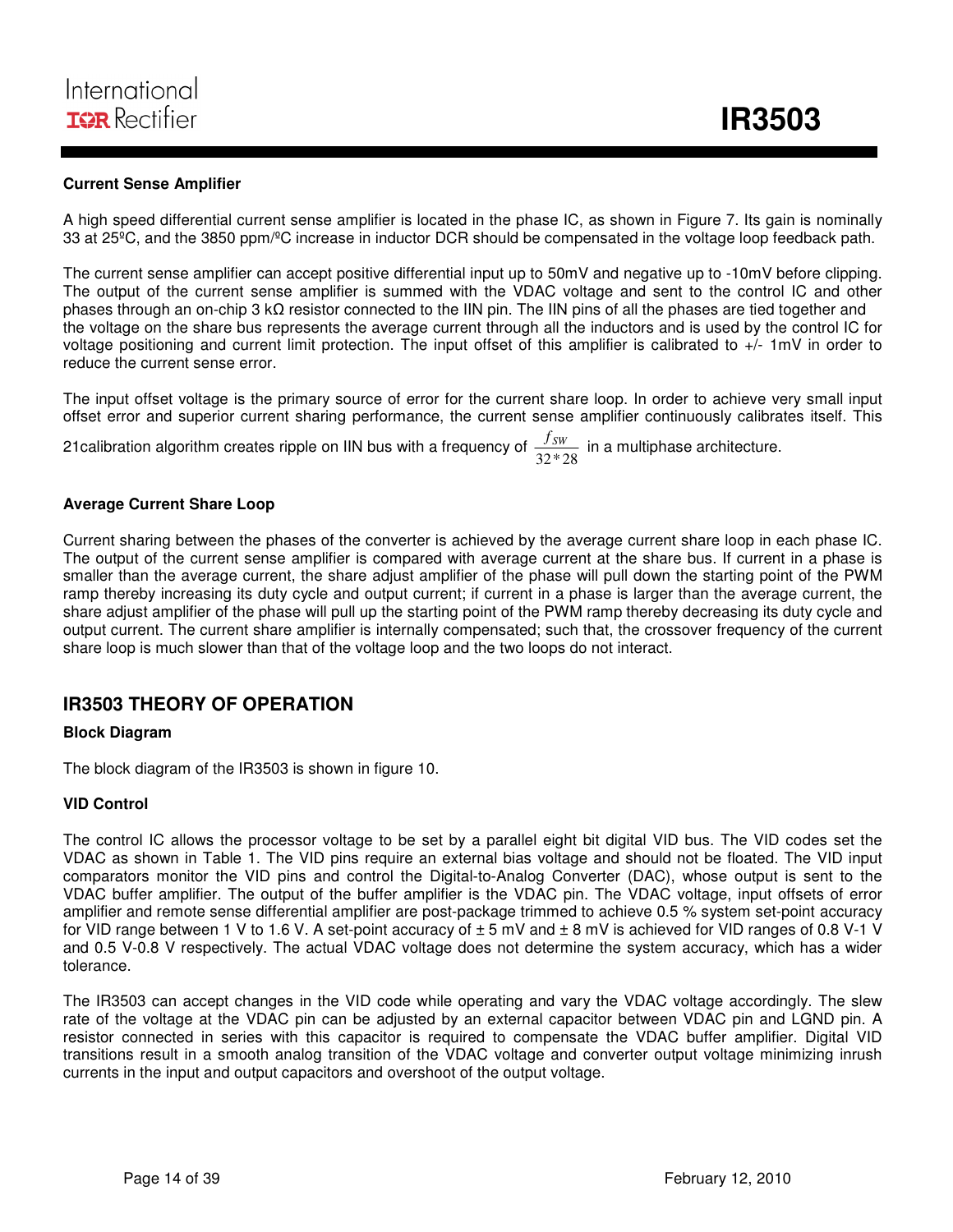#### **Adaptive Voltage Positioning (AVP)**

Adaptive voltage positioning is needed to optimize the output voltage excursions during dynamic load variations. The objective of AVP is to control the output voltage to a value that is slightly higher than the minimum value at full load and slightly lower than the maximum permissible limit at light load. Thus, AVP also helps to reduce the output power at full load and is essential to meet the load line specifications. The circuitry related to voltage positioning is shown in Figure 9. The output voltage is set by the reference voltage VSETPT at the positive input to the error amplifier. This reference voltage can be programmed to have a constant DC offset below the VDAC by connecting RSETPT between VDAC and VSETPT. The IVSETPT is controlled by the resistor, ROSC.

The average load current information for all the phases is fed back to the control IC through the IIN pin. As shown in Figure 9, this information is thermally compensated with some gain by a set of buffer and thermal compensation amplifiers to generate the voltage at the VDRP pin. The VDRP pin is connected to the FB pin through the resistor RDRP. Since the error amplifier will force the loop to maintain FB to be equal to the VDAC reference voltage, an additional current will flow into the FB pin equal to (VDRP-VDAC) / RDRP. When the load current increases, the VDRP voltage increases accordingly. More current flows through the feedback resistor RFB and causes the output to have more droop. The resistor  $R_{\text{DRP}}$  produces the required droop in output voltage proportional to the load current.

$$
\Delta V_{DRP} = i * R_{FB} = I_{OUT} \times R_{loading}
$$

$$
i = \frac{V_{DRP} - V_{DAC}}{R_{DRP}}
$$

The positioning voltage can be programmed by the resistor RDRP so that the droop impedance produces the desired converter output impedance. The offset and slope of the converter output impedance are referenced to and therefore independent of the VDAC voltage.



Figure 9: Adaptive Voltage Positioning (AVP) with Thermal Compensation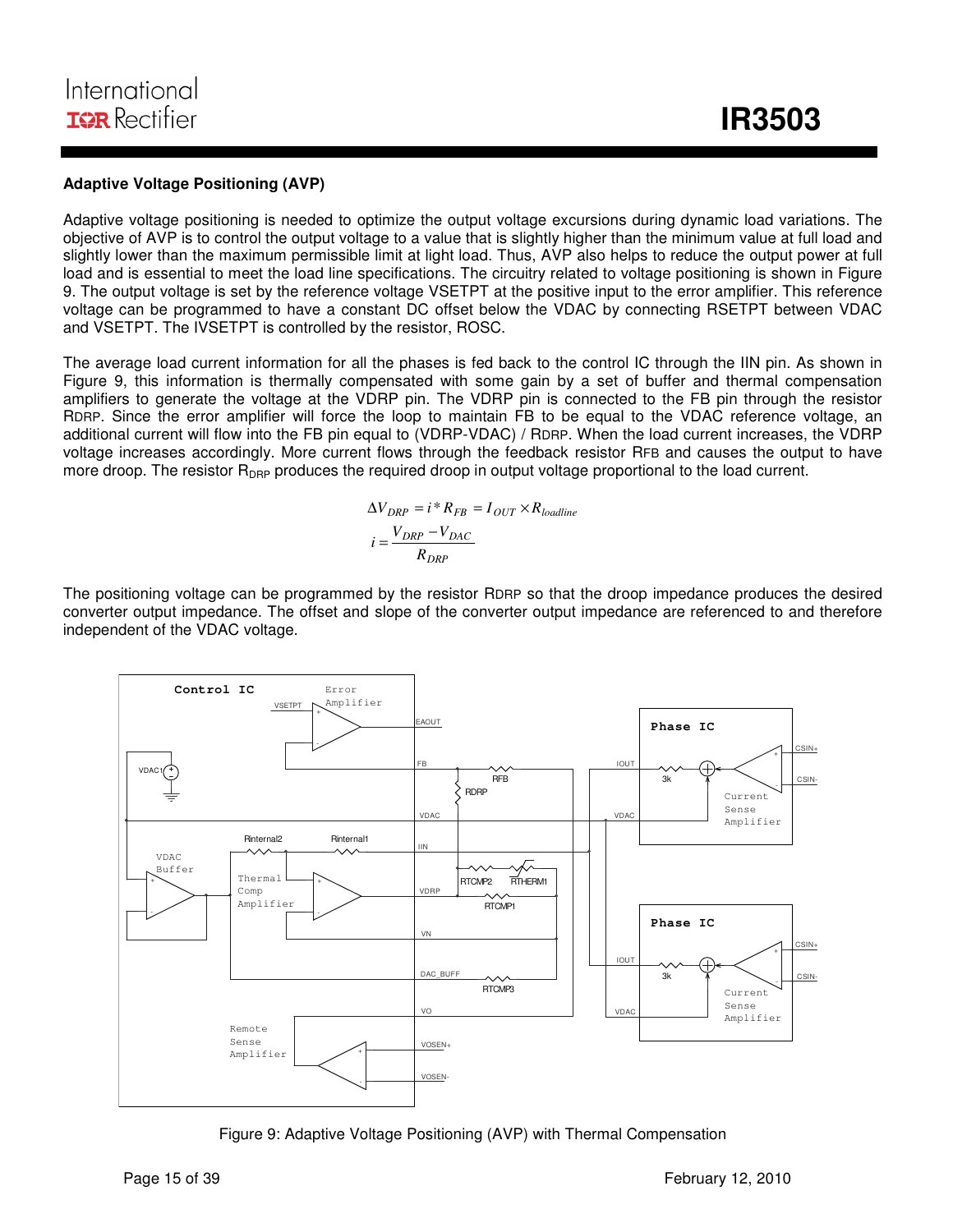#### **Inductor DCR Temperature Compensation**

A negative temperature coefficient (NTC) thermistor should be used for inductor DCR temperature compensation. The thermistor and tuning resistor network connected between the VN and VDRP pins provides a single NTC thermal compensation. The thermistor should be placed close to the power stage to accurately reflect the thermal performance of the inductor DCR. The resistor in series with the thermistor is used to reduce the nonlinearity of the thermistor.

#### **Remote Voltage Sensing**

VOSEN+ and VOSEN- are used for remote sensing and connected directly to the load. The remote sense differential amplifier with high speed, low input offset and low input bias current ensures accurate voltage sensing and fast transient response. There is finite input current at both pins VOSEN+ and VOSEN- due to the internal resistor of the differential amplifier. This limits the size of the resistors that can be used in series with these pins for acceptable regulation of the output voltage.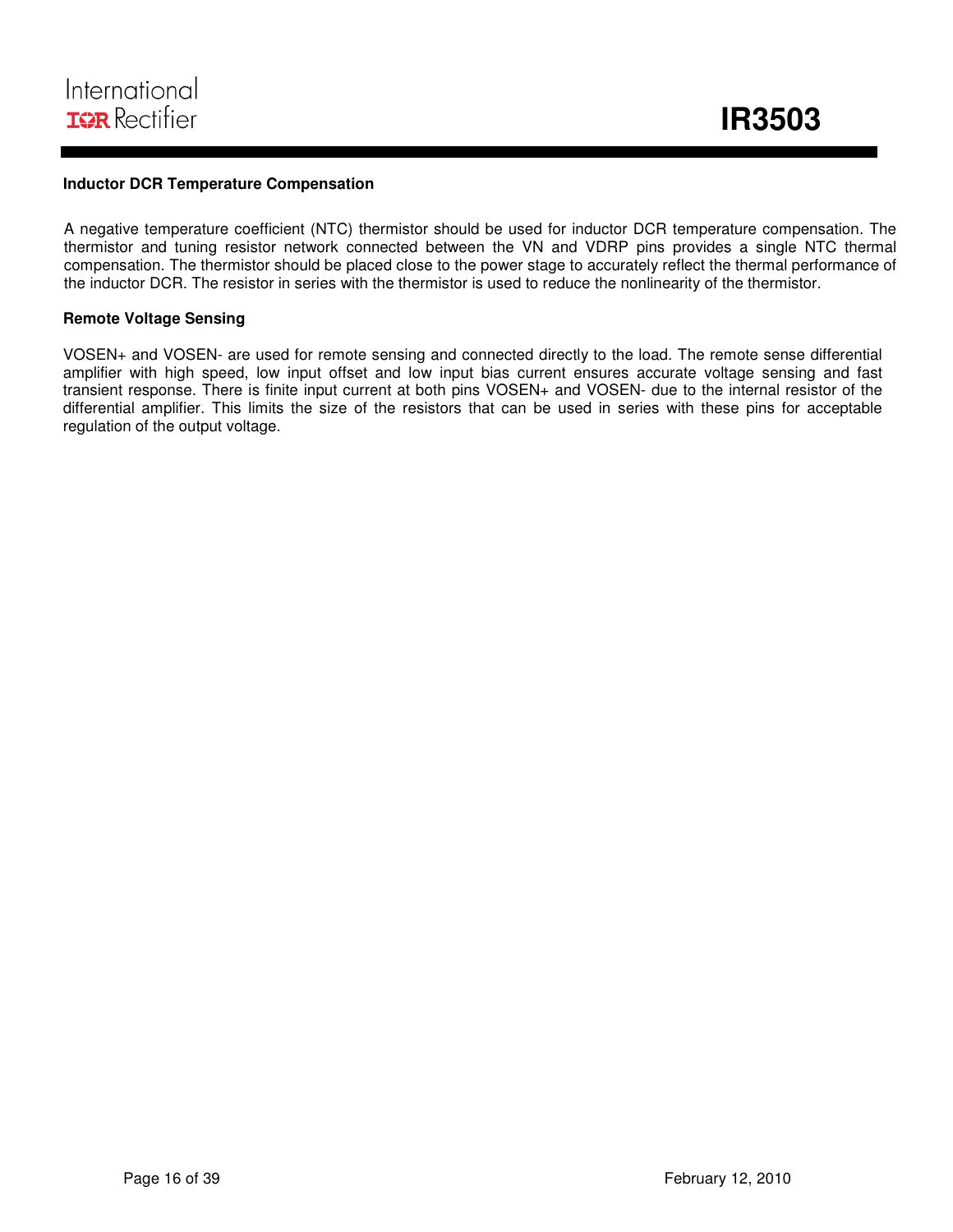# **International**<br> **IR3503**

#### **Block Diagram**

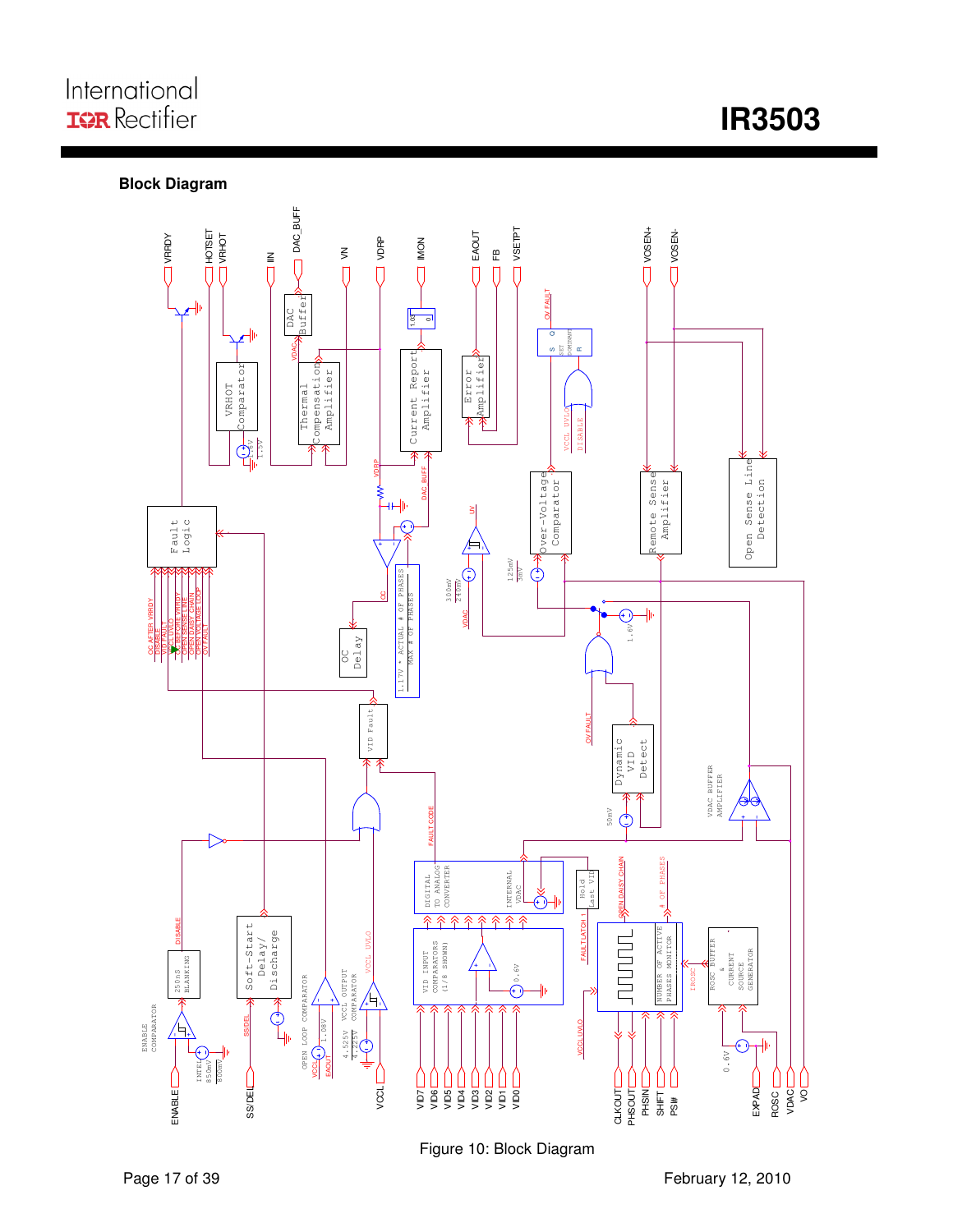### **TABLE 1: VR11 VID TABLE (PART1)**

| Hex (VID7:VID0) | Bin (VID7:VID0)      | Voltage            | Hex (VID7:VID0) | Bin (VID7:VID0)      | Voltage            |
|-----------------|----------------------|--------------------|-----------------|----------------------|--------------------|
| 00              | 00000000             | Fault              | 40              | 01000000             | 1.21250            |
| 01              | 00000001             | Fault              | 41              | 01000001             | 1.20625            |
| 02              | 00000010             | 1.60000            | 42              | 01000010             | 1.20000            |
| 03              | 00000011             | 1.59375            | 43              | 01000011             | 1.19375            |
| 04              | 00000100             | 1.58750            | 44              | 01000100             | 1.18750            |
| 05              | 00000101             | 1.58125            | 45              | 01000101             | 1.18125            |
| 06              | 00000110             | 1.57500            | 46              | 01000110             | 1.17500            |
| 07              | 00000111             | 1.56875            | 47              | 01000111             | 1.16875            |
| 08              | 00001000             | 1.56250            | 48              | 01001000             | 1.16250            |
| 09              | 00001001             | 1.55625            | 49              | 01001001             | 1.15625            |
| 0A              | 00001010             | 1.55000            | 4A              | 01001010             | 1.15000            |
| 0B              | 00001011             | 1.54375            | 4B              | 01001011             | 1.14375            |
| $\overline{OC}$ | 00001100             | 1.53750            | 4C              | 01001100             | 1.13750            |
| 0D              | 00001101             | 1.53125            | 4D              | 01001101             | 1.13125            |
| 0E              | 00001110             | 1.52500            | 4E              | 01001110             | 1.12500            |
| 0F              | 00001111             | 1.51875            | 4F              | 01001111             | 1.11875            |
| 10              | 00010000             | 1.51250            | 50              | 01010000             | 1.11250            |
| 11<br>12        | 00010001             | 1.50625            | 51<br>52        | 01010001             | 1.10625<br>1.10000 |
| 13              | 00010010             | 1.50000            | 53              | 01010010             | 1.09375            |
| 14              | 00010011<br>00010100 | 1.49375<br>1.48750 | 54              | 01010011<br>01010100 | 1.08750            |
| 15              | 00010101             | 1.48125            | 55              | 01010101             | 1.08125            |
| 16              | 00010110             | 1.47500            | 56              | 01010110             | 1.07500            |
| 17              | 00010111             | 1.46875            | 57              | 01010111             | 1.06875            |
| 18              | 00011000             | 1.46250            | 58              | 01011000             | 1.06250            |
| 19              | 00011001             | 1.45625            | 59              | 01011001             | 1.05625            |
| 1A              | 00011010             | 1.45000            | 5A              | 01011010             | 1.05000            |
| 1B              | 00011011             | 1.44375            | 5B              | 01011011             | 1.04375            |
| 1C              | 00011100             | 1.43750            | 5C              | 01011100             | 1.03750            |
| 1D              | 00011101             | 1.43125            | 5D              | 01011101             | 1.03125            |
| 1E              | 00011110             | 1.42500            | 5E              | 01011110             | 1.02500            |
| 1F              | 00011111             | 1.41875            | 5F              | 01011111             | 1.01875            |
| $\overline{20}$ | 00100000             | 1.41250            | 60              | 01100000             | 1.01250            |
| $\overline{21}$ | 00100001             | 1.40625            | 61              | 01100001             | 1.00625            |
| $\overline{22}$ | 00100010             | 1.40000            | 62              | 01100010             | 1.00000            |
| 23              | 00100011             | 1.39375            | 63              | 01100011             | 0.99375            |
| 24              | 00100100             | 1.38750            | 64              | 01100100             | 0.98750            |
| 25              | 00100101             | 1.38125            | 65              | 01100101             | 0.98125            |
| 26              | 00100110             | 1.37500            | 66              | 01100110             | 0.97500            |
| $\overline{27}$ | 00100111             | 1.36875            | 67              | 01100111             | 0.96875            |
| 28              | 00101000             | 1.36250            | 68              | 01101000             | 0.96250            |
| 29              | 00101001             | 1.35625            | 69              | 01101001             | 0.95625            |
| 2A              | 00101010             | 1.35000            | 6A              | 01101010             | 0.95000            |
| 3               | 00101011             | 1.34375            | 6B              | 01101011             | 0.94375            |
| 2C              | 00101100             | 1.33750            | 6C              | 01101100             | 0.93750            |
| 2D              | 00101101             | 1.33125            | 6D              | 01101101             | 0.93125            |
| 2E              | 00101110             | 1.32500            | 6E              | 01101110             | 0.92500            |
| 2F              | 00101111             | 1.31875            | 6F              | 01101111             | 0.91875            |
| 30              | 00110000             | 1.31250            | 70              | 01110000             | 0.91250            |
| 31              | 00110001             | 1.30625            | 71              | 01110001             | 0.90625            |
| 32              | 00110010             | 1.30000            | 72              | 01110010             | 0.90000            |
| 33              | 00110011             | 1.29375            | 73              | 01110011             | 0.89375            |
| 34              | 00110100<br>00110101 | 1.28750            | 74<br>75        | 01110100             | 0.88750            |
| 35              |                      | 1.28125            |                 | 01110101             | 0.88125            |
| 36<br>37        | 00110110<br>00110111 | 1.27500<br>1.26875 | 76<br>77        | 01110110<br>01110111 | 0.87500<br>0.86875 |
| 38              | 00111000             | 1.26250            | 78              | 01111000             | 0.86250            |
| 39              | 00111001             | 1.25625            | 79              | 01111001             | 0.85625            |
| 3A              | 00111010             | 1.25000            | 7A              | 01111010             | 0.85000            |
| 3B              | 00111011             | 1.24375            | 7B              | 01111011             | 0.84375            |
| 3C              | 00111100             | 1.23750            | 7C              | 01111100             | 0.83750            |
| 3D              | 00111101             | 1.23125            | 7D              | 01111101             | 0.83125            |
| 3E              | 00111110             | 1.22500            | 7E              | 01111110             | 0.82500            |
| 3F              | 00111111             | 1.21875            | 7F              | 01111111             | 0.81875            |
|                 |                      |                    |                 |                      |                    |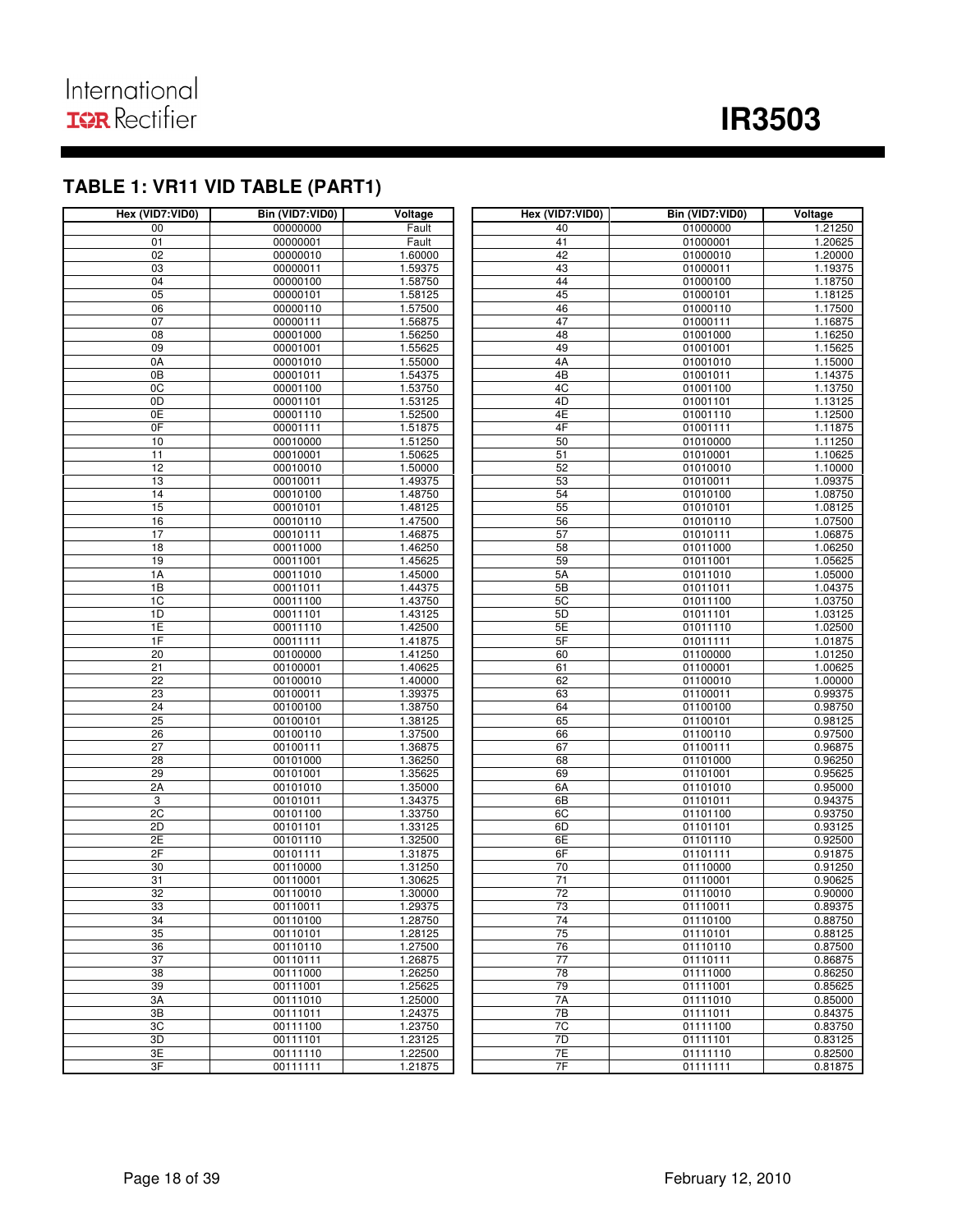## **TABLE 1: VR11 VID TABLE (PART 2)**

| Hex (VID7:VID0)        | Bin (VID7:VID0)      | Voltage            | Hex (VID7:VID0)                  | Bin (VID7:VID0)      | Voltage                      |
|------------------------|----------------------|--------------------|----------------------------------|----------------------|------------------------------|
| 80                     | 10000000             | 0.81250            | C0                               | 11000000             | n/a                          |
| 81                     | 10000001             | 0.80625            | C <sub>1</sub>                   | 11000001             | n/a                          |
| 82                     | 10000010             | 0.80000            | C <sub>2</sub>                   | 11000010             | n/a                          |
| 83                     | 10000011             | 0.79375            | C3                               | 11000011             | n/a                          |
| 84                     | 10000100             | 0.78750            | C <sub>4</sub>                   | 11000100             | n/a                          |
| 85                     | 10000101             | 0.78125            | C <sub>5</sub>                   | 11000101             | n/a                          |
| 86                     | 10000110             | 0.77500            | C6                               | 11000110             | n/a                          |
| 87                     | 10000111             | 0.76875            | C <sub>7</sub>                   | 11000111             | n/a                          |
| 88                     | 10001000             | 0.76250            | $\overline{C8}$                  | 11001000             | n/a                          |
| 89                     | 10001001             | 0.75625            | C9                               | 11001001             | n/a                          |
| 8A                     | 10001010             | 0.75000            | CA                               | 11001010             | n/a                          |
| 8B                     | 10001011             | 0.74375            | $\overline{CB}$                  | 11001011             | n/a                          |
| 8C                     | 10001100             | 0.73750            | cc                               | 11001100             | n/a                          |
| 8D                     | 10001101             | 0.73125            | CD                               | 11001101             | n/a                          |
| 8E                     | 10001110             | 0.72500            | <b>CE</b>                        | 11001110             | n/a                          |
| 8F                     | 10001111             | 0.71875            | CF                               | 11001111             | n/a                          |
| 90                     | 10010000             | 0.71250            | D <sub>0</sub>                   | 11010000             | n/a                          |
| 91                     | 10010001             | 0.70625            | D <sub>1</sub>                   | 11010001             | n/a                          |
| 92                     | 10010010             | 0.70000            | D <sub>2</sub>                   | 11010010             | n/a                          |
| 93                     | 10010011             | 0.69375            | D <sub>3</sub>                   | 11010011             | n/a                          |
| 94                     | 10010100             | 0.68750            | D <sub>4</sub>                   | 11010100             | n/a                          |
| 95                     | 10010101             | 0.68125            | D <sub>5</sub>                   | 11010101             | n/a                          |
| 96                     | 10010110             | 0.67500            | D <sub>6</sub>                   | 11010110             | n/a                          |
| 97                     | 10010111             | 0.66875            | D7                               | 11010111             | n/a                          |
| 98                     | 10011000             | 0.66250            | D <sub>8</sub><br>D <sub>9</sub> | 11011000             | n/a                          |
| 99<br>9A               | 10011001<br>10011010 | 0.65625<br>0.65000 | DA                               | 11011001<br>11011010 | n/a<br>n/a                   |
| 9B                     | 10011011             | 0.64375            | $\overline{DB}$                  | 11011011             | n/a                          |
| 9C                     | 10011100             | 0.63750            | DC                               | 11011100             | n/a                          |
| 9D                     | 10011101             | 0.63125            | DD                               | 11011101             | n/a                          |
| 9E                     | 10011110             | 0.62500            | DE                               | 11011110             | n/a                          |
| 9F                     | 10011111             | 0.61875            | DF                               | 11011111             | n/a                          |
| A <sub>0</sub>         | 10100000             | 0.61250            | E <sub>0</sub>                   | 11100000             | n/a                          |
| A <sub>1</sub>         | 10100001             | 0.60625            | E <sub>1</sub>                   | 11100001             | n/a                          |
| A2                     | 10100010             | 0.60000            | E <sub>2</sub>                   | 11100010             | n/a                          |
| A <sub>3</sub>         | 10100011             | 0.59375            | E <sub>3</sub>                   | 11100011             | n/a                          |
| A4                     | 10100100             | 0.58750            | E4                               | 11100100             | n/a                          |
| A <sub>5</sub>         | 10100101             | 0.58125            | E <sub>5</sub>                   | 11100101             | n/a                          |
| A <sub>6</sub>         | 10100110             | 0.57500            | E6                               | 11100110             | n/a                          |
| A7                     | 10100111             | 0.56875            | E7                               | 11100111             | n/a                          |
| A <sub>8</sub>         | 10101000             | 0.56250            | E <sub>8</sub>                   | 11101000             | n/a                          |
| A <sub>9</sub>         | 10101001             | 0.55625            | E <sub>9</sub>                   | 11101001             | n/a                          |
| AA                     | 10101010             | 0.55000            | EA                               | 11101010             | n/a                          |
| AB                     | 10101011             | 0.54375            | EB                               | 11101011             | n/a                          |
| AC                     | 10101100             | 0.53750            | EC                               | 11101100             | n/a                          |
| AD                     | 10101101             | 0.53125            | ED                               | 11101101             | n/a                          |
| <b>AE</b>              | 10101110             | 0.52500            | EE                               | 11101110             | n/a                          |
| <b>AF</b>              | 10101111             | 0.51875            | EF                               | 11101111             | n/a                          |
| B <sub>0</sub>         | 10110000             | 0.51250            | F <sub>0</sub>                   | 11110000             | n/a                          |
| B1                     | 10110001             | 0.50625            | F1                               | 11110001             | n/a                          |
| B <sub>2</sub>         | 10110010             | 0.50000            | F2                               | 11110010             | n/a                          |
| B3                     | 10110011             | n/a                | F <sub>3</sub>                   | 11110011             | n/a                          |
| <b>B4</b>              | 10110100             | n/a                | F <sub>4</sub>                   | 11110100             | n/a                          |
| B <sub>5</sub>         | 10110101             | n/a                | F5                               | 11110101             | n/a                          |
| B <sub>6</sub>         | 10110110             | n/a                | F <sub>6</sub>                   | 11110110             | n/a                          |
| B7                     | 10110111             | n/a                | F7                               | 11110111             | n/a                          |
| B <sub>8</sub>         | 10111000             | n/a                | F <sub>8</sub>                   | 11111000             | n/a                          |
| B <sub>9</sub>         | 10111001             | n/a                | F <sub>9</sub>                   | 11111001             | n/a                          |
| <b>BA</b>              | 10111010             | n/a                | FA                               | 11111010             | n/a                          |
| BB                     | 10111011             | n/a                | FB                               | 11111011             | n/a                          |
| BC                     | 10111100             | n/a                | FC                               | 11111100             | n/a                          |
| <b>BD</b><br><b>BE</b> | 10111101             | n/a                | FD<br>FE                         | 11111101             | n/a                          |
| BF                     | 10111110<br>10111111 | n/a                | FF                               | 11111110<br>11111111 | <b>FAULT</b><br><b>FAULT</b> |
|                        |                      | n/a                |                                  |                      |                              |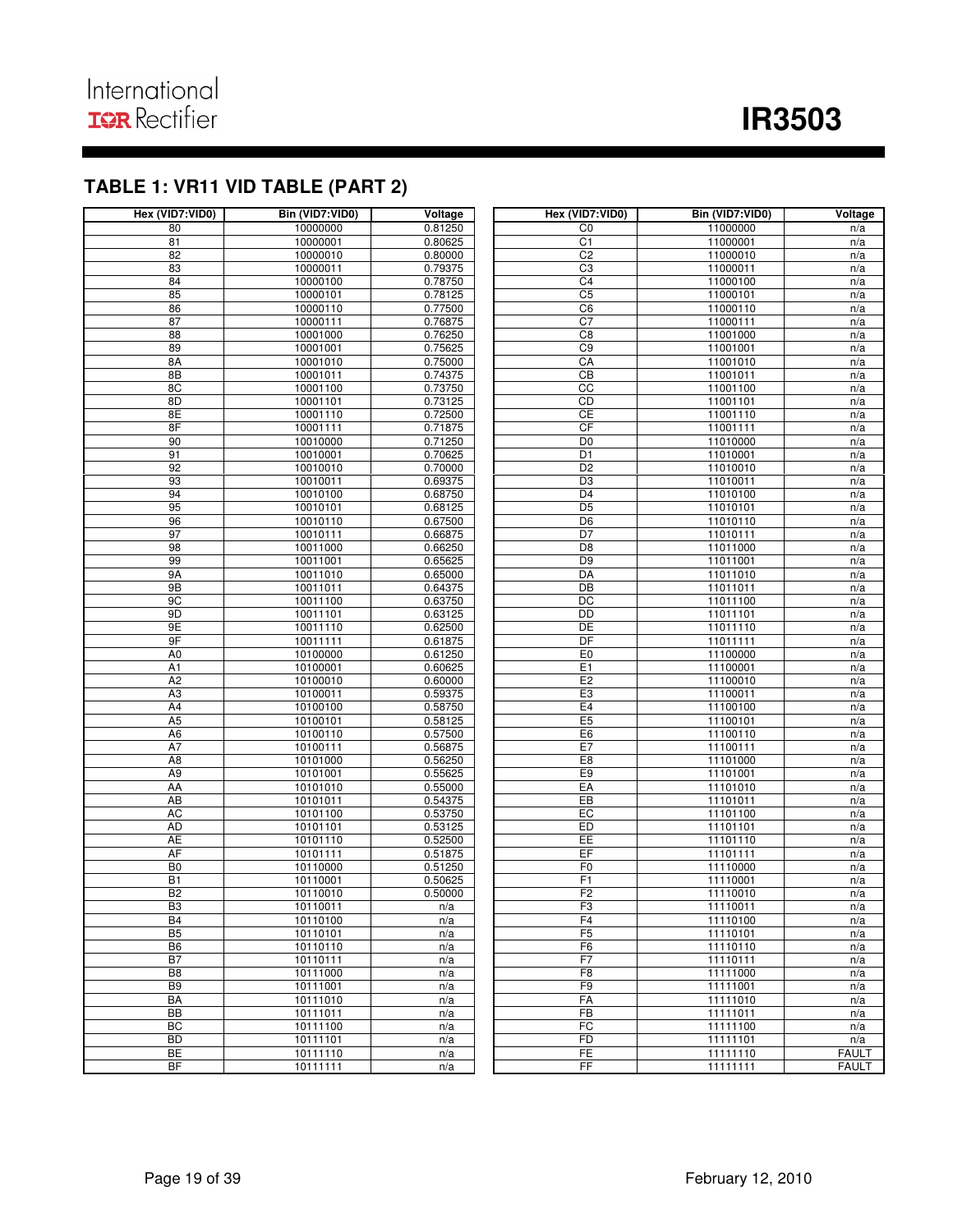#### **Start-up Sequence**

The IR3503 has a programmable soft-start function to limit the surge current during the converter start-up. A capacitor connected between the SS/DEL and LGND pins controls soft start timing, over-current protection delay and hiccup mode timing. A charge current of 52.5 µA and discharge current of 4 µA control the up slope and down slope of the voltage at the SS/DEL pin respectively. Figure 11 depicts start-up sequence of converter with VR 11.1 VID. If there is no fault, as the ENABLE is asserted, the SS/DEL pin will start charging. The error amplifier output EAOUT is clamped low until SS/DEL reaches 1.4 V. The error amplifier will then regulate the converter's output voltage to match the SS/DEL voltage less the 1.4 V offset until the converter output reaches the 1.1 V boot voltage. The SS/DEL voltage continues to increase until it rises above the 3.0 V threshold of VID delay comparator. The VID set inputs are then activated and VDAC pin transitions to the level determined by the VID inputs. The SS/DEL voltage continues to increase until it rises above 3.92 V and allows the VRRDY signal to be asserted. SS/DEL finally settles at 4.0 V, indicating the end of the soft start. The remote sense amplifier has a very low operating range of 50 mV in order to achieve a smooth soft start of output voltage without bump. The rise time of the VCCL applied to the system should be at least greater than 25  $\mu$ s.

The VCCL under voltage lock-out, VID fault modes, over current, as well as a low signal on the ENABLE input immediately sets the fault latch, which causes the EAOUT pin to drive low turning off the phase IC drivers. The VRRDY pin also drives low and SS/DEL begin to discharge until the voltage reaches 0.2 V. If the fault has cleared the fault latch will be reset by the discharge comparator allowing a normal soft start to occur.

Other fault conditions, such as over voltage, open sense lines, open loop monitor, and open daisy chain, set different fault latches, which start discharging SS/DEL, pull down EAOUT voltage and drive VRRDY low. However, the latches can only be reset by cycling VCCL power.



Figure 11: Start-up Sequence of the Converter with Boot Voltage

#### **Current Monitor (IMON)**

The control IC generates a current monitor signal IMON using the VDRP voltage and the VDAC reference, as shown in Figure 12. This voltage is thermally compensated for the inductor DCR variation. The voltage at this pin reports the average load current information without being referenced to VDAC. The slope of the IMON signal with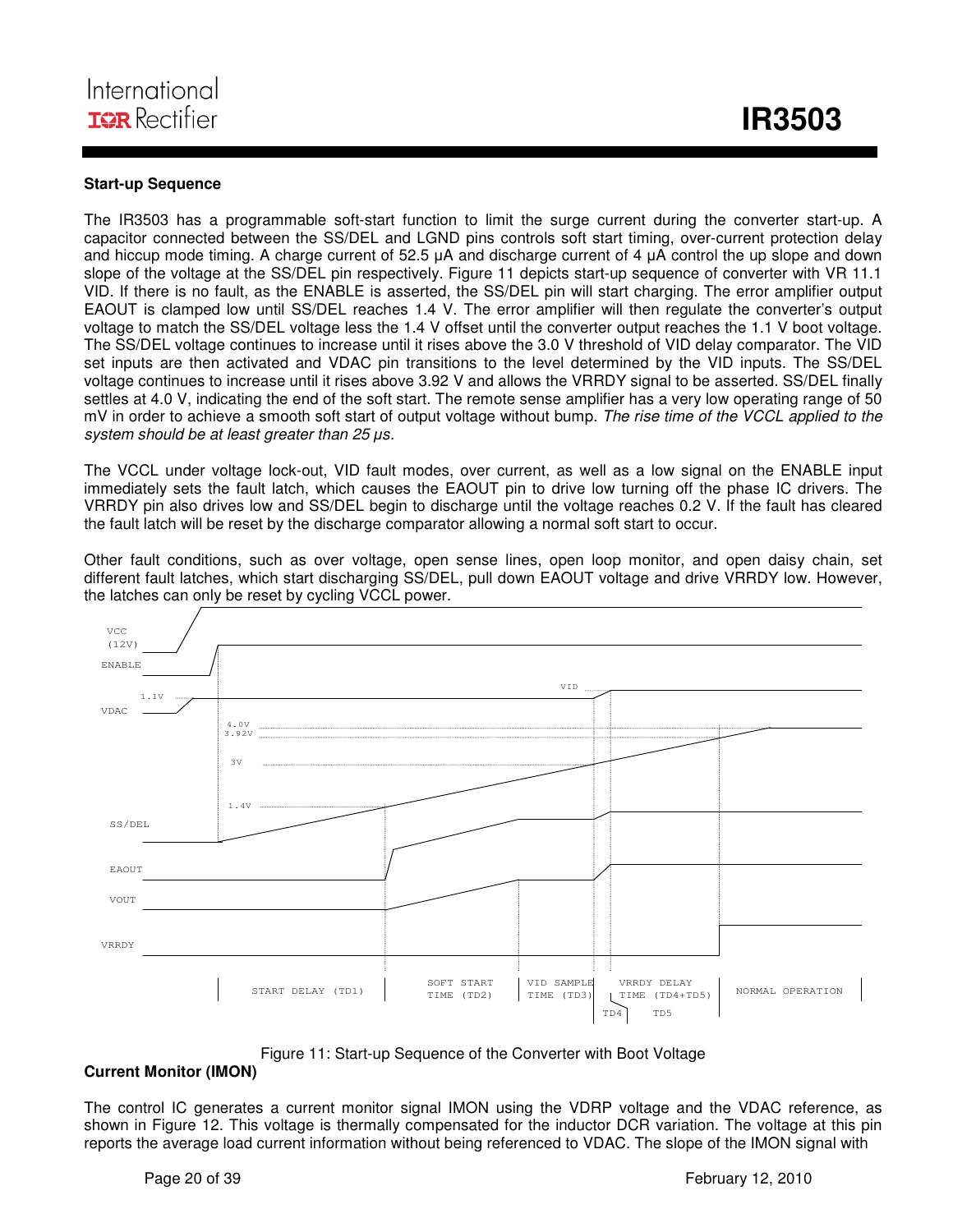

 respect to the load current can be adjusted with the resistors RTCMP2 and RTCMP3. The IMON signal is clamped at 1.03V in order to facilitate direct interfacing with the CPU.

Figure 12: Current Report Signal (IMON) implementation

#### **Power State Indicator (PSI#)**

PSI# is an active low input logic signal to IR3503 sent by the CPU. The PSI# signal will be asserted (low) whenever the CPU enters low power state. IR3503 uses this signal to improve the efficiency of the voltage regulator (VR) by turning off a few phases under light load conditions. A single PSI# bus is hard wired to all the phase ICs. Once, PSI# is asserted (low), IR3503 waits for 7 CLKOUT cycles and then registers the active number of phases at that instant. The phase IC (IR3529) waits for 8 PHSIN cycles after PSI# assertion to shut the phase off and then issues a down SHIFT signal. On PSI# de-assertion, IR3503 cranks the CLKOUT frequency (corresponding to the number of phases active before PSI# assertion) once it receives an up SHIFT signal from the phase ICs. The first phase in the daisy chain should be always on during PSI mode of operation. The system design should also ensure that the VR is not forced into PSI mode of operation within 8 switching cycles after a phase shed event.

#### **SHIFT Signal Implementation:**

The SHIFT function is used to communicate the status change of the phase ICs in order to improve the daisy chain timing. The main objective is to minimize the output voltage deviation when phases are taken into or out of the daisy

chain loop. The SHIFT signal rides on  $\frac{V_{CCL}}{2}$  and is pulled up to VCCL to indicate an up shift in CLK frequency (insertion of phases) and is pulled down to LGND to indicate a down shift in CLK frequency (phase shedding

operation). Changes in the number of phases in the system may occur due to the following operations:

- Active or Dynamic Shedding: This is a post-power up event when phases are shut down based on the load requirements. Such an operation will lead to perturbations in the output voltage.
- Static Shedding: This may occur prior to power supply turn-on as long as phases are not de-shed post-power up. Since, this occurs when the power supply is turned off and hence does not affect the output voltage.
- PSI# assertion or de-assertion: This is mostly a dynamic event and it will affect the output voltage. The maximum permissible deviation in output voltage is slightly higher during such events.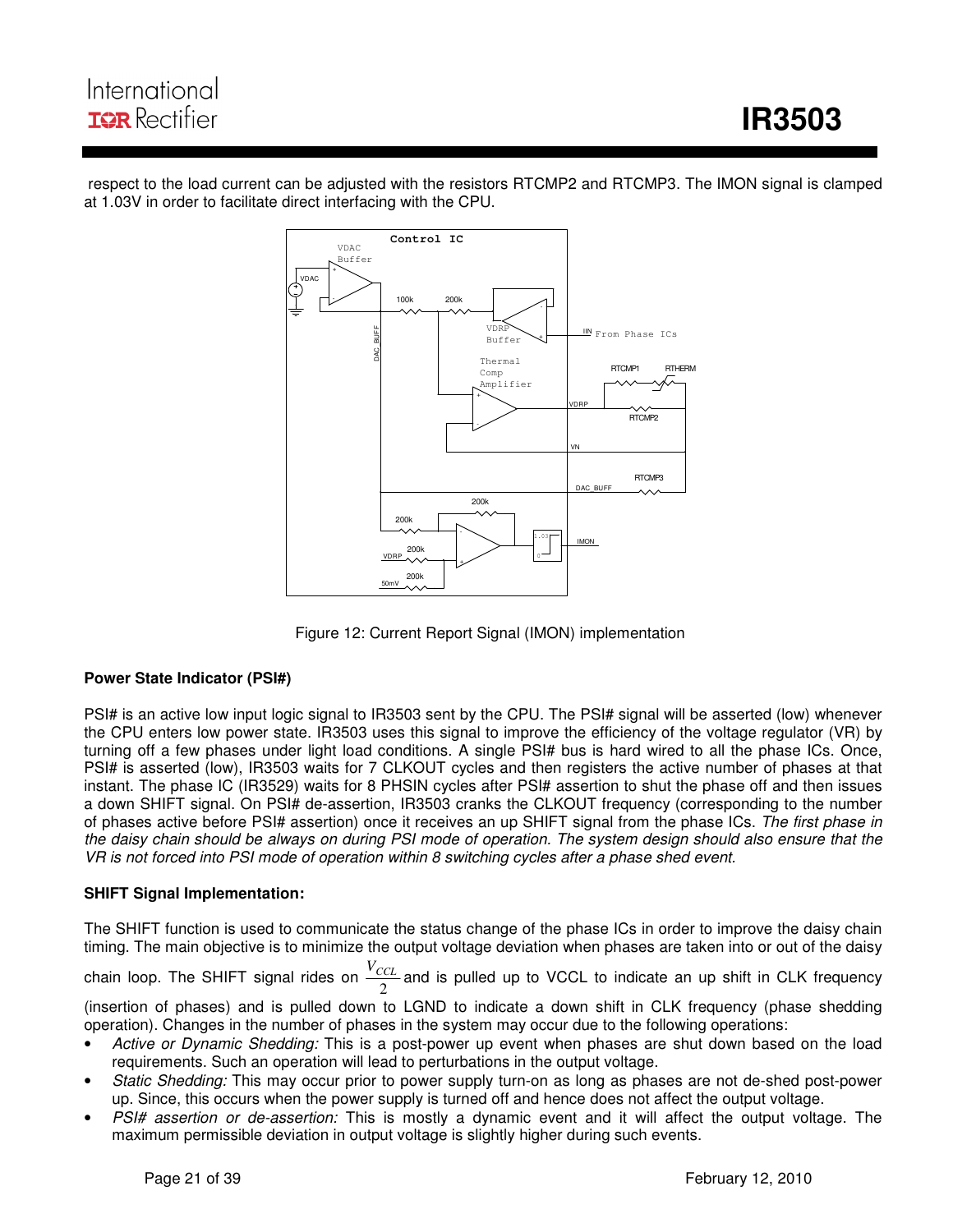

Figure 13: SHIFT functionality

Figure 13 clearly explains the SHIFT functionality. The phase ICs wait for 8 PHSIN cycles after the assertion of PSI# to start shedding the phases (and issue a down SHIFT signal). When the phases are shed, the CLK frequency is also reduced simultaneously. The SHIFT signal is synchronized with the CLKOUT falling edge. However, on deassertion of PSI#, all the phases that were active before PSI# assertion will be restored immediately without any delay. Another key feature in IR3503 is the internal programming of over-current protection (OCP). The OCP threshold is calculated based on the number of phases in the system as given by the equation below:

> Maximum number of phases OCP threshold =  $\frac{1.17 \times \text{Number of active phases}}{\text{Mean of the surface}}$

Hence, the OCP threshold will be automatically adjusted based on the number of active phases in the system. When PSI# de-assertion occurs, all the phases in the system are restored immediately without any delay which can also be clearly observed in figure 13.

#### **Over-Current Hiccup Protection after Soft Start**

The over current limit is fixed at  $\frac{1.17 \times \text{Number of active phases}}{\text{Maximum number of phases}}$  above the VDAC. Figure 14 shows the constant over-

current control with delay after VRRDY is asserted. The delay is required since over-current conditions can occur as part of normal operation due to load transients or VID transitions.

If the VDRP pin voltage, which is proportional to the average current plus VDAC voltage, exceeds the over current protection (OCP) limit after VRRDY is asserted, it will initiate the discharge of the capacitor at SS/DEL. The magnitude of the discharge current is proportional to the voltage difference between VDRP and OCP limit and has a maximum nominal value of 55uA. If the over-current condition persists long enough for the SS/DEL capacitor to discharge below the 120 mV offset of the delay comparator, the fault latch will be set pulling the error amplifier's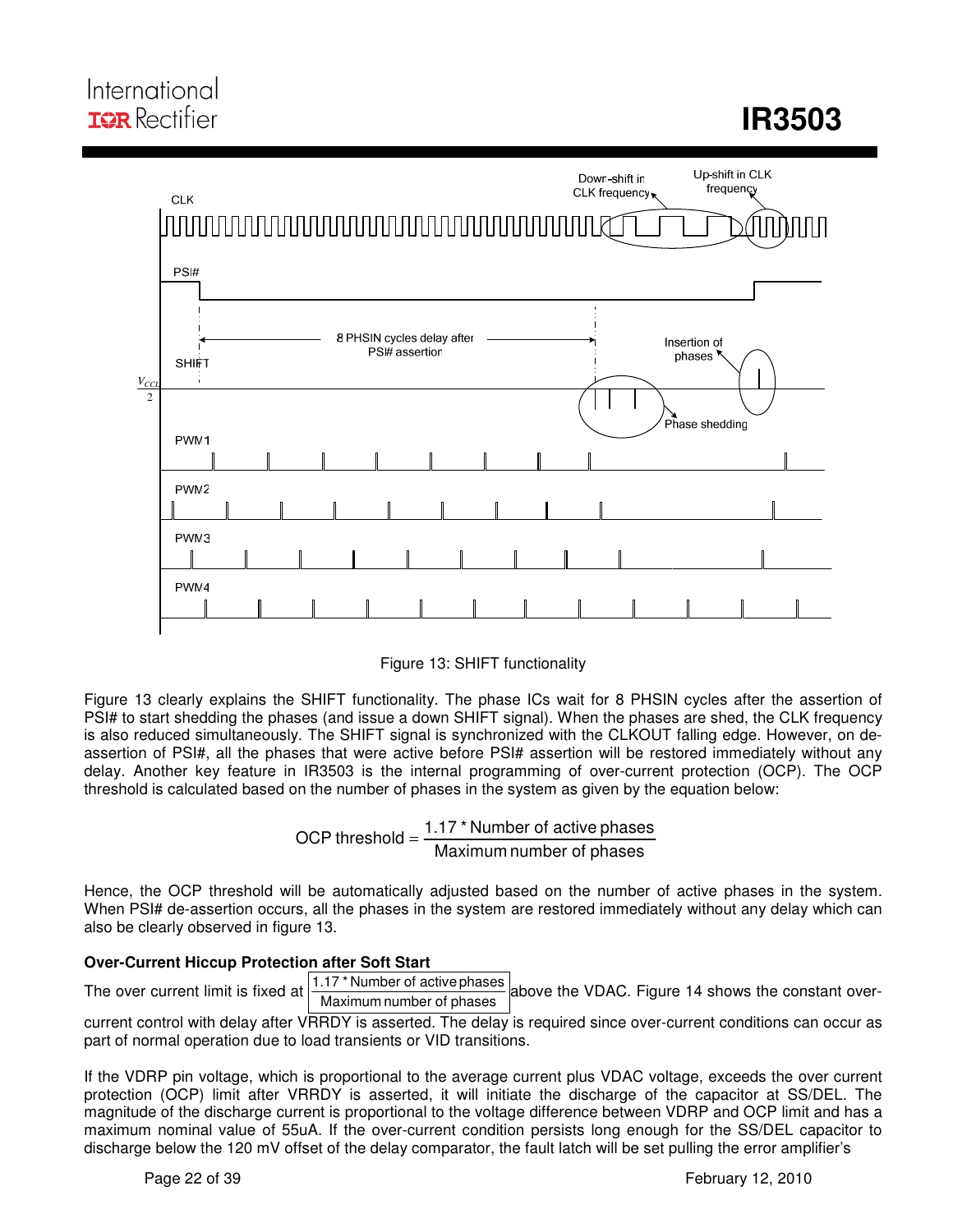# **IR3503**

output low and inhibiting switching in the phase ICs and de-asserting the VRRDY signal. The output current is not controlled during the delay time. The SS/DEL capacitor will discharge until it reaches 200 mV and the fault latch is reset allowing a normal soft**.** 



Figure 14: Constant over-current protection during and after soft-start

#### **VCCL Under Voltage Lockout (UVLO)**

The IR3503 has no under voltage lockout for converter input voltage (VCC), but monitors the VCCL voltage instead, which is used for the gate drivers of phase ICs and circuits in control IC and phase ICs. During power up, the fault latch will be reset if VCCL is above 4.2 V. If VCCL voltage drops below 3.8 V, the fault latch will be set.

#### **Over Voltage Protection (OVP)**

Output over-voltage happens during normal operation if a high side MOSFET short occurs or if output voltage is out of regulation. The over-voltage protection comparator monitors VO pin voltage. If VO pin voltage exceeds VDAC by 130mV after SS, as shown in Figure 15, IR3503 raises ROSC/OVP pin voltage above to V (VCCL) - 1V, which sends over voltage signal to system. The ROSC/OVP pin can also be connected to a thyristor in a crowbar circuit, which pulls the converter input low in over voltage conditions. The over voltage condition also sets the over voltage fault latch, which pulls error amplifier output low to turn off the converter output. At the same time IIN pin (IIN of phase ICs) is pulled up to VCCL to communicate the over voltage condition to phase ICs, as shown in Figure 15. In each phase IC, the OVP circuit overrides the normal PWM operation and will fully turn-on the low side MOSFET within approximately 150ns. The low side MOSFET will remain on until IIN pin voltage drops below V(VCCL) - 800mV, which signals the end of over voltage condition. An over voltage fault condition is latched in the IR3503 and can only be cleared by recycling VCCL or ENABLE.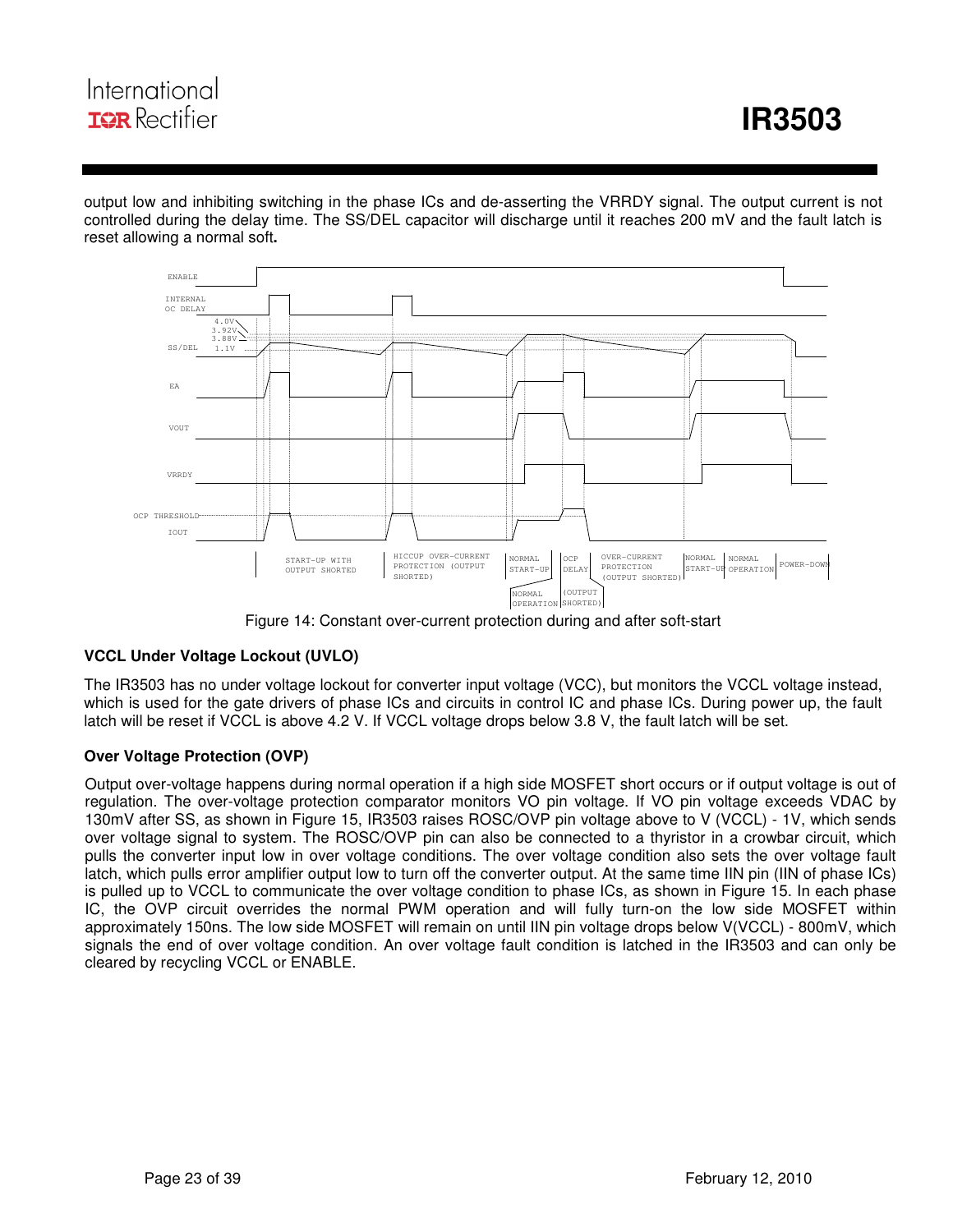# **IR3503**



Figure 15: Over voltage protection during normal operation

During dynamic VID down, OVP may be triggered when output voltage can not follow VDAC voltage change at light load with large output capacitance. Therefore, over-voltage threshold is raised to 1.73V from VDAC+130mV whenever dynamic VID is detected and the difference between output voltage and VDAC is more than 50mV, as shown in Figure 16. The over-voltage threshold is changed back to VDAC+130mV if the difference is smaller than 50mV.

International **IQR** Rectifier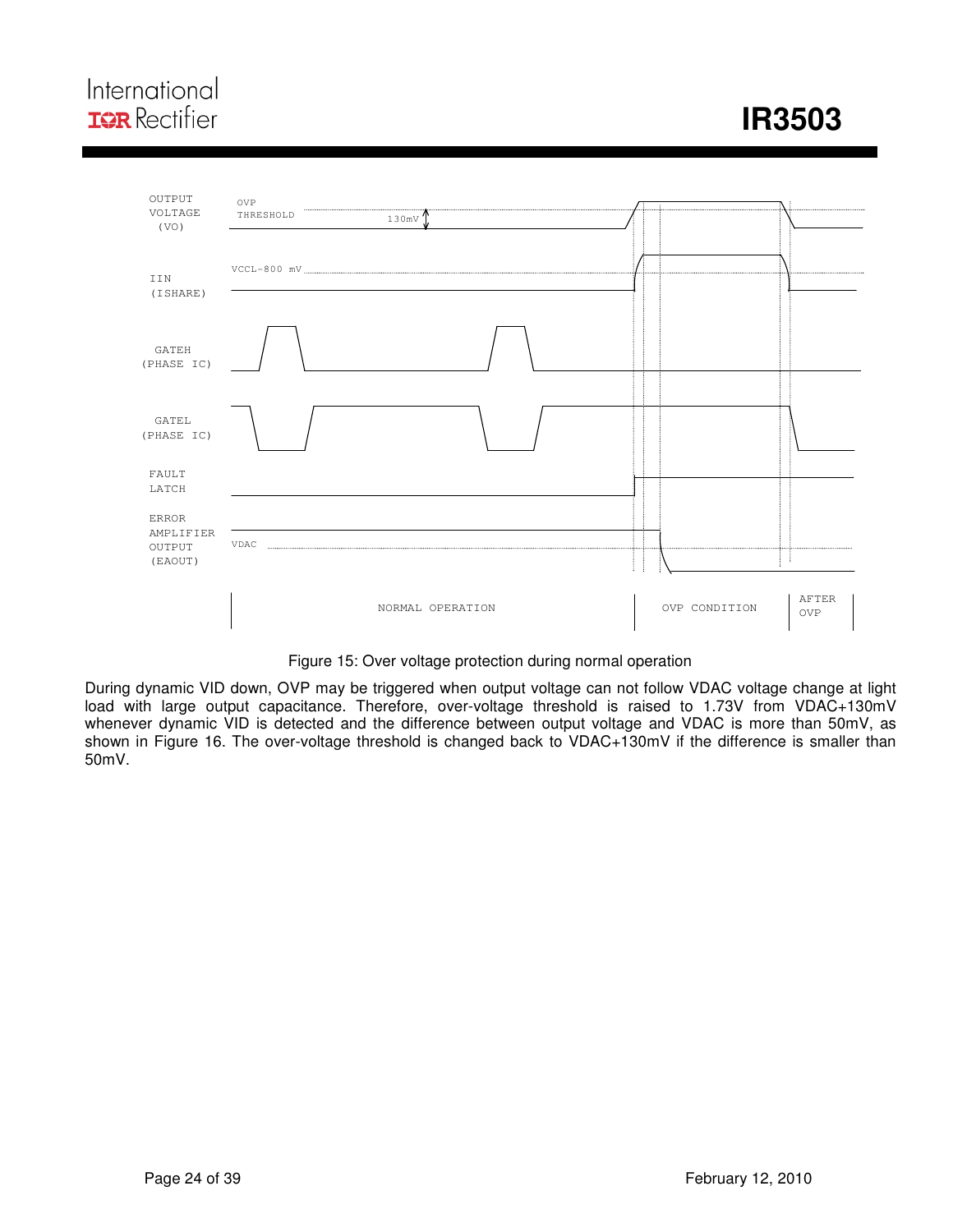# International **TOR** Rectifier



Figure 16: Over voltage protection during dynamic VID transition

#### **VID Fault Codes**

VID codes of 0000000X and 1111111X for VR11 will set the fault latch and disable the error amplifier. A 1.3 µs delay is provided to prevent a fault condition from occurring during Dynamic VID changes. A VID FAULT condition is latched with boot voltage and can only be cleared by cycling power to VCCL or re-issuing ENABLE.

#### **Voltage Regulator Ready (VRRDY)**

The VRRDY pin is an open-collector output and should be pulled up to a voltage source through a resistor. After the soft start completion cycle, the VRRDY remains high until the output voltage is in regulation and SS/DEL is above 3.92 V. The VRRDY pin becomes low if the fault latch, over voltage latch, open sense line latch, or open daisy chain is set. A high level at the VRRDY pin indicates that the converter is in operation and has no fault. The VRRDY stays high as long as the output voltage is within 300 mV of the programmed VID. During start-up, it is pulled low with an input voltage as low as 2 V. It stays low until the startup sequence has completed, and the output voltage has moved to the programmed VID.

#### **Open Voltage Loop Detection**

The output voltage range of error amplifier is detected all the time to ensure the voltage loop is in regulation. If any fault condition forces the error amplifier output above VCCL-1.08 V for 8 switching cycles, the fault latch is set. The fault latch can only be cleared by cycling power to VCCL.

#### **Open Remote Sense Line Protection**

If either remote sense line VOSEN+ or VOSEN- or both are open, the output of remote sense amplifier (VO) drops. The IR3503 monitors VO pin voltage continuously. If VO voltage is lower than 200 mV, two separate pulse currents are applied to VOSEN+ and VOSEN- pins respectively to check if the sense lines are open. If VOSEN+ is open, a voltage higher than 90 % of V(VCCL) will be present at VOSEN+ pin and the output of open line detect comparator will be high. If VOSEN- is open, a voltage higher than 700 mV will be present at VOSEN- pin and the output of open-line-detect comparator will be high. The open sense line fault latch is set, which pulls error amplifier output low immediately and shut down the converter. The SS/DEL voltage is discharged and the fault latch can only be reset by cycling VCCL power. During dynamic VID down, OVP may be triggered when output voltage can not follow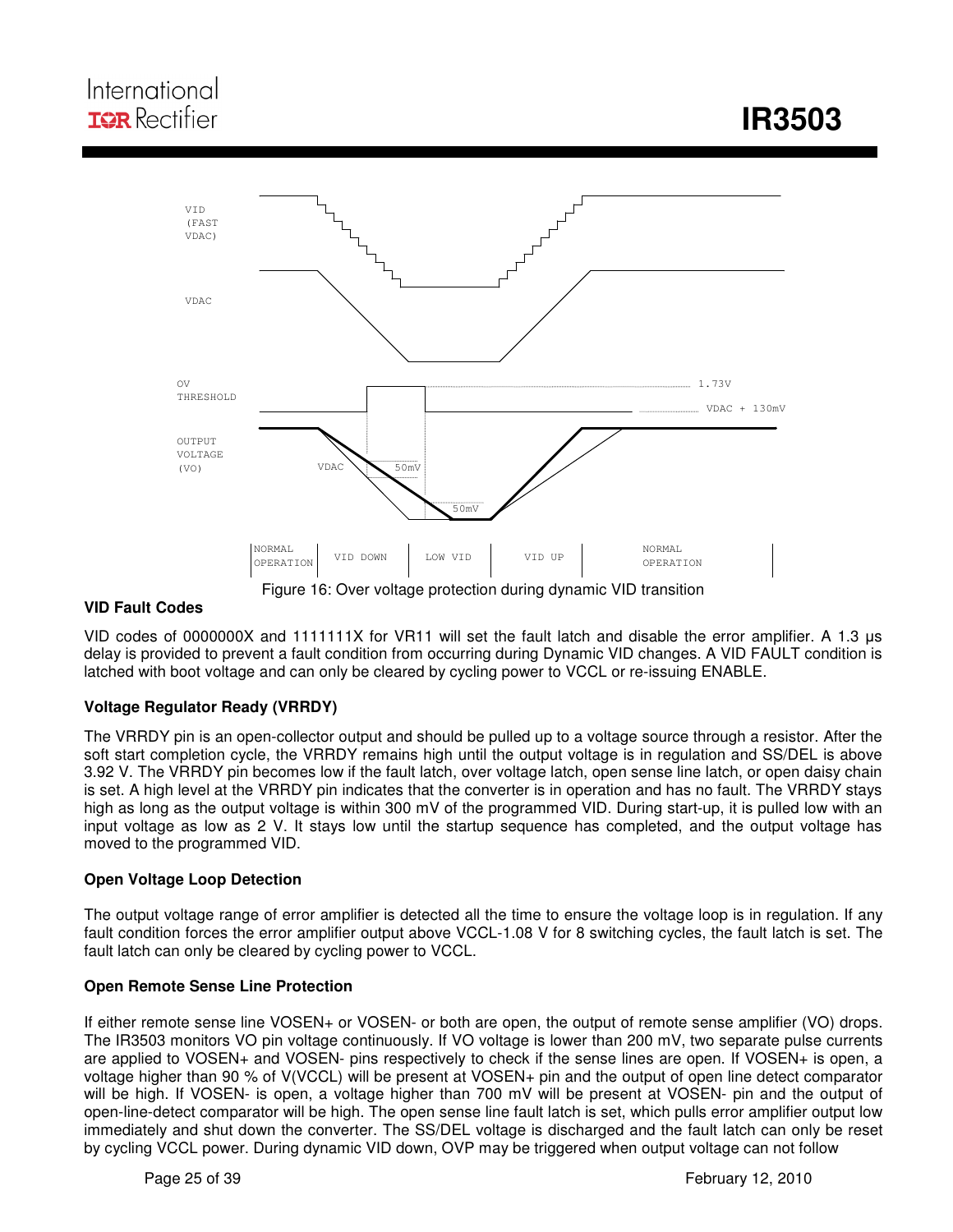VDAC voltage change at light load with large output capacitance. Therefore, over-voltage threshold is raised to 1.73 V from VDAC+130 mV whenever dynamic VID is detected and the difference between output voltage and VDAC is more than 50mV, as shown in Figure 17. The over-voltage threshold is changed back to VDAC+130 mV if the difference is smaller than 50 mV.

#### **Open Daisy Chain Protection**

IR3503 checks the daisy chain every time it powers up. It starts a daisy chain pulse on the PHSOUT pin and detects the feedback at PHSIN pin. If no pulse comes back after 32 CLKOUT pulses, the pulse is restarted again. If the pulse fails to come back the second time, the open daisy chain fault is registered, and SS/DEL is not allowed to charge. The fault latch can only be reset by cycling the power to VCCL.

After powering up, the IR3503 monitors PHSIN pin for a phase input pulse equal or less than the number of phases detected. If PHSIN pulse does not return within the number of phases in the converter, another pulse is started on PHSOUT pin. If the second started PHSOUT pulse does not return on PHSIN, an open daisy chain fault is registered.

#### **Enable Input**

The ENABLE pin below 0.8 V sets the Fault Latch and a voltage above 0.85 V enables the soft start of the converter.

#### **Thermal Monitoring (VRHOT)**

A resistor divider including a thermistor at HOTSET pin sets the VRHOT threshold. The thermistor is usually placed at the temperature sensitive region of the converter, and is linearized by a series resistor. The IR3503 compare HOTSET pin voltage with a reference voltage of 1.6 V. The VRHOT pin is an open-collector output and should be pulled up to a voltage source through a resistor. If the thermal trip point is reached the VRHOT output drives low. The hysteresis of the VRHOT comparator helps eliminate toggling of VRHOT output.

The overall system must be considered when designing for OVP. In many cases the over-current protection of the AC-DC or DC-DC converter supplying the multiphase converter will be triggered and provide effective protection without damage as long as all PCB traces and components are sized to handle the worst-case maximum current. If this is not possible, a fuse can be added in the input supply to the multiphase converter.

#### **Phase Number Determination**

After a daisy chain pulse is started, the IR3503 checks the timing of the input pulse at PHSIN pin to determine the phase number. This information is used to have symmetrical phase delay between phase switching without the need of any external component.

#### **Single Phase Operation**

In an architecture where only a single phase is needed the switching frequency is determined by the clock frequency.

#### **Current Share Loop Compensation**

The internal compensation of current share loop ensures that crossover frequency of the current share loop is at least one decade lower than that of the voltage loop so that the interaction between the two loops is eliminated. The crossover frequency of current share loop is approximately 8 kHz.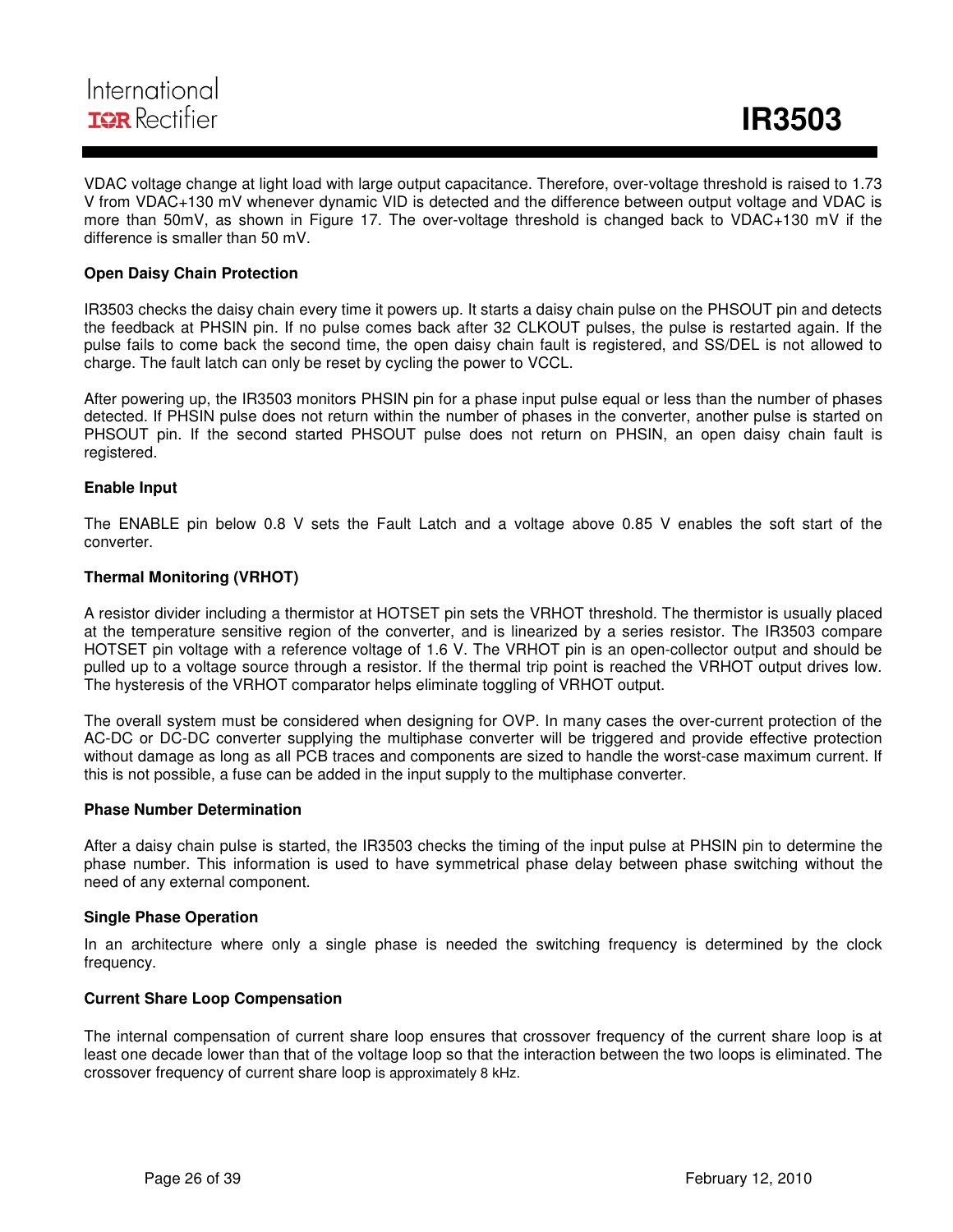#### **Fault Operation Table**

|                                                           |                           | <b>Fault Type</b>                   |                              |                                   |                                           |                                |                            |                                                                     |                                  |                            |
|-----------------------------------------------------------|---------------------------|-------------------------------------|------------------------------|-----------------------------------|-------------------------------------------|--------------------------------|----------------------------|---------------------------------------------------------------------|----------------------------------|----------------------------|
|                                                           | Open<br>Daisy             | Open<br>Control<br>Loop             | Open<br><b>Sense</b><br>Line | Over<br>Voltage                   | <b>VID</b>                                | <b>Disable</b>                 | <b>VCCL</b><br><b>UVLO</b> | <b>OC Before</b><br>Start-up                                        | <b>OC After</b><br>Start-up      | <b>VOUT</b><br><b>UVLO</b> |
| <b>Fault</b><br>Clearing<br><b>Method</b>                 |                           | <b>Recycle VCCL</b>                 |                              | Recycle<br>VCCL,<br><b>ENABLE</b> | Recycle<br><b>VCCL</b>                    |                                |                            | Resume Normal Operation when Condition Clears                       |                                  |                            |
| <b>Error Amp</b><br><b>Disabled</b>                       | Yes                       |                                     |                              |                                   |                                           |                                | No                         |                                                                     |                                  |                            |
| <b>ROSC/OVP</b><br>& IIN drive<br>high until<br>OV clears | No<br>Yes<br>No           |                                     |                              |                                   |                                           |                                |                            |                                                                     |                                  |                            |
| <b>SS/DEL</b><br><b>Discharge</b>                         |                           |                                     |                              |                                   | Yes                                       |                                |                            |                                                                     |                                  | No                         |
| <b>Flags</b><br><b>PGood</b>                              | Yes                       |                                     |                              |                                   |                                           |                                |                            |                                                                     |                                  |                            |
| Delay                                                     | 32 Clock<br><b>Pulses</b> | 8<br><b>PHSOUT</b><br><b>Pulses</b> | No                           | No.                               | 1.3 <sub>us</sub><br><b>Blank</b><br>Time | 250 ns<br><b>Blank</b><br>Time | <b>No</b>                  | <b>PHSOUT</b><br>Pulses.<br>Count<br>Programmed<br>by ROSC<br>value | SS/DEL<br>Discharge<br>Threshold | No                         |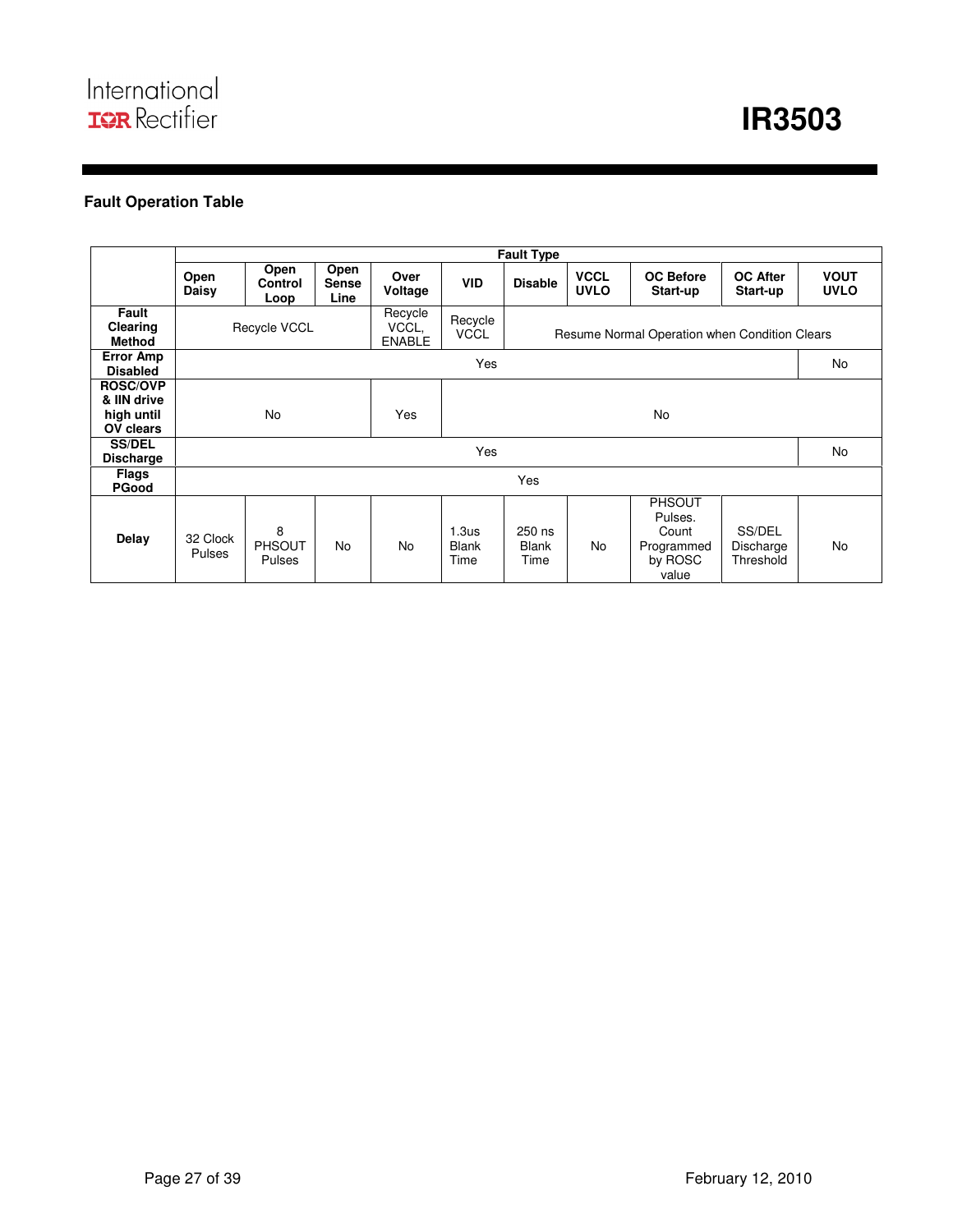#### **DESIGN PROCEDURES - IR3503 AND IR3529 CHIPSET**

#### **IR3503 EXTERNAL COMPONENTS**

#### **Oscillator Resistor Rosc**

The oscillator of IR3503 generates square-wave pulses to synchronize the phase ICs. The switching frequency of the each phase converter equals the PHSOUT frequency, which is set by the external resistor ROSC according to the curve in Figure 6. The CLKOUT frequency equals the switching frequency multiplied by the phase number. The Rosc sets the reference current used for no load offset which can be calculated by the equation shown below:

$$
ISETPT = \frac{0.595}{Rosc} \tag{1}
$$

#### **Soft Start Capacitor CSS/DEL**

The soft start capacitor CSS/DEL programs five different time parameters. They include soft start delay time, soft start time, VID sample delay time, VR ready delay time and over-current fault latch delay time after VR ready.

For the converter using VID with boot voltage, the SS/DEL pin voltage controls the slew rate of the converter output voltage, as shown in Figure 11. After the ENABLE pin voltage rises above 0.85V, there is a soft-start delay time TD1, after which the error amplifier output is released to allow the soft start of output voltage. The soft start time TD2 represents the time during which converter voltage rises from 0 to 1.1V. The VID sample delay time (TD3) is the time period when VID stays at boot voltage of 1.1V. VID rise or fall time (TD4) is the time when VID changes from boot voltage to the final voltage. The VRRDY delay time (TD5) is the time period from VR reaching the final voltage to the VRRDY signal being issued, which is determined by the delay comparator threshold.

CSS/DEL = 0.1uF meets all the specifications of TD1 to TD5, which are determined by (2) to (6) respectively.

$$
TD1 = \frac{C_{SS/DEL} * 1.4}{I_{CHG}} = \frac{C_{SS/DEL} * 1.4}{52.5 * 10^{-6}}
$$
(2)

$$
TD2 = \frac{C_{SS/DEL} * 1.1}{I_{CHG}} = \frac{C_{SS/DEL} * 1.1}{52.5 * 10^{-6}}
$$
(3)

$$
TD3 = \frac{C_{SS/DEL} * (3 - 1.4 - 1.1)}{I_{CHG}} = \frac{C_{SS/DEL} * 0.7}{52.5 * 10^{-6}}
$$
(4)

$$
TD4 = \frac{C_{SS/DEL} * |V_{DAC} - 1.1|}{I_{CHG}} = \frac{C_{SS/DEL} * |V_{DAC} - 1.1|}{52.5 * 10^{-6}}
$$
(5)

$$
TD5 = \frac{C_{SS/DEL} * (3.92 - 3)}{I_{CHG}} - TD4 = \frac{C_{SS/DEL} * 0.92}{52.5 * 10^{-6}} - TD4
$$
 (6)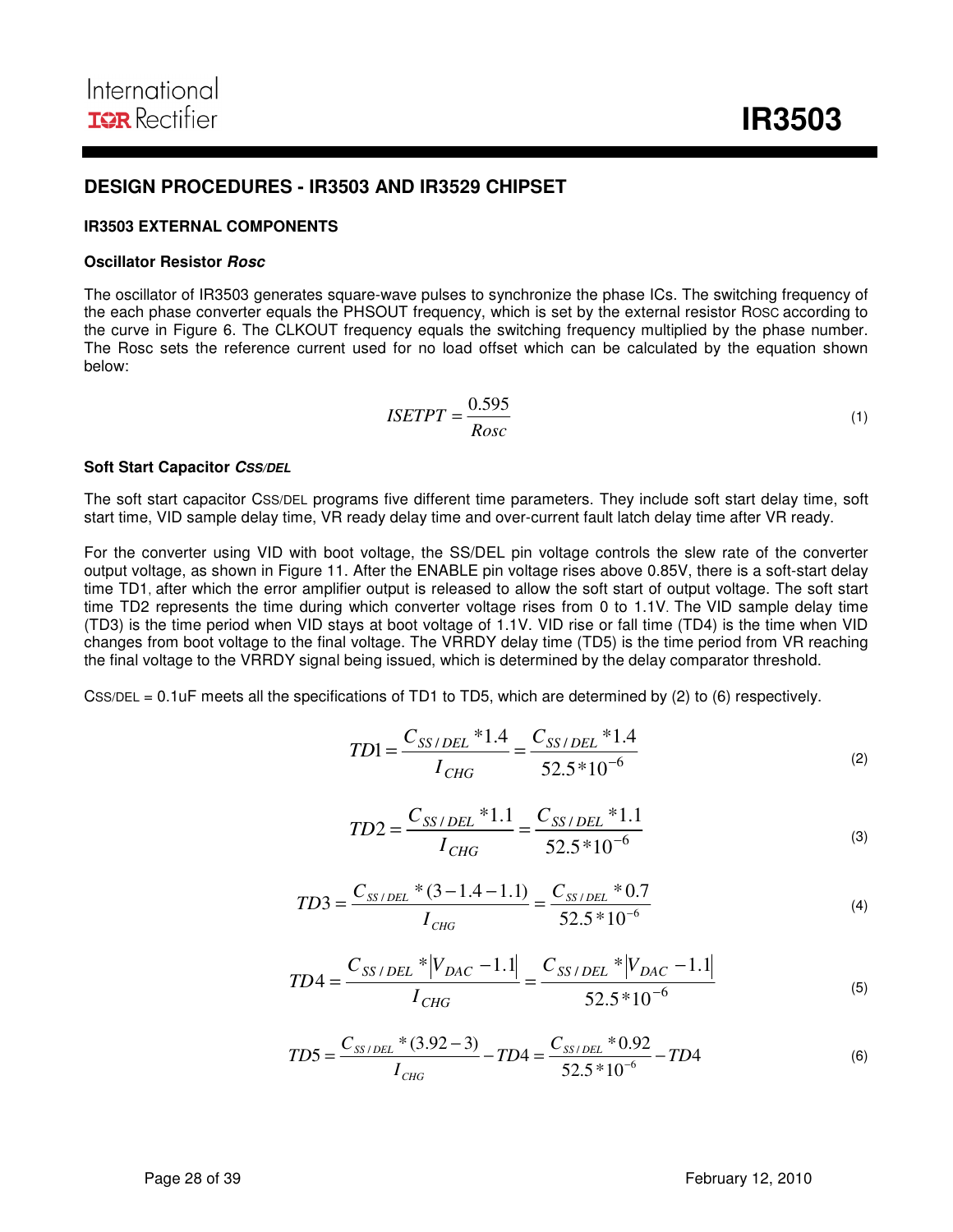$$
C_{SS/DEL} = \frac{TD2 \cdot N_{CHG}}{V_O} = \frac{TD2 \cdot 52.5 \cdot 10^{-6}}{V_O} \tag{7}
$$

The soft start delay time (TD1) and VR ready delay time (TD3) are determined by (8) to (9) respectively.

$$
TD1 = \frac{C_{SS/DEL} * 1.4}{I_{CHG}} = \frac{C_{SS/DEL} * 1.4}{52.5 * 10^{-6}}
$$
(8)

$$
TD3 = \frac{C_{SS/DEL} * (4.0 - V_O)}{I_{CHG}} = \frac{C_{SS/DEL} * (4.0 - V_O)}{52.5 * 10^{-6}}
$$
(9)

Once CSS/DEL is chosen, the minimum over-current fault latch delay time  $t_{\text{OCDEL}}$  is fixed and can be quantified as

$$
t_{OCDEL} = \frac{C_{SS/DEL} * 0.12}{I_{DISCHG}} = \frac{C_{SS/DEL} * 0.12}{55 * 10^{-6}}
$$
(10)

#### **VDAC Slew Rate Programming Capacitor CVDAC and Resistor RVDAC**

The slew rate of VDAC slope  $SR_{DOWN}$  can be programmed by the external capacitor CVDAC as defined in (11), where  $I_{SINK}$  is the sink current of VDAC pin. The slew rate of VDAC up-slope is the same as that of down-slope. The resistor RVDAC is used to compensate VDAC circuit and can be calculated as follows

$$
C_{VDAC} = \frac{I_{SNK}}{SR_{DOWN}} = \frac{44 * 10^{-6}}{SR_{DOWN}}
$$
(11)

$$
R_{\text{VDAC}} = \frac{1}{2 \cdot \pi \cdot 900 \, kHz \cdot C_{\text{VDAC}}}
$$
\n<sup>(12)</sup>

#### **Current Report Gain and Thermal Compensation**

Intel VR11.1 specifications require IMON to report the core maximum load current of the CPU be reported as 1 V nominal. The core maximum current can be different for different platforms. The IMON tuning resistors can therefore be adjusted and thermally compensated to adjust the load current gain with respect to the IMON. The expressions that govern the relationship between load current, IMON, and VDRP at room temperature are given by

$$
VDRP = VDAC + \frac{1}{3} \cdot \left( \frac{R_{L\_room} \cdot G_{cs}}{n} \right) \cdot \left[ 1 + \frac{(RTCMP3)II(RTCMP1 + RTHERM\_room)}{RTCMP3} \right] \cdot I_o \tag{13}
$$

$$
IMON = \frac{1}{3} \cdot \left( \frac{R_{L\_room} \cdot G_{cs}}{n} \right) \cdot \left[ 1 + \frac{(RTCMDP3)II(RTCMP1 + RTHERM\_room)}{RTCMP3} \right] \cdot I_o \tag{14}
$$

The change in inductor DCR with temperature is compensated by an equivalent variation in the RTHERM. The following equations derive the  $R_{TCMP1}$  and  $R_{TCMP2}$  if  $R_{TCMP3}$  and the thermistor ( $R_{THERM}$  and  $\beta_{THERM}$ ) are fixed.

$$
R_{L_{\_MAX}} = R_{L_{\_room}} * [1 + 3850 * 10^{-6} * (T_{L_{\_MAX}} - T_{room})]
$$
\n(15)

$$
K_{\text{THERM}_{\text{1}-\text{room}}} = \frac{1V}{I_{o\max}} \,, K_{c_{\text{1}-\text{room}}} = \frac{(R_{L_{\text{1}-\text{room}}}\cdot G_{cs})}{n} \,, K_{c_{\text{1}-\text{max}}} = \frac{(R_{L_{\text{1}-\text{max}}}\cdot G_{cs})}{n} \tag{16}
$$

Page 29 of 39 February 12, 2010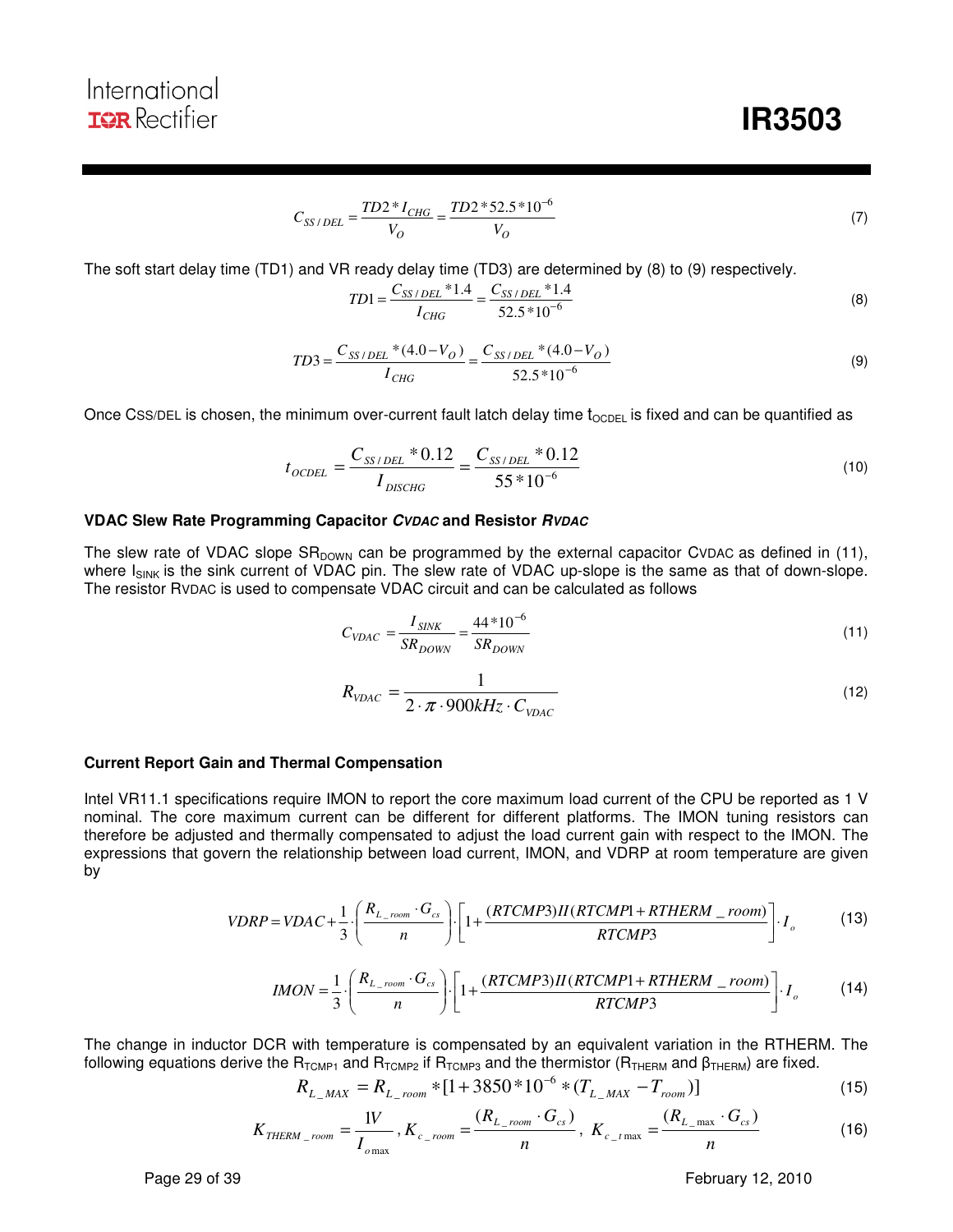# International **IGR** Rectifier

# **IR3503**

$$
R_{t_{\text{1}-room}} = \left(\frac{3 \cdot K_{\text{THERM\_room}}}{K_{c_{\text{2}-room}}} - 1\right) \cdot RTCMP3
$$
\n(17)

$$
R_{t_{\text{r}}\text{max}} = \left(\frac{3 \cdot K_{\text{THERM\_room}}}{K_{c_{\text{r}}\text{max}}} - 1\right) \cdot RTCMP3
$$
\n(18)

$$
RTHERM_{t\max} = RTHERM_{room} \cdot e^{\beta_{THERM} \left(\frac{1}{273 + T_{max}} - \frac{1}{273 + T_{room}}\right)}
$$
(19)

$$
B_{TH} = RTHERM_{room} + RTHERM_{tmax}
$$
 (20)

$$
C_{TH} = RTHERM_{room} \cdot RTHERM_{rmax} - \left(\frac{RTHERM_{room} - RTHERM_{rmax}}{1 - \frac{1}{R_{r_{r,max}}} - \frac{1}{R_{r_{r,room}}}}\right)
$$
(21)

$$
RTCMP1 = \frac{-B_{TH} + \sqrt{(B_{TH})^2 - 4} \cdot C_{TH}}{2}
$$
 (22)

$$
RTCMP2 = \frac{1}{\left(\frac{1}{R_{t_{\text{1}}/\text{max}}} - \frac{1}{R_{t_{\text{2}}/\text{max}} + RTCMP1}\right)}
$$
(23)

#### **Droop Resistor**

The inductor DC resistance is utilized to sense the inductor current. The copper wire of inductor has a constant temperature coefficient of 3850 ppm/°C, and therefore the maximum inductor DCR can be calculated from (15), where RL\_tmax and RL\_room are the inductor DCR at maximum temperature  $T_{max}$  and room temperature  $T_{room}$ respectively. After the thermal compensation is achieved using the procedure given above, the droop resistance can be calculated using the following equation.

$$
R_{DRP} = \frac{1}{3} * \frac{R_{FB}}{R_o} * \left(\frac{G_{CS} * R_{L\_Room}}{n}\right) * \left[1 + \frac{R_{t\_room}}{RTCMP3}\right]
$$
(24)

#### **Over-current Threshold**

Once the current report gain and the thermal compensation are calculated the OCP threshold is calculated using the following expression.

$$
I_{ocr} = \frac{1}{1 \cdot \left(\frac{R_{L\_room} \cdot G_{cs}}{n}\right) \cdot \left[1 + \frac{(RTCMP2)II(RTCMP1 + RTHERM\_room)}{RTCMP3}\right]} \times \left(\frac{Number\_of\_active\_phases}{Maximum\_number\_of\_phases}\right)
$$

#### **No Load Output Voltage Setting Resistor RVSETPT,**

A resistor between VSETPT pin and VDAC is used to create output voltage offset VO\_NLOFST, which is the difference between VDAC voltage and output voltage at no load condition. RVSETPT is determined by (26), where IVSETPT is the current flowing out of VSETPT pin as shown in Figure 19.

$$
R_{VSETPT} = \frac{V_{O_NLOFST}}{I_{VSETPT}} \tag{26}
$$

Page 30 of 39 February 12, 2010

(25)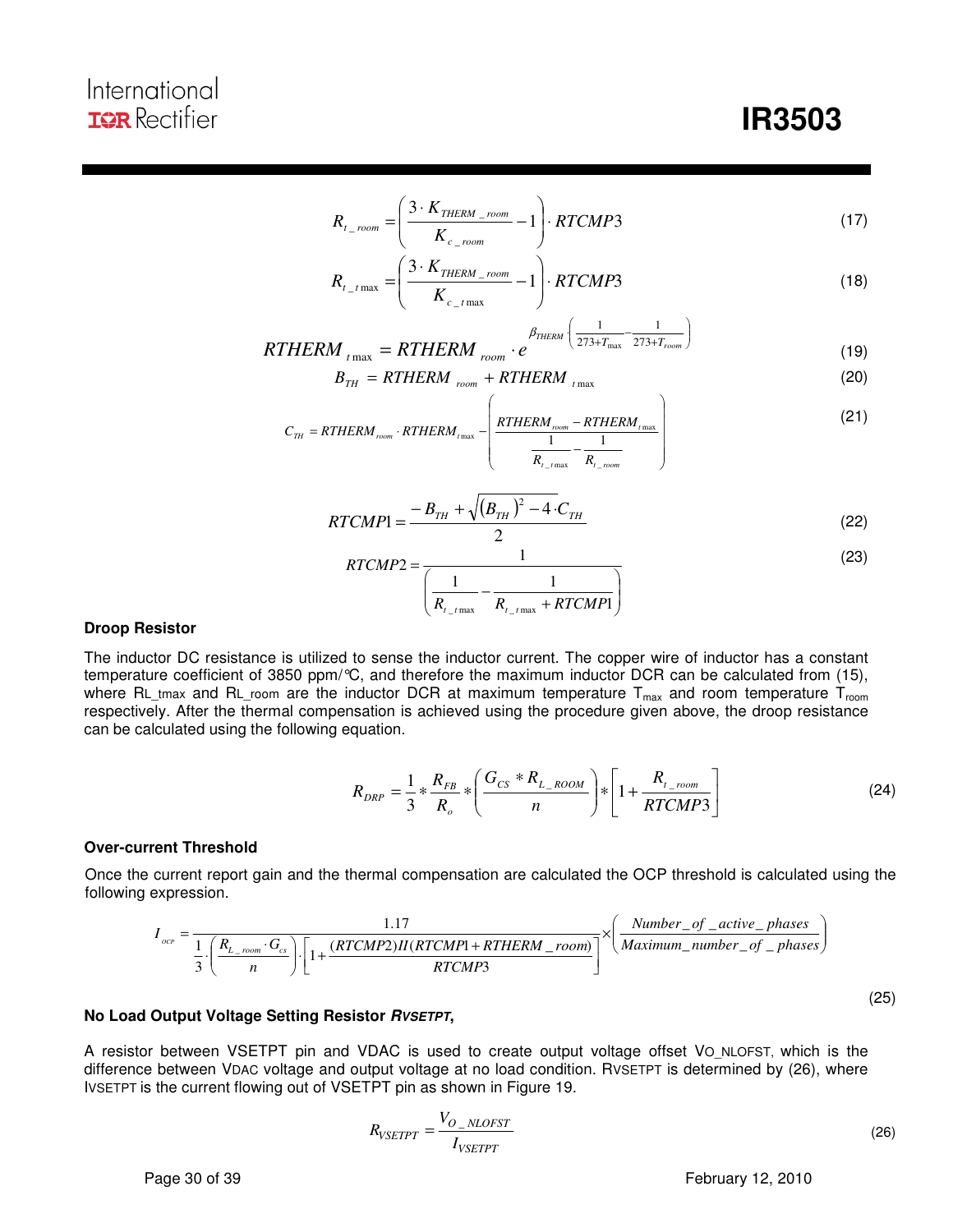#### **Thermistor RTHERM and Over Temperature Setting Resistors RHOTSET1 and RHOTSET2**

The threshold voltage of VRHOT comparator is fixed at 1.6V, and a negative temperature coefficient (NTC) thermistor  $R_{\text{THERM}}$  is required to sense the temperature of the power stage. If we pre-select  $R_{\text{THERM}}$ , the NTC thermistor resistance at allowed maximum temperature TMAX is calculated from (27).

$$
R_{TMAX} = R_{THERM} * EXP[B_{THERM} * (\frac{1}{T_{L\_MAX}} - \frac{1}{T_{ROM}})]
$$
\n(27)

Select the series resistor  $R_{HOTSET2}$  to linearize the NTC thermistor, which has non-linear characteristics in the operational temperature range. Then calculate  $R_{HOTSET1}$  corresponding to the allowed maximum temperature  $T_{MAX}$ from (28).

$$
R_{HOTSET1} = \frac{(R_{TMAX} + R_{HOTSET2}) * (VCL - 1.6)}{1.6}
$$
 (28)

#### **VCCL Capacitor CVCCL**

 The capacitor is selected based on the stability requirement of the linear regulator and the load current to be driven. The linear regulator supplies the bias and gate drive current of the phase ICs. A 4.7uF normally ensures a stable VCCL performance for Intel VR11.1 applications.

#### **Current Monitor Filter**

A filter is added to isolate the CPU from rapid changes in the load current and trigger false response. A filter with 300 µs time constant provides adequate delay for Intel VR11.1 response. A 1k resistor between IMON and local ground helps equalize the source and sink current of the IMON pin.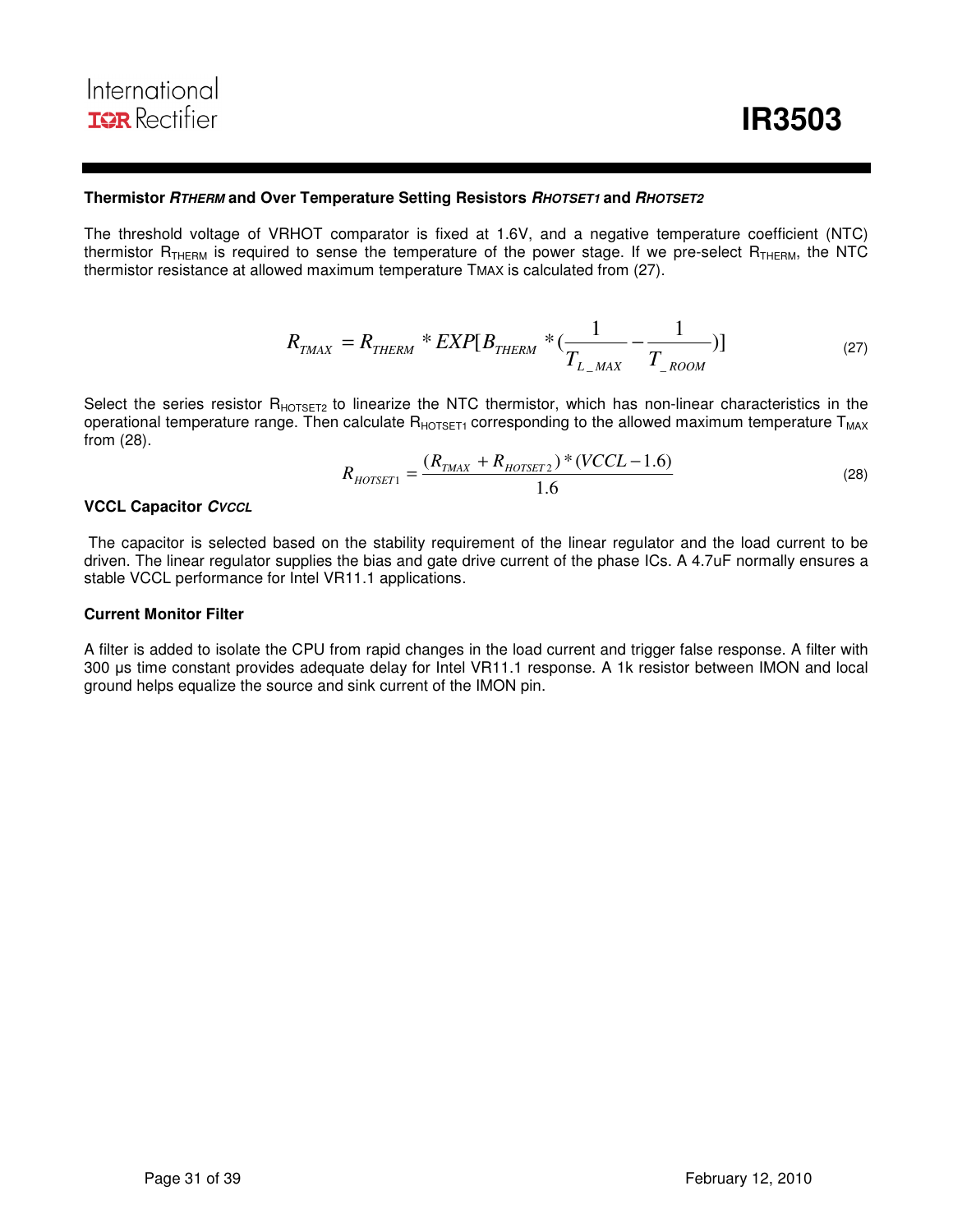# *<u><b>IR3503*</u>

#### **DESIGN EXAMPLE**

#### **SPECIFICATIONS**

Input Voltage: VIN =12 V DAC Voltage: VDAC = 1.2 V No Load Output Voltage Offset: VO\_NLOFST = 10 mV Continuous Output Current: IOTDC = 110 A Current for Gain Setting for IMON: IO, PEAK=180 A Current Report Gain = 0.95 V represents IO, PEAK Output Impedance:  $Ro = 0.8$  m $\Omega$ Soft Start Delay Time: TD1 = 0-5 ms Soft Start Time: TD2 = 0.05 ms - 10 ms VID Sample Delay Time: TD3 = 0.05-3 ms VID Rise Time:  $TD4 = 0 - 3.5$  ms VR Ready Delay Time: TD5 = 0.05 - 3 ms Maximum Over Current Delay Time: tOCDEL < 2.5 ms Dynamic VID Up-Slope Slew Rate: SRup = 10 mV/µs Over Temperature Threshold: TMAX = 100 ºC

#### **POWER STAGE**

Phase Number:  $n = 5$ Switching Frequency: fSW = 400 kHz Output Inductors: L = 150 nH, RL =  $0.29$  m $\Omega$ Output Capacitors: Ceramic:  $C = 22\mu F$ , Number N<sub>C</sub> = 50  $SP$  :  $C = 470 \mu F$ , Number N<sub>SP</sub>= 4

#### **IR3503 EXTERNAL COMPONENTS**

#### **Oscillator Resistor Rosc**

Once the switching frequency is chosen, ROSC can be determined from the curve in Figure 6 of this data sheet. For a switching frequency of 400 kHz per phase, choose ROSC = 30.1 kΩ. The reference current is given by 19.9 µA. This will also be the bias current for the VSETPT pin.

#### **Soft Start Capacitor CSS/DEL**

Determine the soft start capacitor to meet the specifications of the delay time.

Choose  $CSS/DEL = 0.1\mu F$ . The soft start delay time is

$$
TD1 = \frac{C_{SS/DEL} * 1.4}{I_{CHG}} = \frac{0.1 * 10^{-6} * 1.4}{52.5 * 10^{-6}} = 2.67 mS
$$

The soft start time is

$$
TD2 = \frac{C_{SS/DEL} * 1.1}{I_{CHG}} = \frac{0.1 * 10^{-6} * 1.1}{52.5 * 10^{-6}} = 2.1 mS
$$

The VID sample delay time is

$$
TD3 = \frac{C_{SS/DEL} * (3.2 - 1.4 - 1.1)}{I_{CHG}} = \frac{0.1 * 10^{-6} * 0.7}{52.5 * 10^{-6}} = 1.33 mS
$$

Page 32 of 39 February 12, 2010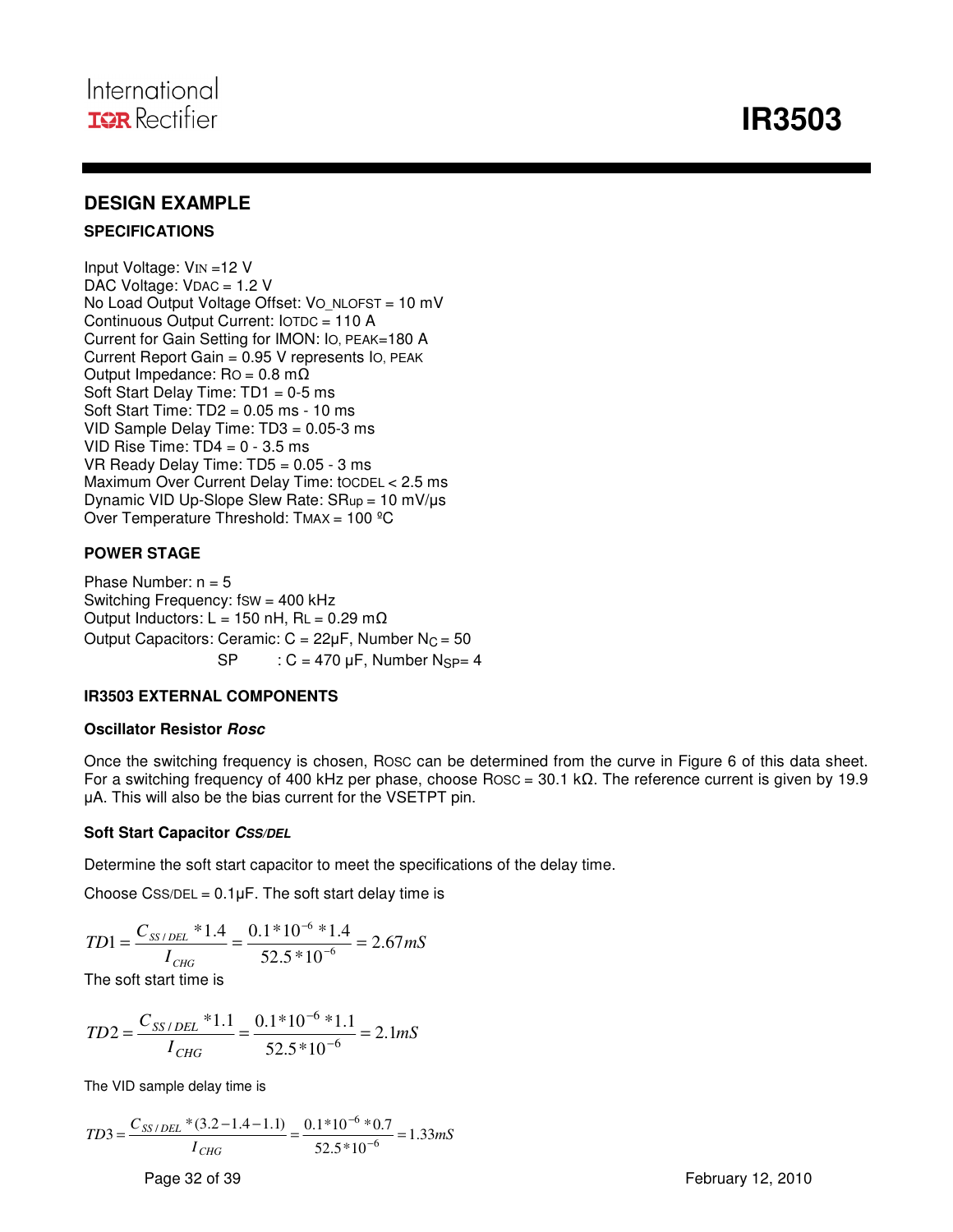# International **TOR** Rectifier

VID rise time is

$$
TD4 = \frac{C_{SS/DEL} * |V_{DAC} - 1.1|}{I_{CHG}} = \frac{0.1 * 10^{-6} * |1.3 - 1.1|}{52.5 * 10^{-6}} = 0.38 mS
$$

The VRRDY delay time is

$$
TD5 = \frac{C_{SS/DEL} * (3.92 - 3)}{I_{CHG}} - TD4 = \frac{0.1 * 10^{-6} * 0.92}{52.5 * 10^{-6}} - TD4 = 1.37 mS
$$

Minimum over current fault latch delay time is

$$
t_{\text{OCDEL}} = \frac{C_{SS/DEL} * 0.12}{I_{\text{OCDISCHG}}} = \frac{0.1 * 10^{-6} * 0.12}{55 * 10^{-6}} = 0.21ms
$$

#### **VDAC Slew Rate Programming Capacitor CVDAC and Resistor RVDAC**

Calculate the VDAC down-slope slew-rate programming capacitor from the required down-slope slew rate. The up-slope slew rate is the same as the down-slope slew rate.

$$
C_{\text{VDAC}} = \frac{I_{\text{SINK}}}{SR_{\text{DOWN}}} = \frac{44 * 10^{-6}}{10 * 10^{-3} / 10^{-6}} = 4.4 nF
$$

A 3.3 nF capacitor can be used. A series resistor is used to stabilize the VDAC buffer.

 $= 53\Omega$  $\cdot \pi \cdot 900kHz \cdot$  $=\frac{1}{2 \cdot \pi \cdot 900kHz \cdot C_{\text{VDAC}}}$  = 53 1  $R_{\text{VDAC}} = \frac{1}{2 \cdot \pi \cdot 900 \text{kHz} \cdot C_{\text{VDAC}}} = 53 \Omega$  . A 50  $\Omega$  resistor is selected.

#### **No Load Output Voltage Setting Resistor RVSETPT**

The bias current of VSETPT pin is 19.9  $\mu$ A with Rosc = 30.1 kΩ.

$$
R_{\text{vSETPT}} = \frac{V_{O\_NLOFST}}{I_{\text{vSETPT}}} = \frac{10 * 10^{-3}}{19.9 * 10^{-6}} = 499 \Omega
$$

#### **Current Report Gain and Thermal Compensation**

The reporting gain specifies the maximum load current in the form of a voltage. For this example, the 180 A current represents 0.95 V at IMON. If the thermal effects are neglected (14) can be used to find the reporting gain. However, as the inductor DCR increases with temperature, the thermal compensation string (RTCMP1, RTCMP2, and RTHERM) can be used to compensate this change in DCR.

Assuming  $T_{room} = 25 \,^{\circ}\text{C}$ ,  $T_{max} = 100 \,^{\circ}\text{C}$  the change in DCR can be found using (15)

 $R_{L_{MAX}} = 0.29m * [1 + 3850 * 10^{-6} * (100 - 25)] = 0.374m\Omega$ \_

Pre-select RTCMP3 =1 kΩ, and R<sub>THERM</sub> <sub>room</sub>=10 kΩ with  $β<sub>THERM</sub> = 3380K$ . RTCMP1 and RTCMP2 can be found out using (16)-(23)

 $RTCMP1 = 9.411 k\Omega$  $RTCMP2 = 9.24 kΩ$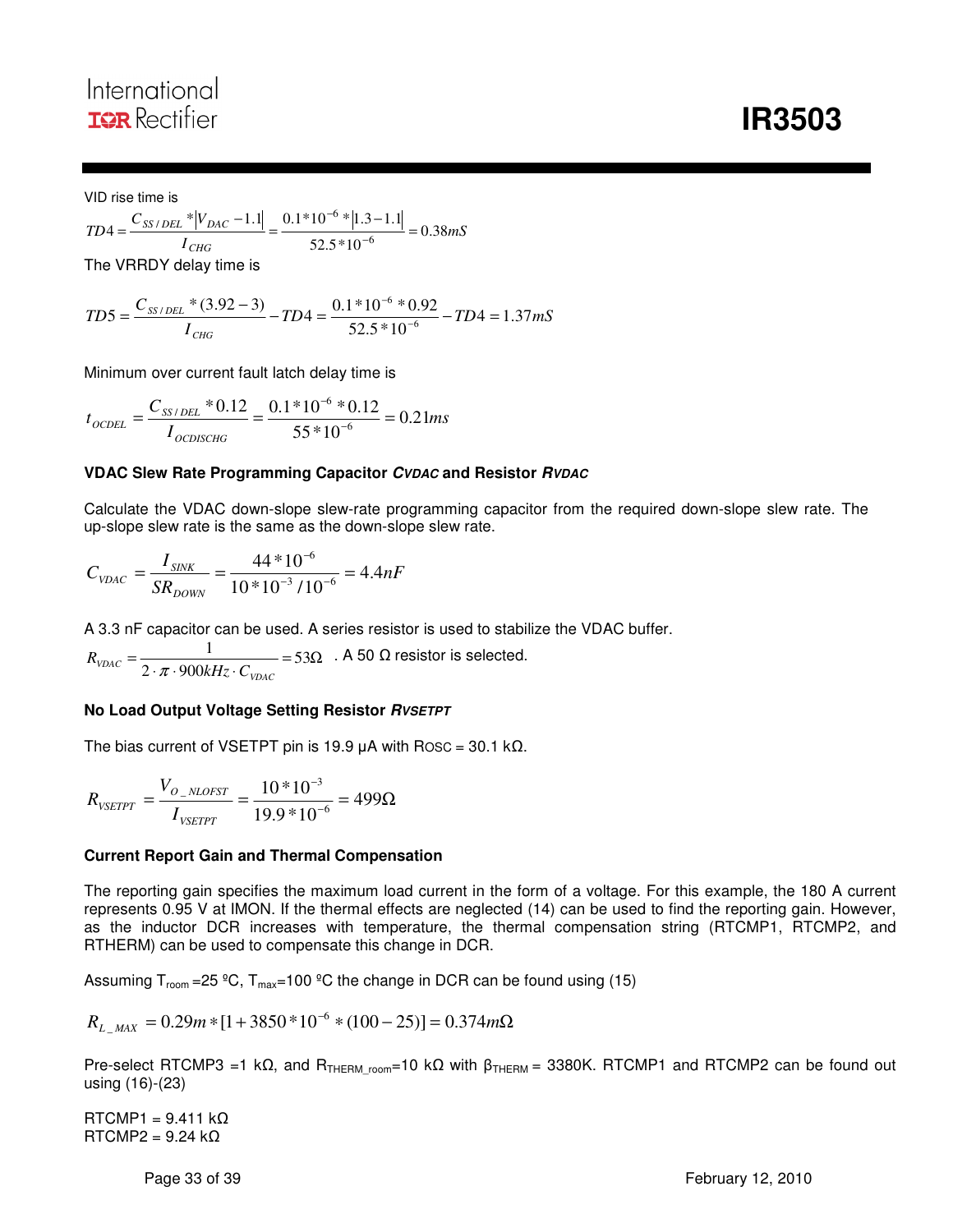#### **Droop Resistor**

Based on the above calculation  $R_{DRP}$  can be selected to obtain specific output impedance.

Pre-select R<sub>FB</sub> = 2 kΩ and using R<sub>O</sub> = 0.8 mΩ, G<sub>CS</sub> = 33 along with the converter parameters can be plugged into (24) to find out  $R_{\text{DRP}}$ .

$$
R_{DRP} = \frac{1}{3} * \frac{2k\Omega}{0.8m\Omega} * \left(\frac{33 * 0.29m}{5}\right) * \left[1 + \frac{7.699k}{1k}\right] = 13.87k\Omega
$$

#### **Over Current Threshold**

The OCP threshold is fixed at 1.17 V above the VDAC voltage. Therefore, it can be determined based on (25) depending upon the number of active phases in the system as shown below:

$$
5_{-}phase_{-}system_{-}I_{_{ocr}} = \frac{1.17}{\left[\frac{1}{3} \cdot \left(\frac{0.29m \cdot 33}{5}\right) \cdot \left(1 + \frac{(9.24k)II(9.411k + 10k)}{1k}\right)\right]} \times \left(\frac{5}{5}\right) = 252.6A
$$
  

$$
4_{-}phase_{-}system_{-}I_{_{ocr}} = \frac{1.17}{\left[\frac{1}{3} \cdot \left(\frac{0.29m \cdot 33}{5}\right) \cdot \left(1 + \frac{(9.24k)II(9.411k + 10k)}{1k}\right)\right]} \times \left(\frac{4}{5}\right) = 202A
$$
  

$$
1_{-}phase_{-}system_{-}I_{_{ocr}} = \frac{1.17}{\left[\frac{1}{3} \cdot \left(\frac{0.29m \cdot 33}{5}\right) \cdot \left(1 + \frac{(9.24k)II(9.411k + 10k)}{1k}\right)\right]} \times \left(\frac{1}{5}\right) = 50.5A
$$

#### **Thermistor RTHERM and Over Temperature Setting Resistors RHOTSET1 and RHOTSET2**

Choose NTC thermistor RTHERM = 2.2 kΩ, which has a constant of B<sub>THERM</sub> = 3520, and the NTC thermistor resistance at the allowed maximum temperature  $T<sub>MAX</sub>$  is,

$$
R_{TMAX}=R_{THERM}*EXP[B_{THERM}*(\frac{1}{T_{L\_MAX}}-\frac{1}{T_{\_Room}})]=2.2*10^{3}*EXP[3520*(\frac{1}{273+115}-\frac{1}{273+25})]=142\Omega
$$

Select RHOTSET2 = 931  $\Omega$  to linearize the NTC, which has non-linear characteristics in the operational temperature range.

Then calculate RHOTSET1 corresponding to the allowed maximum temperature  $T_{MAX}$  as shown below:

$$
R_{\text{HOTSET1}} = \frac{(R_{\text{TMAX}} + R_{\text{HOTSET2}}) * (VCCL - 1.6)}{1.6} = \frac{(142 + 931) * (7 - 1.6)}{1.6} = 3.63 \text{k}\Omega, \text{ choose RHOTSET1} = 3.65 \text{ k}\Omega
$$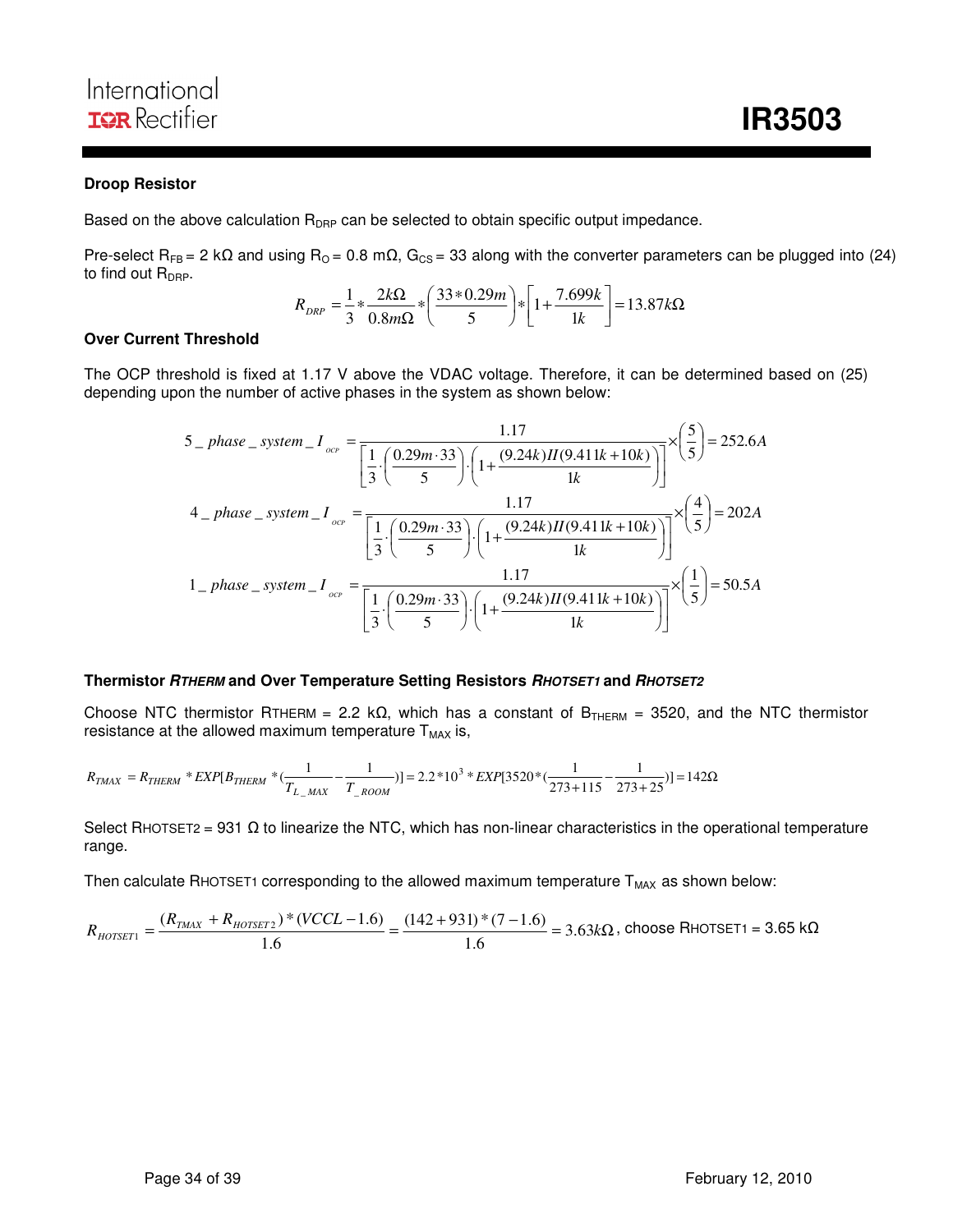#### **Layout Guidelines**

The following layout guidelines are recommended to reduce the parasitic inductance and resistance of the PCB layout, therefore minimizing the noise coupled to the IC.

- Dedicate at least one middle layer for a ground plane LGND.
- Since, the centre pad under the IC is the LGND, connect it to the ground plane through at least 4 vias to reduce the routing lengths for components around the control IC
- Connect the ground tab under the control IC to LGND plane through a via.
- Place VCCL decoupling capacitor VCCL as close as possible to VCCL and LGND pins.
- Place the following critical components on the same layer as control IC and position them as close as possible to the respective pins, ROSC, RVDAC, CVDAC, and CSS/DEL. Avoid using any via for the connection.
- Place the compensation components on the same layer as control IC and position them as close as possible to EAOUT, FB, VO and VDRP pins. Avoid using any via for the connection.
- Use Kelvin connections for the remote voltage sense signals, VOSNS+ and VOSNS-, and avoid crossing over the fast transition nodes, i.e. switching nodes, gate drive signals and bootstrap nodes.
- Avoid analog control bus signals, VDAC, IIN, and especially EAOUT, crossing over the fast transition nodes.
- Separate digital bus, CLKOUT, PHSIN and PHSOUT from the analog control bus and other compensation components.

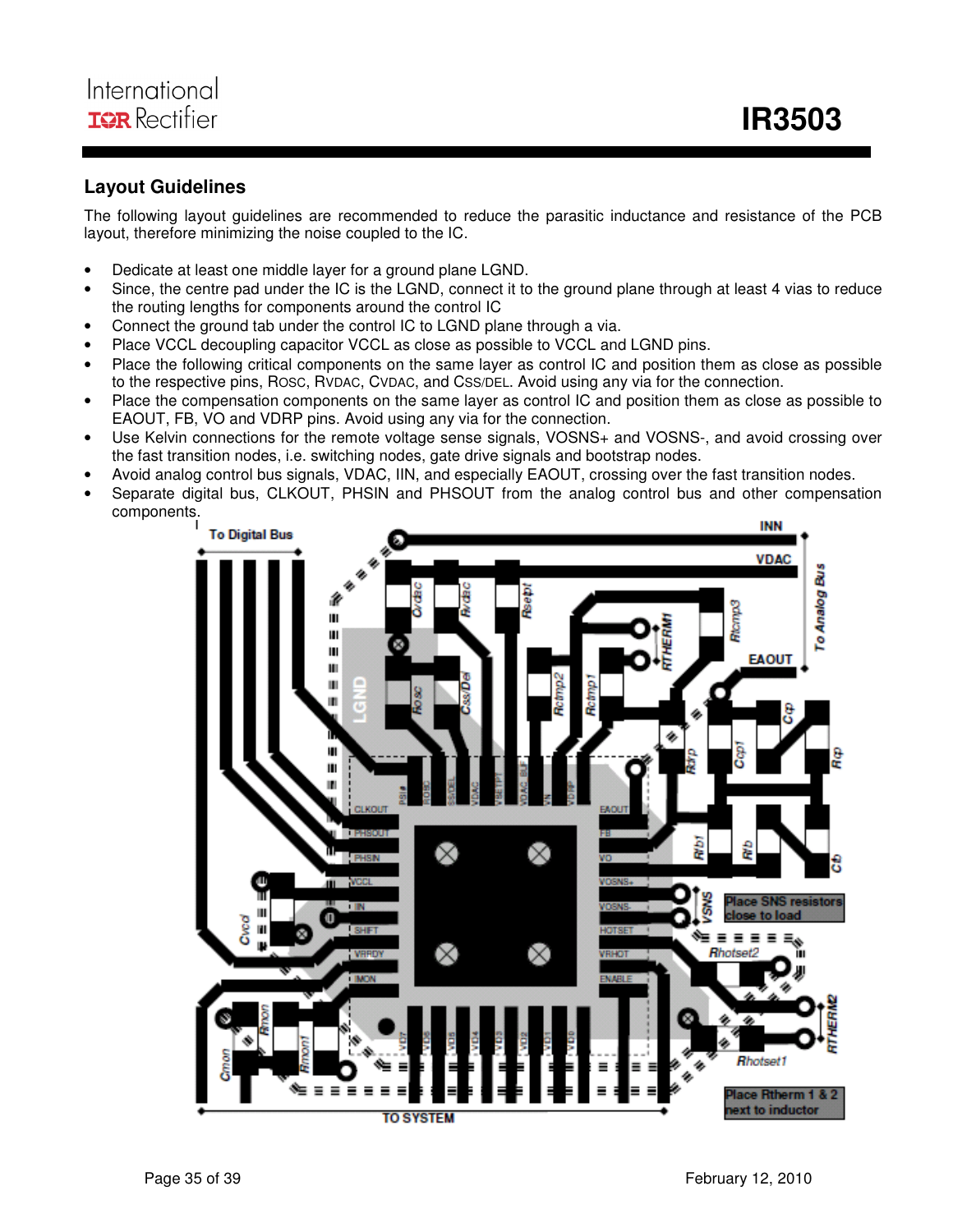#### **PCB Metal and Component Placement**

- Lead land width should be equal to nominal part lead width. The minimum lead to lead spacing should  $be \geq 0.2$ mm to minimize shorting.
- Lead land length should be equal to maximum part lead length + 0.3 mm outboard extension + 0.05mm inboard extension. The outboard extension ensures a large and inspectable toe fillet, and the inboard extension will accommodate any part misalignment and ensure a fillet.
- Center pad land length and width should be equal to maximum part pad length and width. However, the minimum metal to metal spacing should be ≥ 0.17mm for 2 oz. Copper (≥ 0.1mm for 1 oz. Copper and ≥ 0.23mm for 3 oz. Copper)
- At least four 0.30mm diameter vias shall be placed in the center of the pad land and connected to ground to reduce the routing lengths for all the components around the control IC.
- No PCB traces should be routed nor vias placed under any of the 4 corners of the IC package. Doing so can cause the IC to rise up from the PCB resulting in poor solder joints to the IC leads.

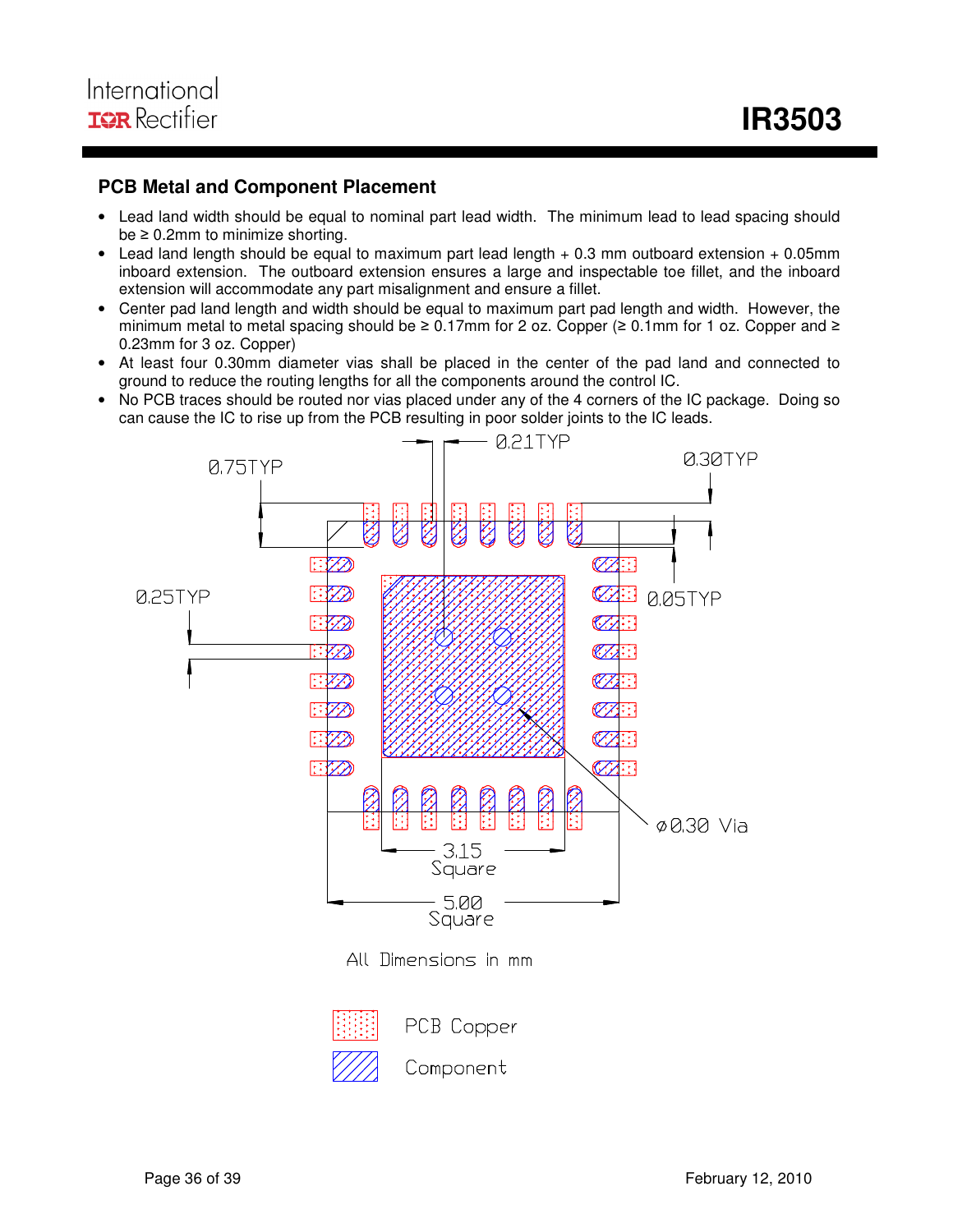#### **Solder Resist**

- The solder resist should be pulled away from the metal lead lands by a minimum of 0.06mm. The solder resist mis-alignment is a maximum of 0.05mm and it is recommended that the lead lands are all Non Solder Mask Defined (NSMD). Therefore pulling the S/R 0.06mm will always ensure NSMD pads.
- The minimum solder resist width is 0.13mm.
- At the inside corner of the solder resist where the lead land groups meet, it is recommended to provide a fillet so a solder resist width of  $\geq 0.17$ mm remains.
- The land pad should be Solder Mask Defined (SMD), with a minimum overlap of the solder resist onto the copper of 0.06mm to accommodate solder resist mis-alignment. In 0.5mm pitch cases it is allowable to have the solder resist opening for the land pad to be smaller than the part pad.
- Ensure that the solder resist in-between the lead lands and the pad land is  $\geq 0.15$ mm due to the high aspect ratio of the solder resist strip separating the lead lands from the pad land.
- The vias in the land pad should be tented or plugged from bottom board side with solder resist**.**

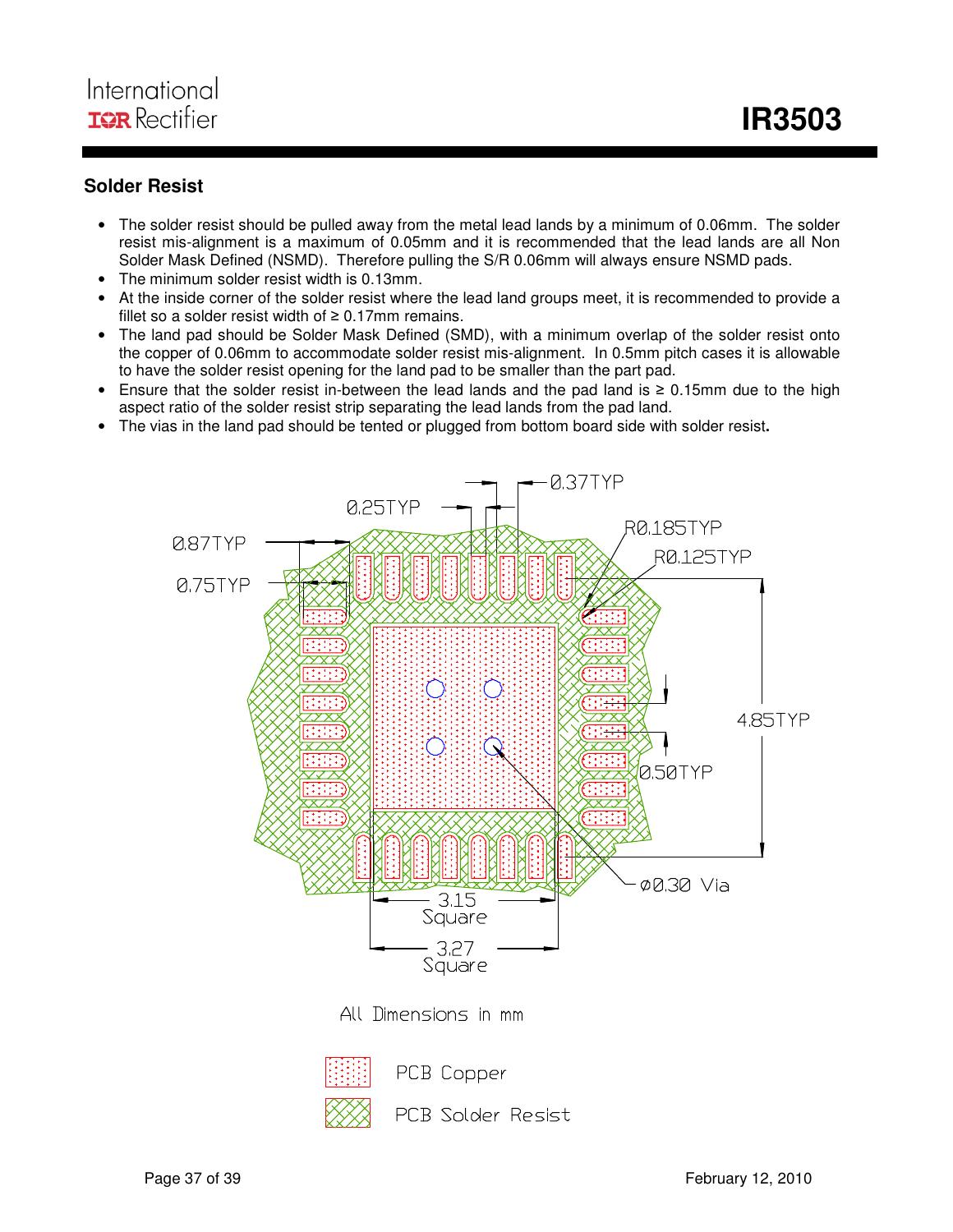#### **Stencil Design**

- The stencil apertures for the lead lands should be approximately 80% of the area of the lead lands. Reducing the amount of solder deposited will minimize the occurrence of lead shorts. Since for 0.5mm pitch devices the leads are only 0.25mm wide, the stencil apertures should not be made narrower; openings in stencils < 0.25mm wide are difficult to maintain repeatable solder release.
- The stencil lead land apertures should therefore be shortened in length by 80% and centered on the lead land.
- The land pad aperture should be striped with 0.25mm wide openings and spaces to deposit approximately 50% area of solder on the center pad. If too much solder is deposited on the center pad the part will float and the lead lands will be open.
- The maximum length and width of the land pad stencil aperture should be equal to the solder resist opening minus an annular 0.2mm pull back to decrease the incidence of shorting the center land to the lead lands when the part is pushed into the solder paste.



Stencil Aperture All Dimensions in mm